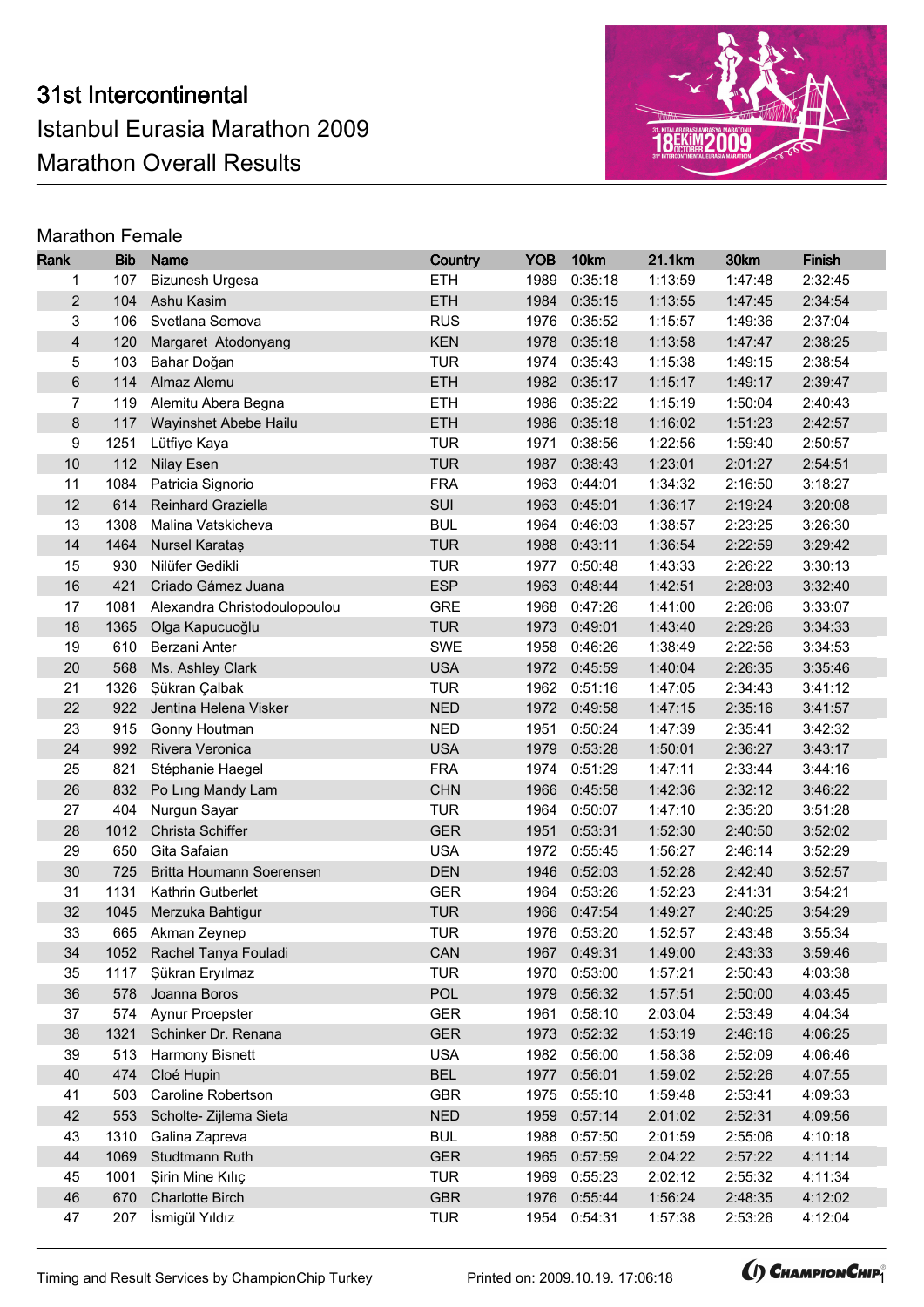

| Rank     | <b>Bib</b> | <b>Name</b>                         | Country                  | <b>YOB</b>   | 10km                    | 21.1km             | 30km                        | <b>Finish</b> |
|----------|------------|-------------------------------------|--------------------------|--------------|-------------------------|--------------------|-----------------------------|---------------|
| 48       | 1358       | Filiz Akin                          | <b>GER</b>               | 1980         | 0:56:55                 | 2:00:41            | 2:54:07                     | 4:13:07       |
| 49       | 528        | <b>Charlotte Moe</b>                | <b>GBR</b>               | 1976         | 0:53:33                 | 1:58:17            | 2:52:30                     | 4:13:19       |
| 50       | 434        | Van Zoelen Betty                    | <b>NED</b>               | 1967         | 0:54:33                 | 1:56:13            | 2:49:36                     | 4:13:36       |
| 51       | 805        | Antje Plewnia                       | <b>GER</b>               | 1981         | 0:54:24                 | 1:57:38            | 2:54:07                     | 4:14:41       |
| 52       | 1305       | Sema Buldanlıoglu                   | <b>TUR</b>               | 1961         | 0:55:36                 | 2:00:00            | 2:56:49                     | 4:15:20       |
| 53       | 964        | Dawneen Campbell                    | CAN                      |              | 1967 0:55:55            | 1:58:56            | 2:53:27                     | 4:15:56       |
| 54       | 971        | Sonja Virag                         | <b>SLO</b>               | 1976         | 0:56:57                 | 2:04:46            | 3:00:08                     | 4:18:36       |
| 55       | 1194       | <b>Terpstra Nagel Ineke</b>         | <b>NED</b>               | 1953         | 0:55:17                 | 2:00:38            | 2:55:03                     | 4:19:30       |
| 56       | 476        | Anne Peeters                        | <b>BEL</b>               | 1970         | 0:56:02                 | 1:59:01            | 2:54:21                     | 4:19:57       |
| 57       | 495        | Kloosterman Jose                    | <b>NED</b>               | 1951         | 0:59:46                 | 2:03:35            | 2:55:36                     | 4:20:04       |
| 58       | 444        | Elena Zamora Penagos                | <b>ESP</b>               | 1958         | 0:58:39                 | 2:04:52            | 3:01:22                     | 4:20:35       |
| 59       | 545        | Joanna Grochowska                   | <b>POL</b>               | 1964         | 0:56:11                 | 2:03:24            | 3:08:48                     | 4:20:36       |
| 60       | 565        | Christina Leis                      | <b>GER</b>               | 1982         | 0:51:34                 | 1:54:31            | 2:50:56                     | 4:20:58       |
| 61       | 1222       | <b>Christiane Marschal</b>          | <b>FRA</b>               | 1953         | 0:54:40                 | 1:58:42            | 2:56:21                     | 4:23:03       |
| 62       | 711        | <b>Stacey Turner</b>                | <b>USA</b>               | 1972         | 0:57:41                 | 2:03:56            | 3:00:21                     | 4:24:08       |
| 63       | 1299       | Aycan Çatar - Gerber                | <b>GER</b>               | 1974         | 0:57:47                 | 2:05:16            | 3:02:20                     | 4:24:08       |
| 64       | 1380       | Linda Destefano                     | <b>USA</b>               | 1964         | 1:00:40                 | 2:10:53            | 3:08:18                     | 4:24:11       |
| 65       | 1184       | Kristin Deangelis                   | <b>USA</b>               | 1971         | 0:58:30                 | 2:03:20            | 3:00:06                     | 4:24:33       |
| 66       | 487        | Vivien Cheung                       | <b>CHN</b>               | 1977         | 0:55:18                 | 1:59:27            | 2:58:09                     | 4:25:16       |
| 67       | 296        | Elana Moore                         | <b>GBR</b>               | 1973         | 1:00:54                 | 2:11:11            | 3:09:01                     | 4:25:21       |
| 68       | 1124       | Rali Roesing                        | <b>USA</b>               | 1973         | 0:52:10                 | 1:55:43            | 2:52:28                     | 4:27:14       |
| 69       | 858        | Patrizia Cheli                      | <b>ITA</b>               |              | 1952 0:58:43            | 2:06:44            | 3:02:11                     | 4:28:04       |
| 70       | 820        | Lindeboom-Aardema Jannie            | <b>NED</b>               | 1950         | 1:01:17                 | 2:11:44            | 3:08:59                     | 4:28:05       |
| 71       | 253        | Hatice Yorgancı                     | <b>TUR</b>               | 1972         | 0:57:54                 | 2:05:10            | 3:03:25                     | 4:28:44       |
| 72       | 303        | Lida Ford                           | <b>GBR</b>               | 1974         | 1:06:34                 | 2:18:45            | 3:11:50                     | 4:31:29       |
| 73       | 698        | Anna Vicentini                      | <b>ITA</b>               | 1975         | 0:59:17                 | 2:07:10            | 3:06:58                     | 4:32:35       |
| 74       | 843        | Burçak Özoğlu Poçan                 | <b>TUR</b>               | 1970         | 0:53:00                 | 1:57:22            | 2:55:41                     | 4:32:58       |
| 75       | 1010       | Maria Bertram                       | <b>GER</b>               | 1946         | 0:57:28                 | 2:04:22            | 3:02:14                     | 4:33:37       |
| 76       | 1114       | Oznur Yasar Diner                   | <b>TUR</b>               | 1978         | 0:52:45                 | 1:59:13            | 3:02:07                     | 4:36:39       |
| 77       | 597        | Stephanie Szkaradnik Szkaradnik     | <b>USA</b>               | 1983         | 0:58:59                 | 2:06:06            | 3:07:36                     | 4:37:16       |
| 78       | 1214       | Ayşe Turunç                         | <b>TUR</b>               | 1961         | 1:02:10                 | 2:11:33            | 3:10:49                     | 4:38:20       |
| 79       | 647        | <b>Brignone Laurence</b>            | <b>FRA</b>               | 1963         | 0:59:46                 | 2:09:24            | 3:10:16                     | 4:41:30       |
| 80<br>81 |            | 847 Marta Biagini<br>895 Zoe Coates | <b>ITA</b><br><b>GBR</b> |              | 1949 1:00:37            | 2:14:04<br>2:12:19 | 3:13:39                     | 4:42:49       |
| 82       |            |                                     | <b>GBR</b>               |              | 1977 0:59:28<br>0:58:26 | 2:08:56            | 3:12:24  4:43:39<br>3:10:24 | 4:43:47       |
| 83       | 215<br>926 | Linda Major<br><b>Gudrun Siegle</b> | <b>GER</b>               | 1964<br>1965 | 1:05:08                 | 2:14:15            | 3:15:03                     | 4:44:21       |
| 84       | 955        | Cigdem Erginer                      | <b>TUR</b>               | 1980         | 0:51:34                 | 2:06:15            | 3:12:33                     | 4:45:14       |
| 85       | 1293       | Leona Lo                            | SIN                      | 1975         | 0:57:42                 | 2:08:19            | 3:12:30                     | 4:46:46       |
| 86       | 1354       | Zornitsa Vakova                     | <b>BUL</b>               | 1981         | 1:07:28                 | 2:16:36            | 3:22:15                     | 4:47:16       |
| 87       | 570        | Zwart-Peters Wendie                 | <b>NED</b>               | 1970         | 0:59:23                 | 2:09:41            | 3:10:30                     | 4:47:51       |
| 88       | 321        | Morena Borsari                      | <b>ITA</b>               | 1971         | 0:59:41                 | 2:06:53            | 3:08:23                     | 4:48:32       |
| 89       | 1477       | Nergiz Dikme                        | <b>TUR</b>               | 1975         | 0:59:21                 | 2:09:12            | 3:11:20                     | 4:49:38       |
| 90       | 334        | Z. Neslihan Bilecik                 | <b>TUR</b>               | 1959         | 0:59:21                 | 2:09:12            | 3:11:20                     | 4:49:39       |
| 91       | 813        | Sonja Placerrani                    | <b>SLO</b>               | 1958         | 1:00:54                 | 2:14:00            | 3:17:04                     | 4:49:51       |
| 92       | 829        | De Goeij Anna                       | <b>NED</b>               | 1943         | 1:01:32                 | 2:14:50            | 3:18:10                     | 4:51:02       |
| 93       | 1212       | <b>Helen Brett</b>                  | <b>GBR</b>               | 1956         | 1:06:09                 | 2:24:16            | 3:26:09                     | 4:56:18       |
| 94       | 1352       | Sarah Lahoda                        | <b>USA</b>               | 1979         | 1:05:13                 | 2:19:41            | 3:22:38                     | 4:57:59       |
|          |            |                                     |                          |              |                         |                    |                             |               |

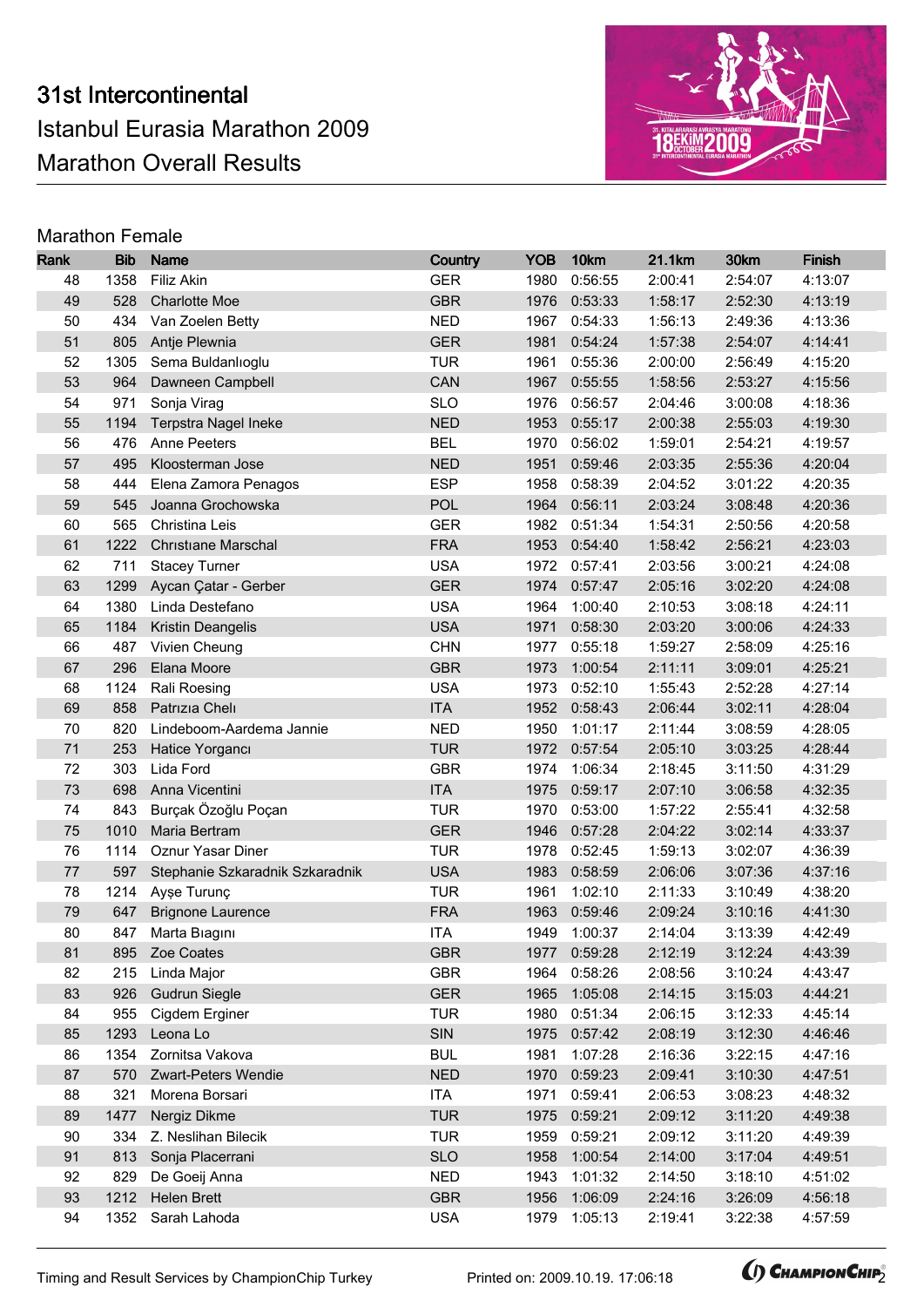

| Rank                     | <b>Bib</b> | <b>Name</b>                    | Country    | <b>YOB</b> | 10km         | 21.1km  | 30km    | <b>Finish</b> |
|--------------------------|------------|--------------------------------|------------|------------|--------------|---------|---------|---------------|
| 95                       | 734        | Faye Stickings                 | <b>GBR</b> | 1983       | 1:08:19      | 2:21:35 | 3:30:36 | 4:59:02       |
| 96                       | 210        | <b>Cathy Weems</b>             | <b>USA</b> | 1959       | 1:06:27      | 2:22:18 | 3:26:55 | 4:59:55       |
| 97                       | 243        | Heather Macpherson             | CAN        | 1963       | 1:00:27      | 2:15:27 | 3:20:08 | 5:02:30       |
| 98                       | 1071       | Bonnie Macpherson              | CAN        | 1961       | 1:00:27      | 2:15:28 | 3:20:10 | 5:02:31       |
| 99                       | 637        | Schinke Heike                  | <b>GER</b> | 1963       | 1:06:49      | 2:22:02 | 3:27:05 | 5:02:38       |
| 100                      | 753        | Maura Bolla                    | <b>ITA</b> | 1951       | 1:02:43      | 2:18:59 | 3:26:38 | 5:03:23       |
| 101                      | 900        | Hooftman Ria                   | <b>NED</b> | 1946       | 1:01:49      | 2:17:19 | 3:21:19 | 5:06:08       |
| 102                      | 687        | Carmen Perdomo                 | <b>VEN</b> | 1953       | 1:09:56      | 2:29:00 | 3:41:37 | 5:07:00       |
| 103                      | 1213       | <b>Catherine Samson</b>        | <b>USA</b> | 1971       | 1:05:56      | 2:22:56 | 3:26:57 | 5:07:05       |
| 104                      | 1136       | Aila Hätönen                   | <b>FIN</b> | 1952       | 1:00:31      | 2:14:06 | 3:21:10 | 5:07:08       |
| 105                      | 378        | Annie Hin                      | <b>NED</b> | 1960       | 1:04:18      | 2:24:37 | 3:30:59 | 5:09:44       |
| 106                      | 1239       | Vicki Townend                  | <b>USA</b> | 1954       | 1:04:34      | 2:22:23 | 3:27:15 | 5:12:16       |
| 107                      | 523        | Solange Taboada                | <b>ARG</b> | 1965       | 1:03:30      | 2:19:53 | 3:31:31 | 5:13:31       |
| 108                      | 689        | Lisa Bliss Fahey               | <b>USA</b> | 1973       | 1:04:57      | 2:24:35 | 3:37:04 | 5:14:31       |
| 109                      | 1378       | Jemma Emmerson                 | <b>GBR</b> | 1989       | 1:10:35      | 2:25:57 | 3:34:49 | 5:15:16       |
| 110                      | 764        | Michelle Macadam               | CAN        | 1974       | 1:09:29      | 2:33:03 | 3:40:49 | 5:16:44       |
| 111                      | 501        | Jenny Cox                      | <b>GBR</b> | 1978       | 1:04:38      | 2:21:12 | 3:32:17 | 5:18:08       |
| 112                      | 1259       | Zsuzsanna Fekete               | <b>HUN</b> | 1976       | 1:00:10      | 2:20:04 | 3:35:52 | 5:19:12       |
| 113                      | 418        | Boehme Manuela                 | <b>GER</b> | 1960       | 1:09:21      | 2:29:02 | 3:37:50 | 5:20:26       |
| 114                      | 524        | <b>Marion Noack</b>            | <b>GER</b> | 1955       | 1:04:43      | 2:27:18 | 3:40:50 | 5:24:45       |
| 115                      | 516        | Chai Eian Tan                  | <b>MAS</b> | 1969       | 1:02:42      | 2:17:06 | 3:30:22 | 5:25:31       |
| 116                      | 1397       | Aylin Savacı Armador           | <b>TUR</b> |            | 1974 1:11:22 | 2:25:18 | 3:32:23 | 5:26:58       |
| 117                      | 465        | Ingrid Gullberg                | SWE        | 1956       | 1:12:34      | 2:36:57 | 3:49:06 | 5:31:02       |
| 118                      | 1404       | Nevena Bogicevic               | <b>SER</b> | 1983       | 1:08:05      | 2:30:55 | 3:40:29 | 5:31:05       |
| 119                      | 1139       | Tajima Yuko                    | <b>JPN</b> | 1978       | 1:13:52      | 2:31:25 | 3:44:25 | 5:34:59       |
| 120                      | 954        | Kristen Moreland               | <b>USA</b> | 1974       | 1:08:41      | 2:35:29 | 3:54:28 | 5:41:59       |
| 121                      | 1302       | Birgül Yıldırım                | <b>TUR</b> | 1961       | 1:08:56      | 2:31:18 | 3:42:39 | 5:43:43       |
| 122                      | 384        | Miñana García María Luisa      | <b>ESP</b> | 1964       | 1:06:11      | 2:27:26 | 3:50:43 | 5:49:36       |
| 123                      | 358        | España Moreno Yvonne           | <b>GBR</b> | 1957       | 1:06:31      | 2:27:45 | 3:51:02 | 5:49:57       |
| 124                      | 1363       | Klimentina Rasheva             | <b>BUL</b> | 1977       | 1:07:28      | 2:16:35 | 3:30:28 | 5:53:39       |
| 125                      | 1439       | Hwee Koon Low                  | SIN        | 1971       | 1:03:58      | 2:30:11 | 3:50:54 | 5:53:42       |
| 126                      | 1405       | Göksu Aslan                    | <b>TUR</b> | 1985       | 1:07:40      | 2:31:26 | 3:54:38 | 5:54:29       |
| 127                      |            | 592 Nancy Lichtwardt           | <b>USA</b> |            | 1953 1:16:34 | 2:50:27 | 4:13:17 | 6:00:09       |
| 128                      |            | 397 Lori Singer                | <b>USA</b> |            | 1956 1:16:34 | 2:50:27 | 4:13:17 | 6:00:09       |
| 129                      | 692        | Crystal Gronau                 | <b>USA</b> | 1957       | 1:18:24      | 2:51:49 | 4:08:39 | 6:04:13       |
| 130                      | 818        | <b>Gulbin Chaworth-Musters</b> | <b>TUR</b> | 1970       | 1:14:35      | 2:47:55 | 4:14:56 | 6:18:25       |
|                          | 543        | Elif Ekiz                      | <b>TUR</b> | 1981       | 1:35:26      | n.a.    | n.a.    | DQ 240.10     |
|                          | 593        | Müller Steffi                  | <b>GER</b> | 1974       | 1:11:00      | 1:44:33 | n.a.    | DQ 240.10     |
| $- \hspace{0.1em}$       | 618        | Çiğdem Ak                      | <b>TUR</b> | 1986       | 1:35:26      | n.a.    | n.a.    | DQ 240.10     |
| <sup>--</sup>            | 690        | <b>Colleen Conley</b>          | <b>USA</b> | 1954       | 1:21:52      | 3:01:53 | n.a.    | DQ 240.10     |
| $-\!$                    | 693        | Marsha Diane Simpson           | <b>USA</b> | 1944       | 1:21:52      | 3:01:54 | n.a.    | DQ 240.10     |
| --                       | 695        | Annie Huang Tsai               | <b>USA</b> | 1951       | 1:23:31      | 3:01:40 | n.a.    | DQ 240.10     |
| $-\!$                    | 1100       | <b>Waltraud Schrock</b>        | <b>GER</b> | 1956       | n.a.         | n.a.    | n.a.    | DQ 240.10     |
| $\overline{\phantom{a}}$ | 1436       | Nuran Bulut Elkıran            | <b>TUR</b> | 1969       | 0:58:24      | n.a.    | n.a.    | DQ 240.10     |
| ---                      | 101        | Mehtap Sızmaz                  | <b>TUR</b> | 1978       | 0:35:16      | 1:14:01 | n.a.    | <b>DNF</b>    |
|                          | 115        | Serap Aktaş                    | <b>TUR</b> | 1971       | 0:40:27      | 1:28:28 | n.a.    | <b>DNF</b>    |
| ---                      | 118        | Irina Safarova                 | <b>RUS</b> | 1969       | 0:35:44      | 1:15:40 | 1:49:29 | <b>DNF</b>    |

Timing and Result Services by ChampionChip Turkey Printed on: 2009.10.19. 17:06:18 **3.19. CHAMPIONCHIP**3

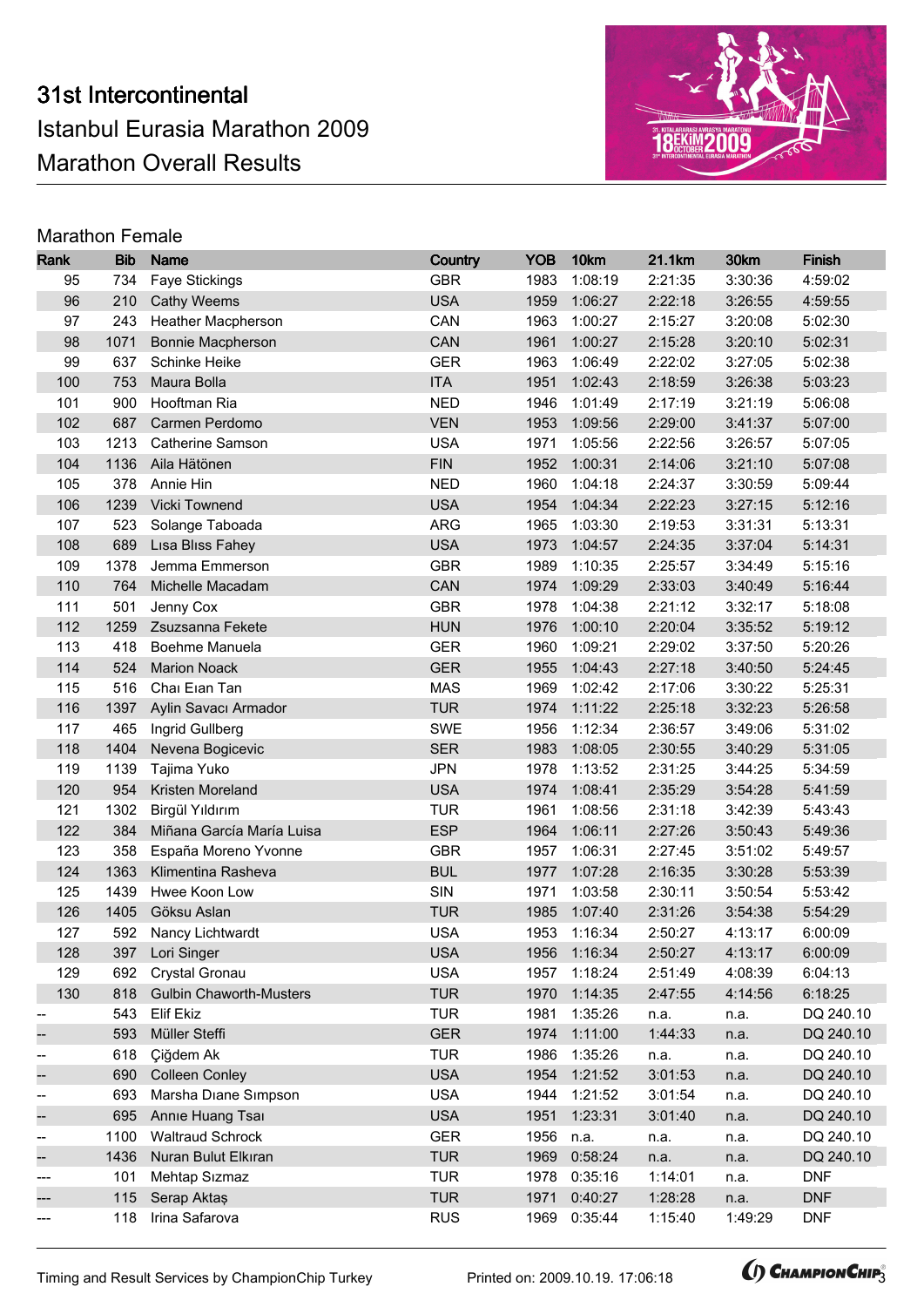

| Rank  | <b>Bib</b> | <b>Name</b>                  | Country    | <b>YOB</b> | 10km    | 21.1km  | 30km    | <b>Finish</b> |
|-------|------------|------------------------------|------------|------------|---------|---------|---------|---------------|
|       | 842        | Jia Li Tan                   | SIN        | 1986       | 1:17:39 | 2:54:49 | n.a.    | <b>DNF</b>    |
|       | 1142       | Mio Nakagita                 | <b>JPN</b> | 1978       | 1:13:51 | 2:33:37 | 3:56:59 | <b>DNF</b>    |
| $---$ | 1377       | Maja Nordström               | <b>SWE</b> | 1986       | 1:30:38 | 3:02:41 | n.a.    | <b>DNF</b>    |
|       | 102        | Malgorzata Sobanska          | <b>POL</b> | 1969       | n.a.    | n.a.    | n.a.    | <b>DNS</b>    |
|       | 105        | Shiru Deriba                 | <b>ETH</b> | 1985       | n.a.    | n.a.    | n.a.    | <b>DNS</b>    |
|       | 108        | Meseret Legese Regasa        | <b>ETH</b> | 1987       | n.a.    | n.a.    | n.a.    | <b>DNS</b>    |
|       | 116        | Almaz Alemu                  | <b>ETH</b> | 1982       | n.a.    | n.a.    | n.a.    | <b>DNS</b>    |
|       | 216        | Frederikke Lett              | <b>DEN</b> | 1974       | n.a.    | n.a.    | n.a.    | <b>DNS</b>    |
|       | 265        | Alexandra Christodoulopoulou | <b>GRE</b> | 1968       | n.a.    | n.a.    | n.a.    | <b>DNS</b>    |
|       | 300        | Leslie Demir                 | <b>USA</b> | 1980       | n.a.    | n.a.    | n.a.    | <b>DNS</b>    |
| ----  | 375        | Lynne Warden                 | <b>GBR</b> | 1972       | n.a.    | n.a.    | n.a.    | <b>DNS</b>    |
|       | 381        | Sarah Grenfell               | <b>AUS</b> | 1978       | n.a.    | n.a.    | n.a.    | <b>DNS</b>    |
|       | 399        | Isik Kuscu                   | <b>TUR</b> | 1977       | n.a.    | n.a.    | n.a.    | <b>DNS</b>    |
|       | 408        | <b>Emily Paterson</b>        | <b>IRL</b> | 1982       | n.a.    | n.a.    | n.a.    | <b>DNS</b>    |
| ----  | 430        | Alev Tuğ Ergün               | <b>TUR</b> | 1973       | n.a.    | n.a.    | n.a.    | <b>DNS</b>    |
|       | 455        | Jose Luis Diaz Canales       | <b>ESP</b> | 1953       | n.a.    | n.a.    | n.a.    | <b>DNS</b>    |
|       | 475        | Jennifer Dabinett            | <b>AUS</b> | 1951       | n.a.    | n.a.    | n.a.    | <b>DNS</b>    |
|       | 484        | Maya Buchanan                | <b>USA</b> | 1984       | n.a.    | n.a.    | n.a.    | <b>DNS</b>    |
| ----  | 511        | Hannessen Jantiene           | <b>NED</b> | 1973       | n.a.    | n.a.    | n.a.    | <b>DNS</b>    |
|       | 538        | Elif Alpoge                  | <b>TUR</b> | 1982       | n.a.    | n.a.    | n.a.    | <b>DNS</b>    |
|       | 587        | Gesthuizen Borst Geerte      | <b>NED</b> | 1961       | n.a.    | n.a.    | n.a.    | <b>DNS</b>    |
|       | 668        | Linda Griffin                | CAN        | 1965       | n.a.    | n.a.    | n.a.    | <b>DNS</b>    |
|       | 797        | Bernadetta Kurzydlo          | POL        | 1981       | n.a.    | n.a.    | n.a.    | <b>DNS</b>    |
|       | 834        | Adriana Mihaela Itu          | <b>ROU</b> | 1978       | n.a.    | n.a.    | n.a.    | <b>DNS</b>    |
|       | 863        | Pascale Saar-Naville         | SUI        | 1975       | n.a.    | n.a.    | n.a.    | <b>DNS</b>    |
|       | 864        | Sirpa Goeggel                | SUI        | 1975       | n.a.    | n.a.    | n.a.    | <b>DNS</b>    |
| ----  | 952        | Anita Szilágyi               | <b>HUN</b> | 1978       | n.a.    | n.a.    | n.a.    | <b>DNS</b>    |
|       | 983        | Elisa Korhonen               | <b>FIN</b> | 1970       | n.a.    | n.a.    | n.a.    | <b>DNS</b>    |
| ----  | 996        | Kerstin Muff                 | <b>GER</b> | 1983       | n.a.    | n.a.    | n.a.    | <b>DNS</b>    |
|       | 1123       | Muge Oguz                    | <b>TUR</b> | 1976       | n.a.    | n.a.    | n.a.    | <b>DNS</b>    |
| ----  | 1160       | Nükhet Özen                  | <b>TUR</b> | 1974       | n.a.    | n.a.    | n.a.    | <b>DNS</b>    |
|       | 1174       | Dizem Özalp                  | <b>TUR</b> | 1979       | n.a.    | n.a.    | n.a.    | <b>DNS</b>    |
|       |            | 1188 Nurdan Kabay            | <b>TUR</b> | 1980       | n.a.    | n.a.    | n.a.    | <b>DNS</b>    |
| ----  |            | 1189 İpek Nur Erdagli        | <b>TUR</b> | 1986       | n.a.    | n.a.    | n.a.    | <b>DNS</b>    |
| $---$ | 1192       | Nicola Lawrence              | <b>RSA</b> | 1985       | n.a.    | n.a.    | n.a.    | <b>DNS</b>    |
| ----  | 1196       | Pinar Agir                   | <b>TUR</b> |            | n.a.    | n.a.    | n.a.    | <b>DNS</b>    |
| ----  | 1236       | <b>Bakiye Duran</b>          | <b>TUR</b> | 1959       | n.a.    | n.a.    | n.a.    | <b>DNS</b>    |
|       | 1311       | Ekin Ataman                  | <b>TUR</b> | 1993       | n.a.    | n.a.    | n.a.    | <b>DNS</b>    |
| ----  | 1325       | Hacer Aktas                  | <b>TUR</b> | 1963       | n.a.    | n.a.    | n.a.    | <b>DNS</b>    |
| ----  | 1360       | Leyla Yıldız                 | <b>TUR</b> |            | n.a.    | n.a.    | n.a.    | <b>DNS</b>    |
| ----  | 1409       | Stefanie Ertekin             | <b>GER</b> | 1975       | n.a.    | n.a.    | n.a.    | <b>DNS</b>    |
| ----  | 1455       | Ömür Özer                    | <b>TUR</b> | 1982       | n.a.    | n.a.    | n.a.    | <b>DNS</b>    |
| ----  | 1456       | Burcu Özgül                  | <b>TUR</b> | 1983       | n.a.    | n.a.    | n.a.    | <b>DNS</b>    |

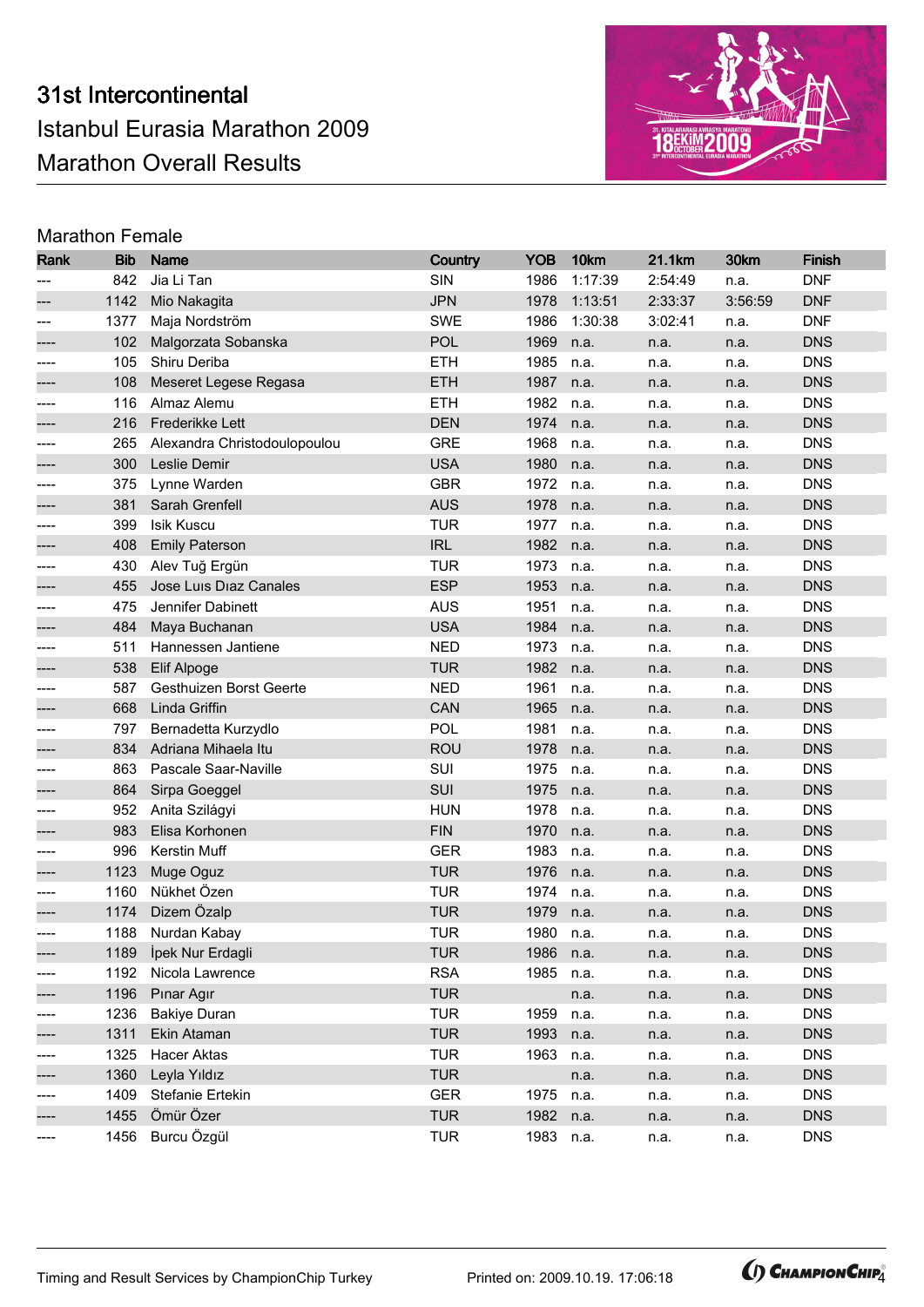

| Rank                    | <b>Bib</b>     | <b>Name</b>                | Country    | <b>YOB</b> | 10km         | 21.1km  | 30km    | <b>Finish</b> |
|-------------------------|----------------|----------------------------|------------|------------|--------------|---------|---------|---------------|
| 1                       | 1              | Kasime Adilo Roba          | <b>ETH</b> | 1979       | 0:31:23      | 1:05:54 | 1:34:25 | 2:12:14       |
| $\overline{c}$          | 5              | <b>Faisal Bader Shebto</b> | QAT        | 1984       | 0:31:24      | 1:05:56 | 1:34:27 | 2:12:54       |
| 3                       | 29             | Joseph Kahugu              | <b>KEN</b> | 1971       | 0:31:23      | 1:05:55 | 1:34:27 | 2:13:32       |
| $\overline{\mathbf{4}}$ | 16             | Dennis Musembi Ndiso       | <b>KEN</b> | 1983       | 0:31:23      | 1:05:55 | 1:34:26 | 2:13:51       |
| 5                       | 32             | Daniel Nderitu Gatheru     | <b>KEN</b> | 1983       | 0:31:21      | 1:05:53 | 1:34:25 | 2:14:02       |
| 6                       | $\overline{7}$ | Jafred Chirchir            | <b>KEN</b> | 1983       | 0:31:23      | 1:05:54 | 1:34:25 | 2:14:04       |
| $\overline{7}$          | 33             | Gudeta Gemechu Biratu      | <b>ETH</b> | 1983       | 0:31:24      | 1:05:55 | 1:34:26 | 2:16:55       |
| 8                       | 4              | Michael Njoroge Kimani     | <b>KEN</b> | 1972       | 0:31:22      | 1:05:53 | 1:34:26 | 2:17:05       |
| 9                       | 17             | Wondwosen Feysa Kebede     | <b>ETH</b> | 1983       | 0:31:23      | 1:05:55 | 1:34:25 | 2:17:19       |
| 10                      | 12             | Teferi Bacha               | <b>ETH</b> | 1986       | 0:31:24      | 1:05:55 | 1:34:27 | 2:18:26       |
| 11                      | 11             | <b>Bekir Karayel</b>       | <b>TUR</b> | 1982       | 0:32:25      | 1:08:32 | 1:39:37 | 2:23:17       |
| 12                      | 22             | Abdil Ceylan               | <b>TUR</b> | 1983       | 0:31:25      | 1:06:23 | 1:35:47 | 2:24:08       |
| 13                      | 13             | William Kimutai Kurgat     | <b>KEN</b> | 1980       | 0:31:24      | 1:07:08 | 1:38:29 | 2:26:35       |
| 14                      | 30             | Mehmet Çağlayan            | <b>TUR</b> | 1985       | 0:31:26      | 1:07:43 | 1:38:22 | 2:26:57       |
| 15                      | 34             | Sabri Kara                 | <b>TUR</b> | 1983       | 0:32:47      | 1:09:04 | 1:40:32 | 2:28:31       |
| 16                      | 41             | <b>Ahmet Yavuz</b>         | <b>TUR</b> | 1976       | 0:32:26      | 1:10:05 | 1:43:36 | 2:28:58       |
| 17                      | 1419           | Veysi Aslan                | <b>TUR</b> | 1984       | 0:34:24      | 1:13:23 | 1:45:20 | 2:33:15       |
| 18                      | 23             | Philimon Chemlany Rotich   | <b>KEN</b> | 1986       | 0:32:59      | 1:13:15 | 1:46:03 | 2:35:24       |
| 19                      | 24             | Shadrack Kiprotich         | <b>KEN</b> | 1978       | 0:31:37      | 1:09:48 | 1:44:04 | 2:38:13       |
| 20                      | 1279           | Murat Kaya                 | <b>TUR</b> | 1974       | 0:35:45      | 1:15:41 | 1:49:19 | 2:39:45       |
| 21                      | 413            | Aydın Çeken                | <b>TUR</b> | 1964       | 0:35:55      | 1:17:02 | 1:51:19 | 2:42:56       |
| 22                      | 1314           | Salih Öztürk               | <b>TUR</b> | 1977       | 0:35:05      | 1:15:17 | 1:52:00 | 2:45:32       |
| 23                      | 1171           | Sadık Çelik                | <b>TUR</b> | 1981       | 0:35:56      | 1:17:52 | 1:53:19 | 2:45:58       |
| 24                      | 662            | Rainer Hauch               | <b>CHI</b> | 1967       | 0:38:18      | 1:21:07 | 1:56:34 | 2:46:38       |
| 25                      | 1465           | Mansuri Yüksel             | <b>TUR</b> | 1970       | 0:37:24      | 1:20:49 | 1:56:47 | 2:47:10       |
| 26                      | 1298           | Ahmet Bayram               | <b>TUR</b> | 1974       | 0:38:57      | 1:22:57 | 1:59:28 | 2:50:49       |
| 27                      | 1252           | Fethi Kaya                 | <b>TUR</b> | 1969       | 0:38:56      | 1:22:57 | 1:59:40 | 2:50:58       |
| 28                      | 422            | Giorgi Shekrelidze         | <b>GEO</b> | 1980       | 0:35:47      | 1:16:54 | 1:52:06 | 2:51:45       |
| 29                      | 400            | Jose Junio M Oliveira      | <b>BRA</b> | 1972       | 0:37:28      | 1:21:25 | 1:58:26 | 2:52:07       |
| 30                      | 1219           | Orhun Uğur Taştekin        | <b>TUR</b> | 1989       | 0:37:36      | 1:21:36 | 1:58:39 | 2:53:41       |
| 31                      | 563            | Daniele Belcastro          | <b>ITA</b> | 1978       | 0:40:57      | 1:26:10 | 2:03:26 | 2:54:02       |
| 32                      | 540            | Mehmet Şirin Demir         | <b>TUR</b> | 1978       | 0:37:29      | 1:22:56 | 2:02:18 | 2:57:44       |
| 33                      |                | 1332 Reza Moharrampour     | <b>IRI</b> |            | 1981 0:36:43 | 1:19:35 | 1:56:19 | 2:57:52       |
| 34                      |                | 831 Sze Yuen Michael Fung  | <b>CHN</b> |            | 1964 0:40:08 | 1:25:59 | 2:03:23 | 2:57:53       |
| 35                      | 1250           | Rytis Zajanckauskas        | LTU        | 1970       | 0:40:30      | 1:26:16 | 2:04:18 | 2:58:44       |
| 36                      | 414            | Julio Babecki              | <b>ESP</b> | 1967       | 0:41:57      | 1:28:05 | 2:05:50 | 2:59:18       |
| 37                      | 305            | Jens Block                 | <b>GER</b> | 1966       | 0:39:32      | 1:25:03 | 2:03:28 | 2:59:21       |
| 38                      | 809            | Serkan Ozkoc               | <b>TUR</b> |            | 1974 0:37:51 | 1:23:44 | 2:02:21 | 3:00:15       |
| 39                      | 611            | Ebbe Primdahl              | <b>DEN</b> | 1968       | 0:40:02      | 1:26:21 | 2:04:48 | 3:01:48       |
| 40                      | 1105           | Erol Çatalbaş              | <b>TUR</b> | 1966       | 0:36:20      | 1:22:43 | 2:02:58 | 3:02:49       |
| 41                      | 536            | Nejat Çetin                | <b>TUR</b> | 1966       | 0:38:55      | 1:26:21 | 2:07:26 | 3:03:12       |
| 42                      | 1170           | Ali İhsan Yayla            | <b>TUR</b> | 1969       | 0:41:05      | 1:28:49 | 2:08:35 | 3:04:11       |
| 43                      | 554            | Sergey Ermakov             | <b>RUS</b> | 1954       | 0:43:06      | 1:30:20 | 2:09:23 | 3:04:26       |
| 44                      | 202            | Sergey Platonov            | <b>RUS</b> | 1962       | 0:36:19      | 1:20:45 | 2:00:44 | 3:04:38       |
| 45                      | 1164           | Selahattin Kurt            | <b>TUR</b> | 1969       | 0:38:42      | 1:24:46 | 2:05:21 | 3:04:44       |
| 46                      | 1389           | Ali Kemal Güner            | <b>TUR</b> | 1959       | 0:41:21      | 1:29:39 | 2:09:36 | 3:06:00       |
| 47                      | 320            | Johannes Krall             | <b>AUT</b> | 1983       | 0:40:41      | 1:26:31 | 2:05:29 | 3:08:19       |

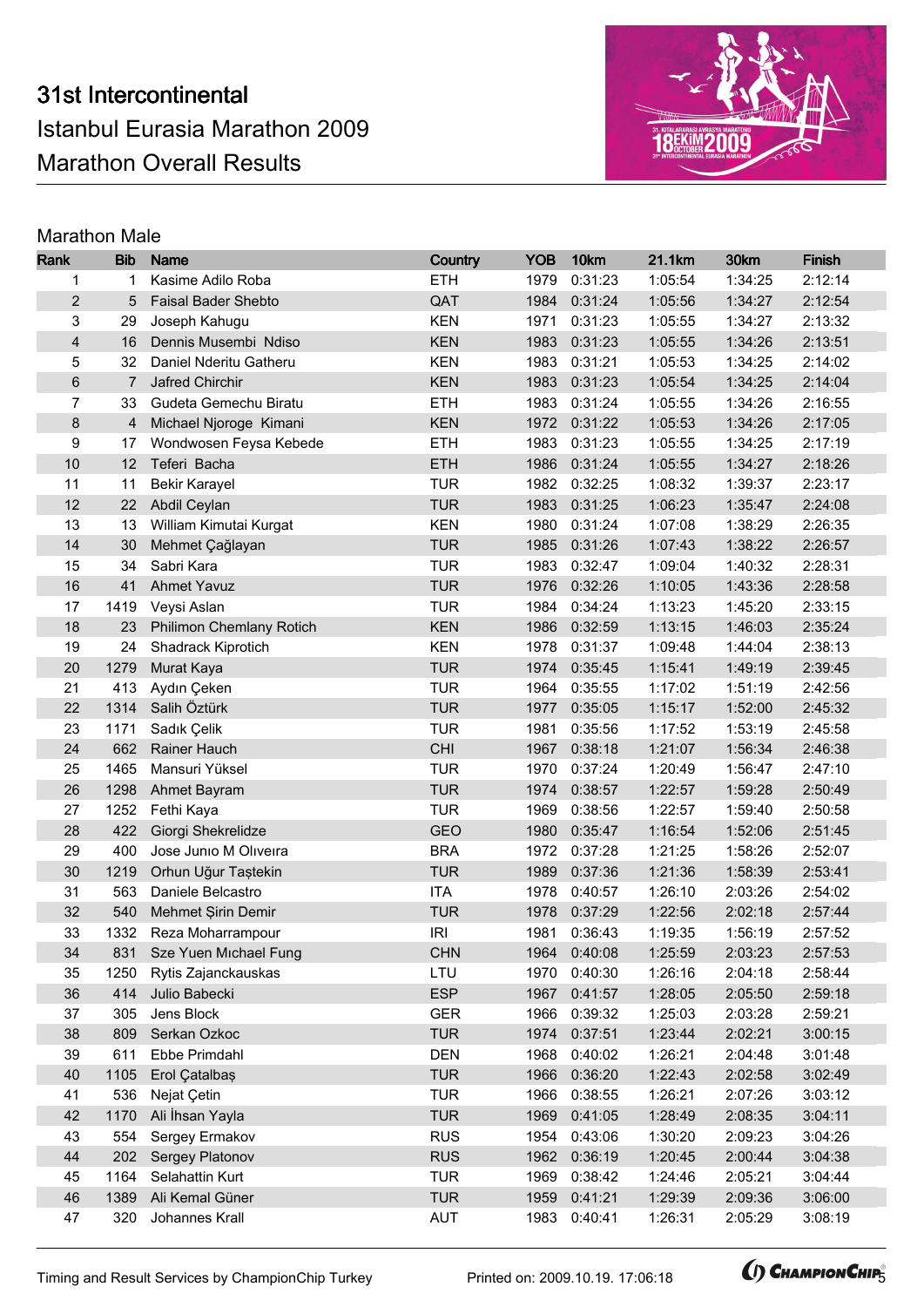

| Rank     | <b>Bib</b>   | <b>Name</b>                                  | Country                  | <b>YOB</b>   | 10km               | 21.1km             | 30km               | <b>Finish</b>      |
|----------|--------------|----------------------------------------------|--------------------------|--------------|--------------------|--------------------|--------------------|--------------------|
| 48       | 275          | Kevin Borg                                   | <b>GBR</b>               | 1970         | 0:40:54            | 1:28:05            | 2:08:27            | 3:08:43            |
| 49       | 609          | Tommy Bäckström                              | <b>SWE</b>               | 1958         | 0:42:50            | 1:30:27            | 2:10:56            | 3:08:45            |
| 50       | 988          | <b>Ferhat Barihas</b>                        | <b>TUR</b>               | 1960         | 0:40:34            | 1:28:20            | 2:09:37            | 3:09:13            |
| 51       | 1245         | Nejat Hümmet                                 | <b>TUR</b>               | 1958         | 0:39:34            | 1:25:20            | 2:03:46            | 3:09:59            |
| 52       | 1025         | Kemal Üney                                   | <b>TUR</b>               | 1967         | 0:40:25            | 1:26:42            | 2:05:55            | 3:11:39            |
| 53       | 1246         | Seyfettin Özkan                              | <b>TUR</b>               | 1981         | 0:37:06            | 1:21:18            | 2:00:33            | 3:11:46            |
| 54       | 1187         | Yury Vygusov                                 | <b>RUS</b>               | 1956         | 0:43:41            | 1:32:55            | 2:13:05            | 3:11:59            |
| 55       | 271          | <b>Tanzer Dursun</b>                         | <b>TUR</b>               | 1969         | 0:42:48            | 1:32:18            | 2:13:33            | 3:12:09            |
| 56       | 968          | Mustafa Saka                                 | <b>TUR</b>               | 1969         | 0:46:52            | 1:36:33            | 2:18:03            | 3:13:08            |
| 57       | 468          | Philipp Krall                                | <b>AUT</b>               | 1981         | 0:40:47            | 1:29:35            | 2:10:58            | 3:13:20            |
| 58       | 431          | Seryozha Kyuchukov                           | <b>BUL</b>               | 1955         | 0:40:53            | 1:29:01            | 2:10:34            | 3:13:46            |
| 59       | 272          | Hüseyin Polat                                | <b>TUR</b>               | 1953         | 0:43:48            | 1:33:42            | 2:14:32            | 3:14:05            |
| 60       | 1319         | Hasselkuss Dirk                              | <b>GER</b>               | 1962         | 0:44:42            | 1:34:47            | 2:16:38            | 3:15:49            |
| 61       | 402          | Mazhar Gültepe                               | <b>TUR</b>               |              | 1982 0:36:57       | 1:20:23            | 2:00:35            | 3:15:53            |
| 62       | 585          | Andre Colijn                                 | <b>NED</b>               | 1965         | 0:44:26            | 1:34:47            | 2:16:03            | 3:16:07            |
| 63       | 1147         | Mürsel Taner                                 | <b>TUR</b>               |              | 1982 0:42:55       | 1:28:49            | 2:08:58            | 3:16:18            |
| 64       | 6011         | Hüseyin Aktürk                               | <b>TUR</b>               | 1983         | 0:45:56            | 1:36:15            | 2:18:22            | 3:16:32            |
| 65       | 548          | Angelos Antonopoulos                         | <b>GRE</b>               | 1973         | 0:45:41            | 1:34:42            | 2:14:32            | 3:16:36            |
| 66       | 929          | <b>Tacettin Gedikli</b>                      | <b>TUR</b>               | 1966         | 0:50:48            | 1:43:32            | 2:24:21            | 3:16:57            |
| 67       | 467          | Kazim Yetmez                                 | <b>TUR</b>               | 1955         | 0:44:00            | 1:35:09            | 2:17:33            | 3:16:58            |
| 68       | 494          | Wahlberg Thor                                | <b>SWE</b>               | 1958         | 0:43:24            | 1:33:17            | 2:15:14            | 3:17:42            |
| 69       | 1046         | G.Talat Aktaş                                | <b>TUR</b>               | 1963         | 0:40:58            | 1:28:03            | 2:09:05            | 3:17:51            |
| 70       | 656          | Asım Şener                                   | <b>TUR</b>               | 1974         | 0:42:05            | 1:30:10            | 2:11:30            | 3:17:56            |
| 71       | 40           | Cemal Ineci                                  | <b>TUR</b>               | 1975         | 0:37:37            | 1:20:27            | 2:06:37            | 3:18:09            |
| 72       | 622          | Osman Yüztaş                                 | <b>TUR</b>               | 1979         | 0:44:14            | 1:34:47            | 2:17:41            | 3:18:28            |
| 73       | 424          | Eros Cantoni                                 | <b>ITA</b>               | 1955         | 0:44:41            | 1:35:11            | 2:16:39            | 3:19:09            |
| 74       | 1057         | Roman Martinez Pascual                       | <b>ESP</b>               | 1959         | 0:44:19            | 1:34:28            | 2:17:34            | 3:19:11            |
| 75       | 967          | Kemal Inal                                   | <b>TUR</b>               | 1964         | 0:43:03            | 1:31:32            | 2:13:21            | 3:19:39            |
| 76       | 221          | David Albert                                 | <b>FRA</b>               | 1977         | 0:43:11            | 1:31:00            | 2:13:05            | 3:19:42            |
| 77       | 674          | İsmail Keleş                                 | <b>TUR</b>               | 1960         | 0:43:24            | 1:32:43            | 2:14:58            | 3:20:05            |
| 78       | 485          | André Lacour                                 | <b>FRA</b>               | 1940         | 0:43:53            | 1:33:13            | 2:16:00            | 3:20:06            |
| 79       | 1083         | Clarasso Jean Jacques                        | <b>FRA</b>               | 1960         | 0:43:56            | 1:34:37            | 2:17:07            | 3:20:26            |
| 80       |              | 354 Kok Ruud                                 | <b>NED</b>               |              | 1956 0:43:58       | 1:37:58            | 2:22:17            | 3:20:41            |
| 81       |              | 1157 Mustafa Kızıltaş                        | <b>TUR</b>               |              | 1958 0:45:15       | 1:36:29            | 2:19:39            | 3:20:43            |
| 82       | 323          | Ali Gencer                                   | <b>TUR</b>               | 1977         | 0:42:52            | 1:34:06            | 2:16:10            | 3:20:45            |
| 83       | 1402         | İrfan Aktaş                                  | <b>TUR</b>               | 1968         | 0:44:18            | 1:34:49            | 2:16:56            | 3:21:04            |
| 84       | 1274         | Türker Şeker<br><b>Thomas Vester Nielsen</b> | <b>TUR</b>               | 1960         | 0:44:18            | 1:34:49            | 2:16:23            | 3:21:08            |
| 85<br>86 | 604<br>1042  | Olivier Lavaux                               | <b>DEN</b><br><b>FRA</b> | 1973         | 1982 0:40:03       | 1:29:23            | 2:13:51            | 3:21:11            |
|          |              | <b>Anders Bogelius</b>                       | <b>SWE</b>               |              | 0:47:31            | 1:38:36<br>1:37:49 | 2:20:36            | 3:21:22            |
| 87<br>88 | 577<br>907   | Mueller Stefan                               | <b>GER</b>               | 1956<br>1966 | 0:46:40<br>0:42:46 | 1:32:51            | 2:20:01<br>2:17:04 | 3:21:30<br>3:21:31 |
| 89       | 981          | Ali Tarık Yılmaz                             | <b>TUR</b>               | 1958         | 0:42:21            | 1:31:58            | 2:15:05            | 3:21:40            |
|          |              |                                              | <b>USA</b>               |              |                    |                    |                    |                    |
| 90<br>91 | 1226<br>1275 | Jeff Siebold<br>Ahmet Bacaksızoğlu           | <b>TUR</b>               | 1978<br>1954 | 0:46:04<br>0:44:18 | 1:41:33<br>1:34:49 | 2:22:41<br>2:17:25 | 3:21:48<br>3:22:06 |
| 92       | 1268         | <b>Ted Rieth</b>                             | <b>USA</b>               | 1970         | 0:46:18            | 1:37:54            | 2:20:29            | 3:22:29            |
| 93       | 635          | Miguel Ángel Calvo Morales                   | <b>ESP</b>               | 1962         | 0:47:44            | 1:39:29            | 2:21:53            | 3:22:35            |
| 94       | 1254         | Abdulkadir Karaca                            | <b>TUR</b>               | 1965         | 0:43:05            | 1:31:36            | 2:13:23            | 3:22:49            |
|          |              |                                              |                          |              |                    |                    |                    |                    |

Timing and Result Services by ChampionChip Turkey Printed on: 2009.10.19. 17:06:18 **(AMPIONCHIP** 

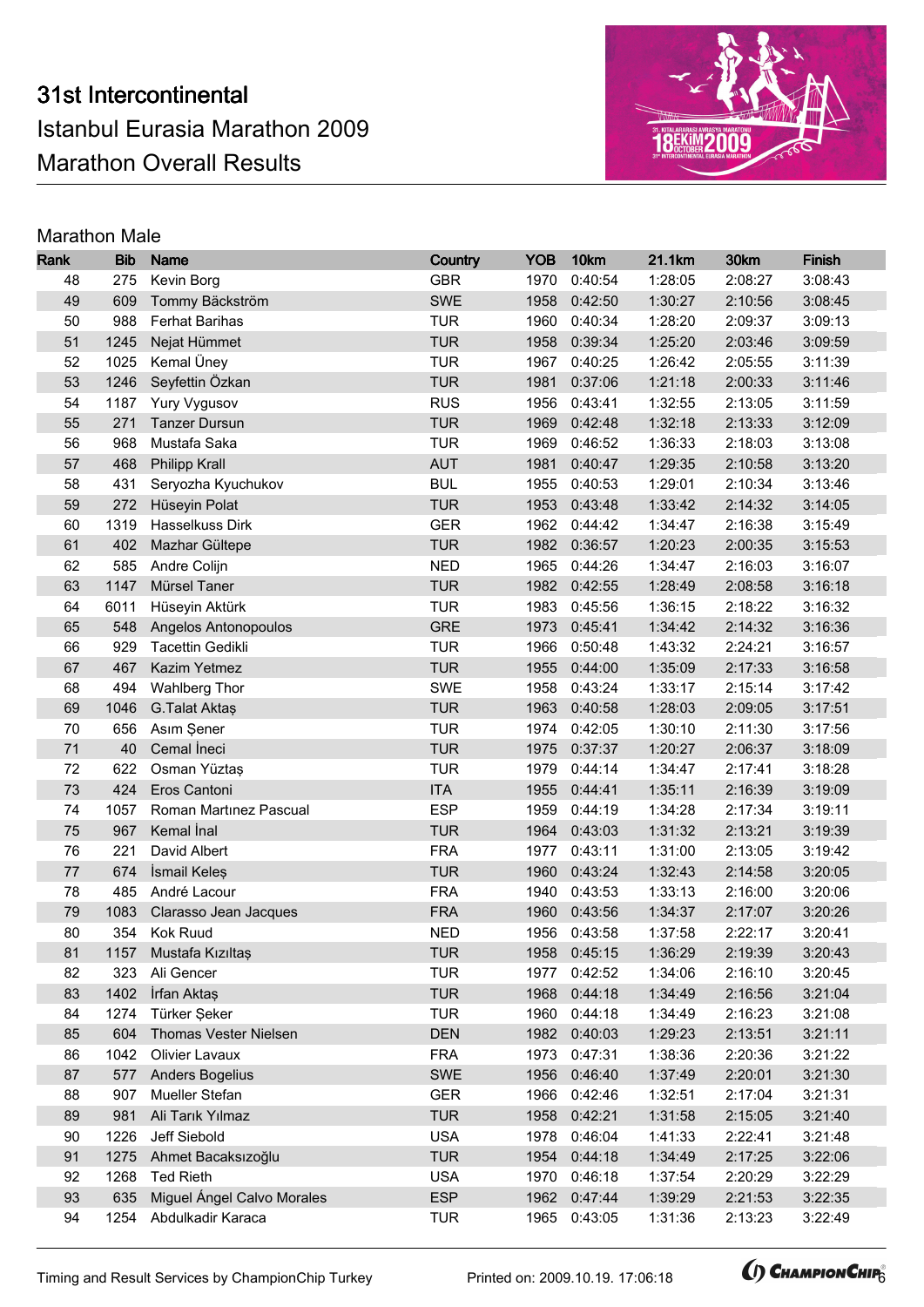

| Rank       | <b>Bib</b>  | <b>Name</b>                     | Country                  | <b>YOB</b>   | 10km               | 21.1km             | 30km               | <b>Finish</b>      |
|------------|-------------|---------------------------------|--------------------------|--------------|--------------------|--------------------|--------------------|--------------------|
| 95         | 1362        | Kadir Tiryaki                   | <b>TUR</b>               | 1969         | 0:41:20            | 1:29:39            | 2:17:26            | 3:23:08            |
| 96         | 482         | <b>Tilly Hans</b>               | <b>GER</b>               | 1951         | 0:47:22            | 1:40:54            | 2:24:03            | 3:23:13            |
| 97         | 308         | Nicholas Twomey                 | <b>GBR</b>               | 1986         | 0:43:26            | 1:34:04            | 2:17:27            | 3:23:13            |
| 98         | 804         | Hulusi Ay                       | <b>TUR</b>               | 1985         | 0:37:59            | 1:22:42            | 2:04:59            | 3:23:50            |
| 99         | 1122        | Halit Öztekin                   | <b>TUR</b>               | 1988         | 0:37:49            | 1:22:54            | 2:05:59            | 3:24:03            |
| 100        | 1338        | Roberto Mons Lera               | <b>ESP</b>               | 1962         | 0:50:41            | 1:44:37            | 2:26:58            | 3:24:39            |
| 101        | 580         | Halil Demircan                  | <b>TUR</b>               | 1964         | 0:43:38            | 1:33:33            | 2:16:57            | 3:24:39            |
| 102        | 1156        | Antoine Labrousse               | <b>FRA</b>               | 1972         | 0:46:26            | 1:37:23            | 2:20:15            | 3:24:42            |
| 103        | 793         | Joaquin Mariano Castella Garcia | <b>ESP</b>               | 1962         | 0:46:57            | 1:38:57            | 2:22:51            | 3:24:43            |
| 104        | 1067        | Kripfgans Frank                 | <b>GER</b>               | 1977         | 0:42:54            | 1:34:22            | 2:19:23            | 3:24:49            |
| 105        | 285         | Ahmet Sırrı Eke                 | <b>TUR</b>               | 1956         | 0:46:46            | 1:39:54            | 2:23:00            | 3:24:49            |
| 106        | 1155        | Werner Hölscher                 | <b>GER</b>               | 1959         | 0:45:26            | 1:37:54            | 2:22:37            | 3:24:50            |
| 107        | 844         | Mark Gardner                    | <b>GBR</b>               | 1978         | 0:43:25            | 1:32:20            | 2:15:29            | 3:25:09            |
| 108        | 1029        | Şükrü Fatih Nurdağlı            | <b>TUR</b>               | 1977         | 0:47:12            | 1:38:34            | 2:20:44            | 3:25:16            |
| 109        | 550         | Bülent Çerçi                    | <b>TUR</b>               | 1968         | 0:42:18            | 1:33:11            | 2:17:54            | 3:25:45            |
| 110        | 752         | Massimo Pellizzardi             | <b>ITA</b>               | 1958         | 0:45:41            | 1:38:54            | 2:23:50            | 3:26:13            |
| 111        | 838         | Raimon Palau Masana             | <b>ESP</b>               | 1961         | 0:45:18            | 1:36:05            | 2:18:16            | 3:26:34            |
| 112        | 522         | Rex Surface                     | <b>USA</b>               | 1948         | 0:47:41            | 1:41:49            | 2:25:20            | 3:26:48            |
| 113        | 1073        | Yonko Grozev                    | <b>BUL</b>               | 1965         | 0:47:50            | 1:41:33            | 2:25:09            | 3:27:20            |
| 114        | 228         | Andrew Glen                     | <b>GBR</b>               | 1963         | 0:43:57            | 1:34:59            | 2:18:44            | 3:27:33            |
| 115        | 1398        | <b>Bob Phillips</b>             | CAN                      | 1988         | 0:40:40            | 1:28:45            | 2:13:22            | 3:27:34            |
| 116        | 242         | Ayhan Sönmez                    | <b>TUR</b>               | 1985         | 0:39:12            | 1:28:45            | 2:14:46            | 3:27:46            |
| 117        | 314         | Yaşar Yerlikaya                 | <b>TUR</b>               | 1973         | 0:39:53            | 1:31:05            | 2:17:12            | 3:27:55            |
| 118        | 1424        | Nurettin Daymaz                 | <b>TUR</b>               | 1963         | 0:44:04            | 1:34:09            | 2:18:06            | 3:27:58            |
| 119        | 1221        | David Carrillo Guerra           | <b>ESP</b>               | 1976         | 0:47:09            | 1:40:51            | 2:25:28            | 3:28:47            |
| 120        | 251         | <b>Darrell Milner</b>           | <b>GBR</b>               | 1968         | 0:47:05            | 1:38:46            | 2:20:57            | 3:29:02            |
| 121        | 1437        | İsmail Taşdemir                 | <b>TUR</b>               | 1961         | 0:41:09            | 1:32:03            | 2:18:16            | 3:29:12            |
| 122        | 1202        | Loïc Bonnet                     | <b>FRA</b>               | 1964         | 0:48:30            | 1:41:21            | 2:26:41            | 3:29:21            |
| 123        | 676         | Köksal Kayaoğlu                 | <b>TUR</b>               | 1947         | 0:47:35            | 1:40:35            | 2:25:03            | 3:30:04            |
| 124        | 1140        | Tuğrul Tuğcu                    | <b>TUR</b>               | 1963         | 0:47:15            | 1:41:24            | 2:25:48            | 3:30:07            |
| 125        | 1247        | Mark Snyder                     | <b>USA</b>               | 1968         | 0:47:23            | 1:40:53            | 2:26:19            | 3:30:34            |
| 126        | 1433        | Virgilio Madrid                 | <b>USA</b>               | 1964         | 0:46:38            | 1:38:32            | 2:22:46            | 3:30:37            |
| 127        |             | 677 Fikri Taşhan                | <b>TUR</b>               |              | 1985 0:42:55       | 1:35:40            | 2:21:22            | 3:30:37            |
| 128        |             | 1463 Hasan Kurt                 | <b>TUR</b>               |              | 1974 0:43:37       | 1:35:39            | 2:20:48            | 3:30:44            |
| 129        | 1113        | <b>Talip Karabel</b>            | <b>TUR</b>               | 1982         | 0:40:48            | 1:30:46            | 2:18:58            | 3:30:53<br>3:30:54 |
| 130        | 867         | <b>Erik Fessel</b>              | <b>GER</b><br><b>FIN</b> | 1965         | 0:49:42            | 1:45:19            | 2:29:33            | 3:31:02            |
| 131<br>132 | 1007<br>450 | Kiljunen Mikko<br>Luca Mazzon   | <b>ITA</b>               | 1976<br>1968 | 0:43:03<br>0:44:49 | 1:31:20<br>1:37:09 | 2:15:47<br>2:22:18 | 3:31:03            |
| 133        | 483         | İbrahim Şahin                   | <b>TUR</b>               | 1959         | 0:41:46            | 1:32:10            | 2:17:22            | 3:31:13            |
| 134        | 398         | Şükrü Karademir                 | <b>TUR</b>               | 1951         | 0:51:16            | 1:46:07            | 2:29:14            | 3:31:15            |
| 135        | 598         | Endre Bokor                     | <b>HUN</b>               | 1972         | 0:44:11            | 1:35:13            | 2:19:43            | 3:31:27            |
| 136        | 473         | Mark Scott                      | <b>GBR</b>               | 1982         | 0:46:17            | 1:38:10            | 2:21:52            | 3:31:31            |
| 137        |             |                                 | <b>ITA</b>               | 1969         |                    | 1:42:30            |                    | 3:31:56            |
| 138        | 1022<br>250 | Matteo Luchina<br>Csaba Klam    | <b>HUN</b>               | 1970         | 0:47:41<br>0:47:06 | 1:40:45            | 2:27:31<br>2:26:42 | 3:32:00            |
| 139        | 1104        | Cengiz Atay                     | <b>TUR</b>               | 1966         | 0:46:29            | 1:38:54            | 2:25:36            | 3:32:05            |
| 140        | 958         | Andrea Marchiol                 | <b>ITA</b>               | 1970         | 0:47:14            | 1:39:04            | 2:23:28            | 3:32:23            |
| 141        | 1374        | Oreste Paoli                    | <b>ITA</b>               | 1968         | 0:50:11            | 1:43:46            | 2:28:21            | 3:32:23            |
|            |             |                                 |                          |              |                    |                    |                    |                    |

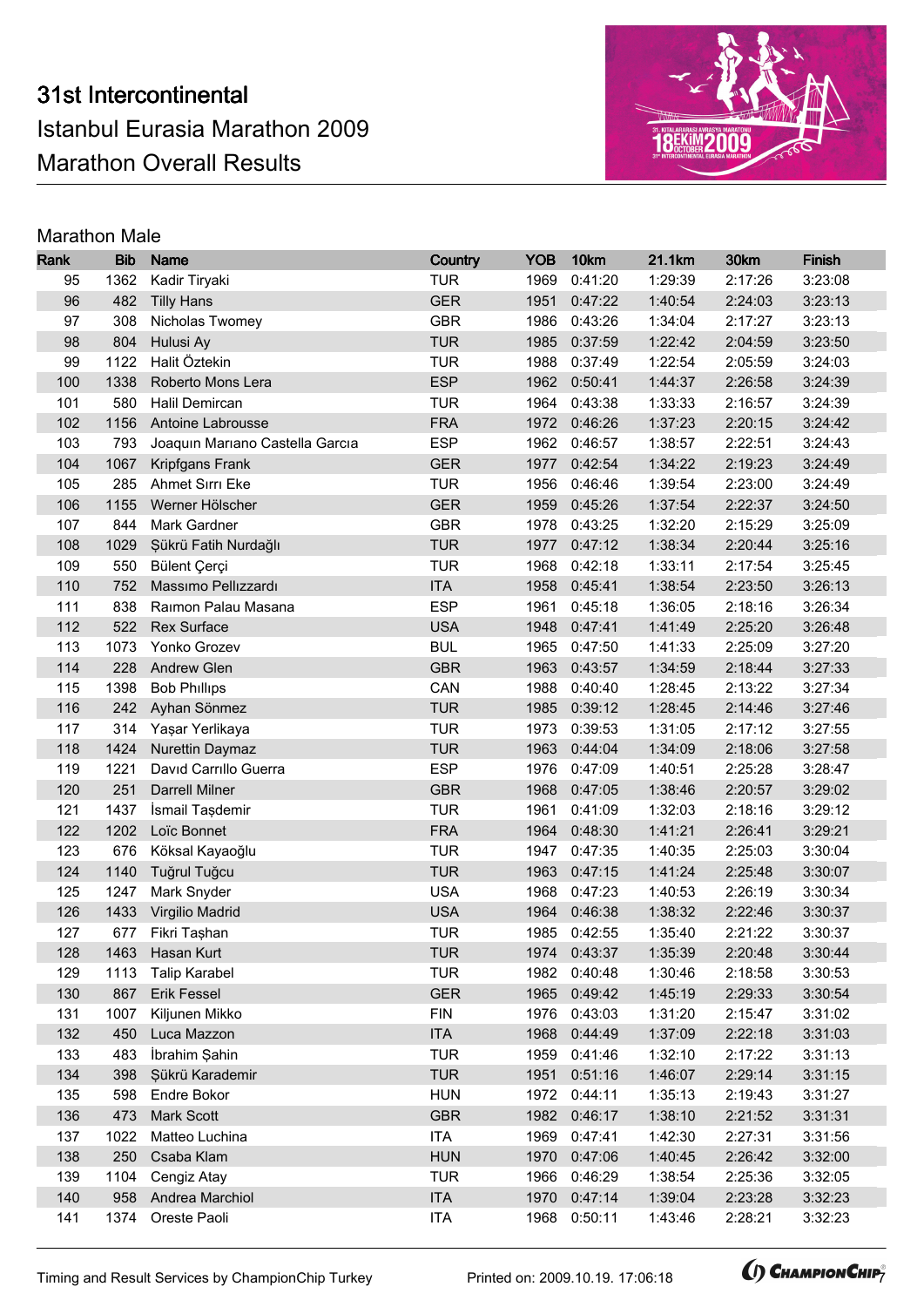

| Rank       | <b>Bib</b> | <b>Name</b>                                 | Country                  | <b>YOB</b>   | 10km               | 21.1km             | 30km               | Finish             |
|------------|------------|---------------------------------------------|--------------------------|--------------|--------------------|--------------------|--------------------|--------------------|
| 142        | 763        | Carlo Bortolamedi                           | <b>ITA</b>               | 1966         | 0:49:33            | 1:43:07            | 2:27:52            | 3:32:24            |
| 143        | 778        | <b>Geerts Francis</b>                       | <b>BEL</b>               | 1966         | 0:46:42            | 1:40:10            | 2:23:08            | 3:32:35            |
| 144        | 1087       | Christoph Hofmann                           | <b>GER</b>               | 1981         | 0:53:21            | 1:52:46            | 2:34:56            | 3:32:48            |
| 145        | 1382       | Ahmet Hayri İlter                           | <b>TUR</b>               | 1954         | 0:45:17            | 1:39:04            | 2:25:24            | 3:32:51            |
| 146        | 994        | Hugo Campo                                  | <b>ESP</b>               | 1978         | 0:49:12            | 1:42:28            | 2:27:40            | 3:32:52            |
| 147        | 594        | <b>Thomas Bert</b>                          | <b>GER</b>               | 1968         | 0:47:01            | 1:41:32            | 2:25:13            | 3:33:11            |
| 148        | 377        | Jan Van Der Star                            | <b>NED</b>               | 1951         | 0:47:29            | 1:41:11            | 2:26:22            | 3:33:31            |
| 149        | 845        | Argün Katırcı                               | <b>TUR</b>               | 1980         | 0:44:23            | 1:36:06            | 2:21:14            | 3:33:37            |
| 150        | 1039       | <b>Fabrice Gillas</b>                       | <b>FRA</b>               | 1966         | 0:49:57            | 1:46:41            | 2:32:32            | 3:33:40            |
| 151        | 729        | Jose Luis De Miguel Diez                    | <b>ESP</b>               | 1947         | 0:48:49            | 1:44:14            | 2:30:05            | 3:34:20            |
| 152        | 1210       | Chromik Michael                             | <b>GER</b>               | 1986         | 0:43:08            | 1:32:44            | 2:16:34            | 3:34:41            |
| 153        | 448        | Gómez González Jorge                        | <b>ESP</b>               | 1958         | 0:47:30            | 1:42:07            | 2:28:03            | 3:34:45            |
| 154        | 679        | Fotios Sakelariou                           | <b>GRE</b>               | 1955         | 0:51:36            | 1:47:01            | 2:32:35            | 3:35:08            |
| 155        | 1333       | Akif Aydoğar                                | <b>TUR</b>               | 1978         | 0:46:19            | 1:39:53            | 2:26:53            | 3:35:14            |
| 156        | 1278       | Halil Zeki                                  | <b>TUR</b>               | 1962         | 0:46:02            | 1:38:39            | 2:25:13            | 3:35:32            |
| 157        | 1217       | Metin Ulutaș                                | <b>TUR</b>               | 1970         | 0:41:47            | 1:32:20            | 2:17:49            | 3:35:46            |
| 158        | 653        | <b>Torsten Olsson</b>                       | <b>SWE</b>               | 1951         | 0:48:18            | 1:44:03            | 2:30:30            | 3:35:59            |
| 159        | 347        | Riccardo Fattorini                          | <b>ITA</b>               | 1975         | 0:49:56            | 1:41:43            | 2:25:39            | 3:36:00            |
| 160        | 537        | <b>Richard Maunder</b>                      | <b>GBR</b>               | 1978         | 0:49:19            | 1:41:52            | 2:25:12            | 3:36:07            |
| 161        | 1167       | Sunay Tuzcu                                 | <b>TUR</b>               | 1975         | 0:38:26            | 1:25:12            | 2:09:03            | 3:36:08            |
| 162        | 1053       | Antonio Fernandez Godino                    | <b>ESP</b>               | 1957         | 0:46:13            | 1:39:26            | 2:23:35            | 3:36:20            |
| 163        | 1242       | Jerzy Janik                                 | <b>POL</b>               | 1954         | 0:45:37            | 1:38:27            | 2:26:49            | 3:36:32            |
| 164        | 880        | Manual Sánchez Aguilar                      | <b>ESP</b>               | 1964         | 0:51:45            | 1:46:03            | 2:29:38            | 3:36:57            |
| 165        | 771        | Samuel Busin                                | <b>ITA</b>               | 1974         | 0:48:03            | 1:42:51            | 2:29:08            | 3:37:39            |
| 166        | 267        | Bülent Karakaya                             | <b>TUR</b>               | 1958         | 0:51:34            | 1:48:11            | 2:32:57            | 3:37:42            |
| 167        | 337        | Michael Grosse-Bley                         | <b>GER</b>               | 1965         | 0:42:28            | 1:33:35            | 2:19:25            | 3:37:46            |
| 168        | 1287       | Oscar Garro                                 | <b>ESP</b>               | 1967         | 0:48:08            | 1:42:52            | 2:30:18            | 3:37:47            |
| 169        | 605        | Dario Giancarlo                             | SWE                      | 1969         | 0:52:13            | 1:51:07            | 2:36:49            | 3:37:49            |
| 170        | 995        | Jonnathan Colombo                           | <b>ITA</b>               | 1977         | 0:51:14            | 1:46:12            | 2:30:11            | 3:37:57            |
| 171        | 287        | <b>White Marc</b>                           | <b>CHI</b>               | 1978         | 0:52:16            | 1:46:52            | 2:31:34            | 3:38:01            |
| 172        | 825        | Mertens Johan                               | <b>BEL</b>               | 1968         | 0:47:56            | 1:43:35            | 2:29:26            | 3:38:07            |
| 173        | 657        | Yusuf Ayanoğlu                              | <b>TUR</b>               |              | 1952 0:47:40       | 1:43:57            | 2:31:46            | 3:38:09            |
| 174        |            | 1062 Victor Arranz Calvo                    | <b>ESP</b>               |              | 1960 0:49:50       | 1:46:22            | 2:32:41            | 3:38:39            |
| 175        |            | 1059 Jose Francisco Moreno Moreno           | <b>ESP</b>               |              | 1955 0:49:52       | 1:46:24            | 2:32:42            | 3:38:41            |
| 176        | 841        | Giuseppe Cristin                            | <b>ITA</b>               | 1942         | 0:48:57            | 1:45:28            | 2:32:32            | 3:38:51            |
| 177        | 203        | <b>Metin Porsuk</b>                         | <b>TUR</b>               | 1966         | 0:51:19            | 1:46:31            | 2:33:08            | 3:38:55            |
| 178        | 937        | Giuliano Santin                             | <b>ITA</b>               | 1956         | 0:50:17            | 1:46:21            | 2:32:35            | 3:39:01            |
| 179        | 708<br>309 | <b>Kemal Kukul</b><br><b>Nurettin Tetik</b> | <b>TUR</b><br><b>TUR</b> | 1965<br>1961 | 0:49:39            | 1:47:33            | 2:33:33            | 3:39:08            |
| 180<br>181 |            |                                             | <b>TUR</b>               |              | 0:48:29<br>0:52:19 | 1:43:02<br>1:47:29 | 2:29:30            | 3:39:10            |
| 182        | 527<br>298 | Bayram Yamaç<br><b>Şeref Uygur</b>          | <b>TUR</b>               | 1960<br>1955 | 0:48:36            | 1:42:43            | 2:33:12<br>2:28:14 | 3:39:13<br>3:40:04 |
| 183        | 1141       | <b>Alettin Çetin</b>                        | <b>TUR</b>               | 1955         | 0:48:27            | 1:45:28            | 2:32:39            | 3:40:05            |
|            |            |                                             | <b>FRA</b>               |              |                    |                    |                    |                    |
| 184<br>185 | 701<br>292 | Franko Charles<br>Eralp Tuna                | <b>TUR</b>               | 1979<br>1965 | 0:52:48<br>0:46:58 | 1:50:22<br>1:43:37 | 2:36:31<br>2:32:46 | 3:40:13<br>3:40:25 |
| 186        | 792        | Sergio Moreno Mataix                        | <b>ESP</b>               | 1961         | 0:49:21            | 1:45:23            | 2:32:07            | 3:40:25            |
| 187        | 802        | Hüseyin Gülten                              | <b>TUR</b>               | 1969         | 0:49:01            | 1:46:13            | 2:35:30            | 3:41:09            |
| 188        | 1097       | Ömer Uzun                                   | <b>TUR</b>               | 1964         | 0:51:20            | 1:47:04            | 2:34:28            | 3:41:10            |
|            |            |                                             |                          |              |                    |                    |                    |                    |

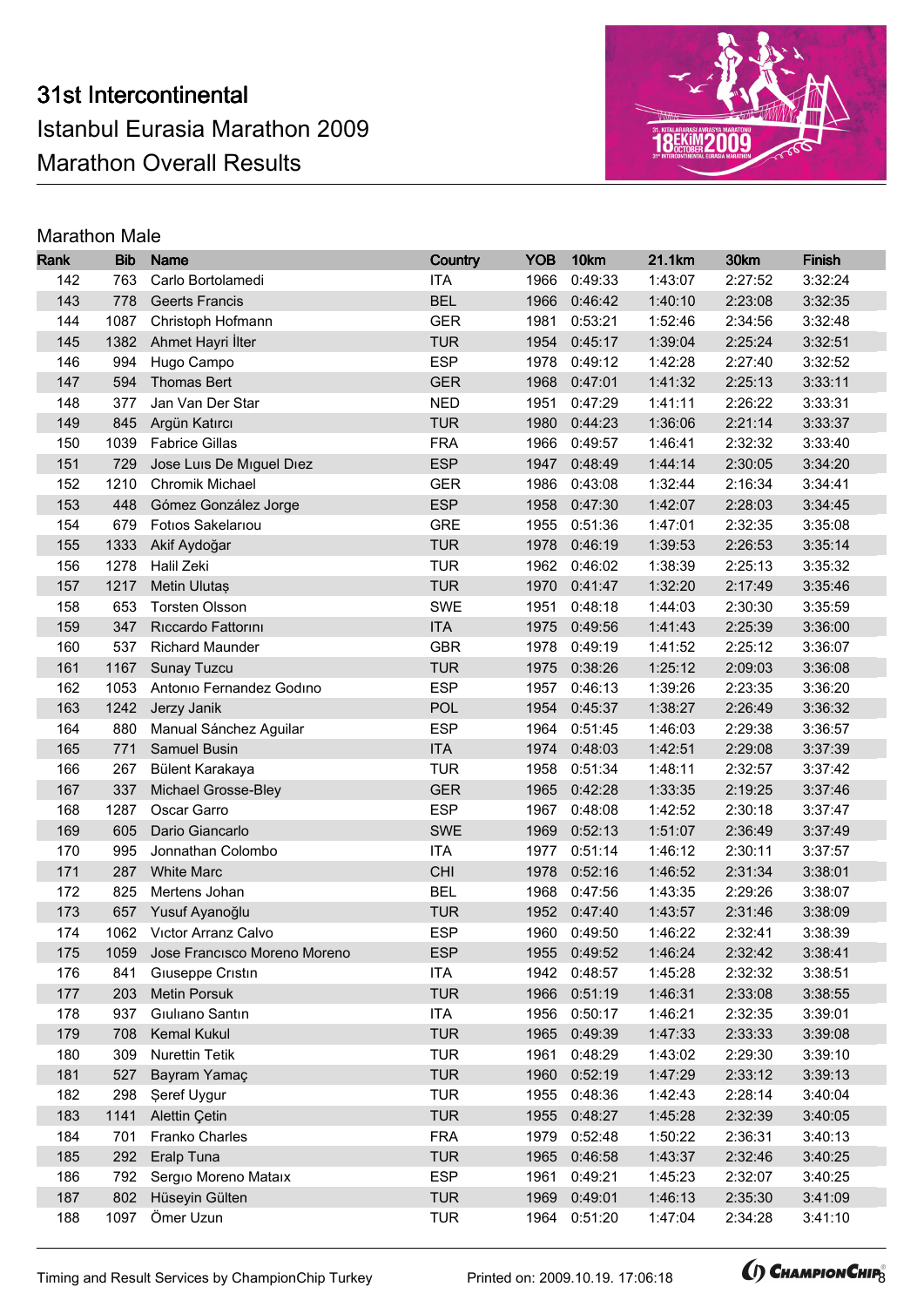

| Rank       | <b>Bib</b> | <b>Name</b>                   | Country                  | <b>YOB</b>   | 10km               | 21.1km             | 30km               | Finish  |
|------------|------------|-------------------------------|--------------------------|--------------|--------------------|--------------------|--------------------|---------|
| 189        | 1024       | Filippo Ciapponi              | <b>ITA</b>               | 1971         | 0:52:56            | 1:48:54            | 2:34:14            | 3:41:26 |
| 190        | 344        | Neil Jones                    | <b>GBR</b>               | 1974         | 0:44:13            | 1:35:29            | 2:22:06            | 3:41:31 |
| 191        | 1328       | Muharrem Özkan                | <b>TUR</b>               | 1989         | 0:42:33            | 1:33:41            | 2:19:43            | 3:41:35 |
| 192        | 1135       | Hüseyin Çoban                 | <b>TUR</b>               | 1960         | 0:47:04            | 1:42:49            | 2:29:39            | 3:41:53 |
| 193        | 411        | Carlos Canovas Lopez          | <b>ESP</b>               | 1960         | 0:50:02            | 1:46:11            | 2:35:53            | 3:41:57 |
| 194        | 591        | Peter Farkas                  | <b>HUN</b>               | 1966         | 0:47:02            | 1:43:44            | 2:31:02            | 3:42:04 |
| 195        | 1130       | Peter Simpson                 | <b>GBR</b>               | 1947         | 0:48:05            | 1:42:32            | 2:29:49            | 3:42:14 |
| 196        | 589        | Andrew Watson                 | <b>GBR</b>               | 1982         | 0:50:35            | 1:47:10            | 2:34:44            | 3:42:36 |
| 197        | 588        | Mads Behrndt                  | <b>DEN</b>               | 1982         | 0:50:35            | 1:47:10            | 2:34:44            | 3:42:36 |
| 198        | 560        | Hasan Kınalı                  | <b>TUR</b>               | 1940         | 0:46:04            | 1:41:22            | 2:30:22            | 3:42:49 |
| 199        | 1249       | David Mallinson               | <b>GBR</b>               | 1971         | 0:47:28            | 1:42:01            | 2:29:33            | 3:42:49 |
| 200        | 1076       | Werner Hübers-Buchmann        | <b>GER</b>               | 1963         | 0:50:49            | 1:47:21            | 2:34:16            | 3:43:08 |
| 201        | 562        | Angelo Stroppiana             | <b>ITA</b>               | 1959         | 0:52:44            | 1:49:10            | 2:35:51            | 3:43:09 |
| 202        | 1199       | Cem Demirci                   | <b>TUR</b>               | 1967         | 0:51:24            | 1:47:35            | 2:33:12            | 3:43:18 |
| 203        | 703        | Werkman Roelf                 | <b>NED</b>               | 1961         | 0:44:52            | 1:39:08            | 2:28:46            | 3:43:21 |
| 204        | 846        | Serhan Poçan                  | <b>TUR</b>               | 1970         | 0:47:42            | 1:44:28            | 2:33:38            | 3:43:26 |
| 205        | 700        | <b>Scheuring Simon</b>        | <b>FRA</b>               | 1973         | 0:52:51            | 1:51:02            | 2:37:57            | 3:43:27 |
| 206        | 942        | Andrzej Wieclaw               | <b>POL</b>               | 1966         | 0:48:05            | 1:43:24            | 2:30:29            | 3:43:32 |
| 207        | 596        | Hartman Peter                 | <b>NED</b>               | 1958         | 0:43:24            | 1:34:53            | 2:23:39            | 3:43:39 |
| 208        | 634        | Levent Köprülü                | <b>TUR</b>               | 1974         | 0:38:34            | 1:28:24            | 2:18:29            | 3:43:47 |
| 209        | 686        | Seamus Smith                  | <b>GBR</b>               | 1968         | 0:46:00            | 1:41:40            | 2:30:38            | 3:43:48 |
| 210        | 1418       | Ömer Akyol                    | <b>TUR</b>               | 1980         | 0:44:46            | 1:36:13            | 2:20:15            | 3:44:10 |
| 211        | 1386       | Sevkican Seferoğlu            | <b>TUR</b>               | 1988         | 0:42:56            | 1:34:05            | 2:23:20            | 3:44:25 |
| 212        | 423        | Roberto Bertocchi             | <b>ITA</b>               | 1955         | 0:47:43            | 1:44:00            | 2:32:27            | 3:44:58 |
| 213        | 1361       | Levent Ertürk                 | <b>TUR</b>               | 1964         | 0:44:16            | 1:36:00            | 2:24:43            | 3:45:00 |
| 214        | 760        | Gianni Giovannini             | <b>ITA</b>               | 1982         | 0:52:11            | 1:51:34            | 2:39:09            | 3:45:07 |
| 215        | 396        | Ugur Hekim                    | <b>TUR</b>               | 1959         | 0:53:20            | 1:52:04            | 2:40:07            | 3:45:11 |
| 216        | 552        | Dietrich Wasmayr              | <b>AUT</b>               | 1941         | 0:50:20            | 1:48:10            | 2:36:22            | 3:45:22 |
| 217        | 439        | Jakob Lang                    | <b>GER</b>               | 1960         | 0:53:24            | 1:52:32            | 2:40:13            | 3:45:28 |
| 218        | 985        | Josef Koenig                  | <b>GER</b>               | 1949         | 0:53:23            | 1:52:31            | 2:40:09            | 3:45:32 |
| 219        | 355        | Van Rijn Pierre               | <b>NED</b>               | 1958         | 0:49:40            | 1:47:39            | 2:35:57            | 3:45:42 |
| 220        | 741        | Oleksandr Filippov            | <b>UKR</b>               | 1980         | 0:51:38            | 1:50:21            | 2:38:14            | 3:45:43 |
| 221        |            | 824 Marc Baret                | <b>FRA</b>               |              | 1964 0:51:30       | 1:47:12            | 2:33:45            | 3:45:46 |
| 222        |            | 1223 Reşat Yakar              | <b>TUR</b>               |              | 1975 0:48:23       | 1:44:06            | 2:34:06            | 3:45:48 |
| 223        | 496        | <b>Richter Uwe</b>            | <b>GER</b>               | 1954         | 0:51:12            | 1:50:45            | 2:39:37            | 3:45:51 |
| 224        | 329        | <b>Bohner Eric</b>            | SUI                      | 1963         | 0:48:43            | 1:46:35            | 2:34:37            | 3:46:04 |
| 225        | 273        | <b>Kudret Temel</b>           | <b>TUR</b>               | 1953         | 0:52:43            | 1:50:02            | 2:38:44            | 3:46:05 |
| 226        | 1392       | Mustafa Selamet               | <b>TUR</b>               | 1952         | 0:50:23            | 1:47:26            | 2:35:30            | 3:46:10 |
| 227        | 1015       | Hendrickx René                | <b>BEL</b>               | 1961         | 0:50:04            | 1:48:58            | 2:36:58            | 3:46:16 |
| 228        | 810        | Mesut Özer                    | <b>TUR</b>               | 1974         | 0:42:37            | 1:37:42            | 2:29:54            | 3:46:19 |
| 229        | 993        | Abdullah Karasu               | <b>TUR</b>               | 1992         | 0:41:55            | 1:32:29            | 2:22:22            | 3:46:34 |
| 230        | 1064       | James Hall                    | <b>USA</b>               | 1970         | 0:50:05            | 1:46:30            | 2:34:06            | 3:46:38 |
| 231        | 1054       | Luis Fernando Olivares López  | <b>ESP</b>               | 1955         | 0:46:15            | 1:39:32            | 2:31:10            | 3:47:06 |
| 232<br>233 | 531<br>557 | Michael Kuschel               | <b>GER</b><br><b>FIN</b> | 1957<br>1980 | 0:47:38            | 1:43:37            | 2:33:47            | 3:47:15 |
|            |            | Peter Karppi                  |                          |              | 0:43:49            | 1:33:42            | 2:19:15            | 3:47:16 |
| 234        | 227        | Kessler Jochen<br>Claus Dahms | <b>GER</b><br><b>GER</b> | 1957<br>1957 | 0:53:24<br>0:51:40 | 1:52:31<br>1:47:21 | 2:40:12<br>2:33:56 | 3:47:43 |
| 235        | 542        |                               |                          |              |                    |                    |                    | 3:47:45 |

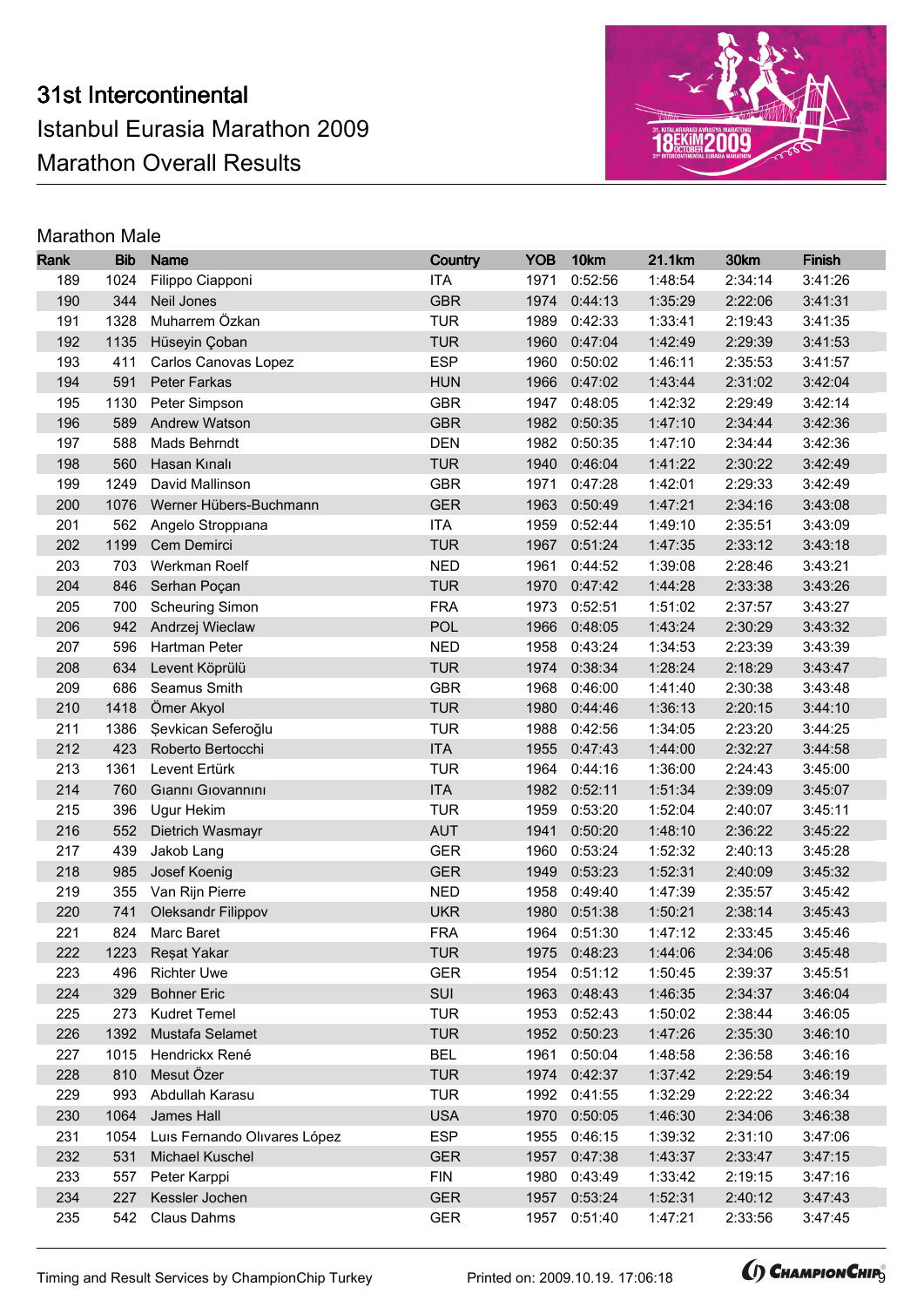

| Rank       | <b>Bib</b>   | <b>Name</b>                  | Country                  | <b>YOB</b>   | 10km               | 21.1km             | 30km               | <b>Finish</b> |
|------------|--------------|------------------------------|--------------------------|--------------|--------------------|--------------------|--------------------|---------------|
| 236        | 933          | Murat Yıldız                 | <b>TUR</b>               | 1976         | 0:52:55            | 1:51:55            | 2:39:06            | 3:48:03       |
| 237        | 1019         | Tuomo A. Rytkölä             | <b>FIN</b>               | 1964         | 0:46:09            | 1:41:23            | 2:32:06            | 3:48:17       |
| 238        | 248          | İlhan Koç                    | <b>TUR</b>               | 1962         | 0:43:02            | 1:33:58            | 2:25:32            | 3:48:33       |
| 239        | 470          | Erdoğan Çataltepe            | <b>TUR</b>               | 1965         | 0:52:17            | 1:49:49            | 2:36:15            | 3:48:35       |
| 240        | 1063         | Kloeckner Rudolf             | <b>GER</b>               | 1959         | 0:52:54            | 1:53:23            | 2:41:46            | 3:48:42       |
| 241        | 293          | Gokhan Ozuner                | <b>TUR</b>               | 1960         | 0:51:02            | 1:48:29            | 2:36:55            | 3:49:10       |
| 242        | 1243         | Dziura Patrick               | <b>FRA</b>               | 1961         | 0:51:28            | 1:50:19            | 2:39:21            | 3:49:10       |
| 243        | 1454         | Michael Faessler             | <b>GER</b>               | 1958         | 0:49:03            | 1:47:05            | 2:37:48            | 3:49:49       |
| 244        | 982          | Javier Oficialdegui          | <b>ESP</b>               | 1966         | 0:52:12            | 1:50:42            | 2:39:36            | 3:50:01       |
| 245        | 539          | Enver Koç                    | <b>TUR</b>               | 1960         | 0:50:01            | 1:43:21            | 2:30:13            | 3:50:20       |
| 246        | 970          | <b>Tomaz Pintaric</b>        | <b>SLO</b>               | 1978         | 0:41:36            | 1:30:45            | 2:14:23            | 3:50:30       |
| 247        | 510          | Mehmet Öztürk                | <b>TUR</b>               | 1970         | 0:43:11            | 1:36:32            | 2:27:40            | 3:50:45       |
| 248        | 812          | Nuri Akçardak                | <b>TUR</b>               | 1957         | 0:51:24            | 1:48:02            | 2:35:27            | 3:50:48       |
| 249        | 899          | Serdar Sarman                | <b>TUR</b>               | 1960         | 0:49:00            | 1:46:45            | 2:39:30            | 3:50:50       |
| 250        | 1266         | Martin Krammer               | <b>AUT</b>               | 1983         | 0:54:15            | 1:53:01            | 2:42:44            | 3:50:56       |
| 251        | 1387         | <b>Charlie Newark</b>        | <b>GBR</b>               | 1986         | 0:47:32            | 1:46:23            | 2:37:10            | 3:50:56       |
| 252        | 730          | <b>Mehmet Tonbul</b>         | <b>TUR</b>               | 1965         | 0:46:07            | 1:41:31            | 2:31:02            | 3:51:07       |
| 253        | 1074         | Johan Fredborn Larsson       | SWE                      | 1983         | 0:45:43            | 1:41:01            | 2:29:49            | 3:51:08       |
| 254        | 769          | Angelo Sandalo               | <b>ITA</b>               | 1962         | 0:53:57            | 1:54:08            | 2:40:49            | 3:51:09       |
| 255        | 519          | Miguel Ángel Mir Puche       | <b>ESP</b>               | 1966         | 0:51:03            | 1:46:19            | 2:30:38            | 3:51:10       |
| 256        | 435          | Kuipers Harmen               | <b>NED</b>               | 1966         | 0:53:24            | 1:52:06            | 2:40:33            | 3:51:13       |
| 257        | 975          | Levent Öget                  | <b>TUR</b>               | 1957         | 0:49:09            | 1:44:40            | 2:34:56            | 3:51:17       |
| 258        | 498          | José Francisco Garrido Durán | <b>ESP</b>               | 1962         | 0:49:20            | 1:46:53            | 2:36:38            | 3:51:30       |
| 259        | 1195         | Bouchaud-Ayral Jean          | <b>FRA</b>               | 1981         | 0:51:08            | 1:50:03            | 2:40:02            | 3:51:33       |
| 260        | 743          | Neil Armitage                | <b>GBR</b>               | 1972         | 0:52:05            | 1:52:09            | 2:42:49            | 3:51:33       |
| 261        | 623          | <b>Bouchaud Ayral Louis</b>  | <b>FRA</b>               | 1989         | 0:51:07            | 1:50:03            | 2:40:01            | 3:51:36       |
| 262        | 1089         | Ekrem Toktumur               | <b>TUR</b>               | 1965         | 0:45:19            | 1:38:39            | 2:28:56            | 3:51:41       |
| 263        | 224          | Henrik Strang                | <b>FIN</b>               | 1977         | 0:54:45            | 1:53:35            | 2:43:52            | 3:51:41       |
| 264        | 1481         | Hamidreza Mohammednejad      | <b>IRI</b>               | 1964         | 1:08:29            | 2:07:23            | 2:50:38            | 3:51:44       |
| 265        | 1041         | <b>Bruno Gadal</b>           | <b>FRA</b>               | 1966         | 0:45:26            | 1:38:04            | 2:29:25            | 3:51:46       |
| 266        | 761          | Zivko Nedev                  | <b>MKD</b>               | 1983         | 0:49:33            | 1:43:07            | 2:27:42            | 3:51:46       |
| 267        | 1349         | <b>Boyan Rashev</b>          | <b>BUL</b>               | 1977         | 0:47:24            | 1:42:50            | 2:32:04            | 3:51:46       |
| 268        | 549          | Tom Grace                    | <b>NZL</b>               | 1971         | 0:49:54            | 1:47:30            | 2:38:35            | 3:51:49       |
| 269        | 870          | Danilo Baldan                | <b>ITA</b>               | 1941         | 0:50:42            | 1:48:12            | 2:36:09            | 3:51:52       |
| 270        | 871          | Lorenzo Degan                | <b>ITA</b>               | 1960         | 0:50:43            | 1:48:13            | 2:36:09            | 3:51:52       |
| 271        | 391          | Marcus Perschbacher          | <b>GER</b>               | 1968         | 0:54:13            | 1:51:25            | 2:38:56            | 3:51:54       |
| 272        | 1228         | <b>Wauthy Dominique</b>      | <b>BEL</b>               | 1958         | 0:47:15            | 1:43:40            | 2:34:11            | 3:51:59       |
| 273        | 1035         | Stephen Wadey                | <b>GBR</b>               | 1955         | 0:48:28            | 1:43:19            | 2:31:26            | 3:52:06       |
| 274        | 279          | Tom Lockhart                 | <b>GBR</b>               | 1974         | 0:53:14            | 1:52:38            | 2:41:10            | 3:52:06       |
| 275        | 395          | İsmail Adıgüzeloğlu          | <b>TUR</b>               | 1967         | 0:47:52            | 1:43:26            | 2:30:58            | 3:52:11       |
| 276        | 472          | Eva Deitert                  | <b>GER</b>               | 1987         | 1:02:02            | 2:02:07            | 2:47:59            | 3:52:25       |
| 277        | 856          | <b>William Foster</b>        | <b>USA</b>               | 1971         | 0:47:48            | 1:42:48            | 2:34:43            | 3:52:37       |
| 278        | 1296         | Hasan Onat                   | <b>TUR</b>               | 1969         | 0:53:04            | 1:50:48            | 2:39:17            | 3:52:44       |
| 279        | 447          | Italo Carlo Deiro            | <b>ITA</b>               | 1956         | 0:53:31            | 1:53:05            | 2:41:21            | 3:52:46       |
| 280        | 1322         | <b>Richter Michael</b>       | <b>GER</b>               | 1973         | 0:52:33            | 1:52:33            | 2:43:36            | 3:52:50       |
| 281<br>282 | 1070<br>1068 | Schiedt Ingo                 | <b>GER</b><br><b>FIN</b> | 1965<br>1964 | 0:50:30<br>0:52:46 | 1:47:11<br>1:51:06 | 2:35:23<br>2:40:19 | 3:53:04       |
|            |              | Jyrki Putkonen               |                          |              |                    |                    |                    | 3:53:15       |

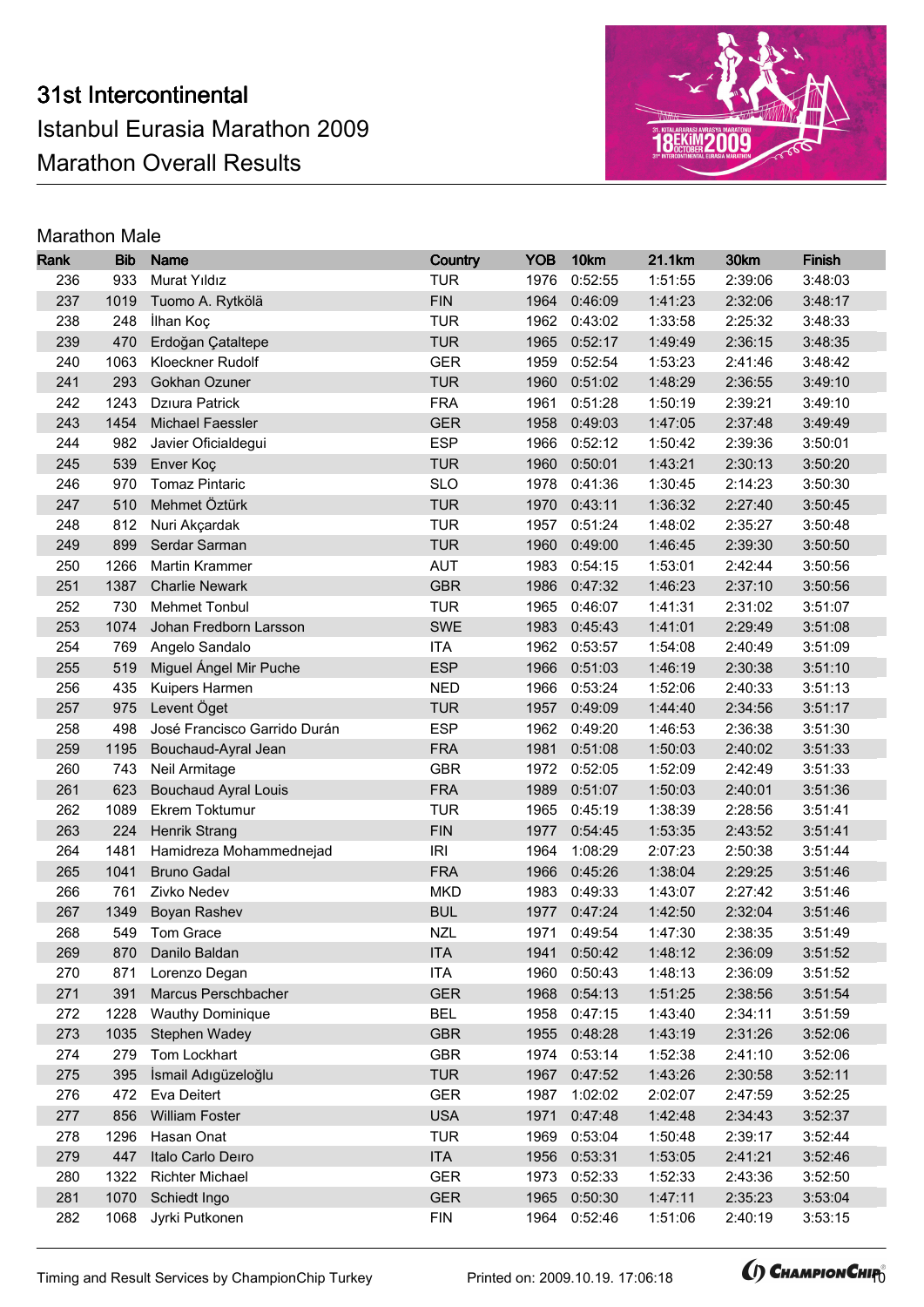

| Rank       | <b>Bib</b>   | <b>Name</b>                             | Country                  | <b>YOB</b>   | 10km               | 21.1km             | 30km               | Finish             |
|------------|--------------|-----------------------------------------|--------------------------|--------------|--------------------|--------------------|--------------------|--------------------|
| 283        | 1461         | Kazım Doğan                             | <b>TUR</b>               | 1970         | 0:49:15            | 1:47:38            | 2:40:15            | 3:53:29            |
| 284        | 567          | Mr. Prasert Kunajarusdeth               | <b>THA</b>               | 1963         | 0:54:32            | 1:52:51            | 2:42:04            | 3:54:10            |
| 285        | 1036         | Fikret Çalışkan                         | <b>TUR</b>               | 1965         | 0:44:16            | 1:35:59            | 2:23:54            | 3:54:13            |
| 286        | 520          | <b>Andy Dettwiler</b>                   | SUI                      | 1962         | 0:45:00            | 1:36:29            | 2:24:43            | 3:54:16            |
| 287        | 704          | Gökhan Çağlar                           | <b>TUR</b>               | 1977         | 0:47:39            | 1:42:42            | 2:35:33            | 3:54:18            |
| 288        | 989          | Jan Trappschuh                          | <b>GER</b>               | 1977         | 0:55:41            | 1:55:45            | 2:45:14            | 3:54:20            |
| 289        | 645          | Sandt Laurent                           | <b>LUX</b>               | 1973         | 0:53:06            | 1:49:42            | 2:39:00            | 3:54:23            |
| 290        | 925          | <b>Eduard Hugo Walhout</b>              | <b>NED</b>               | 1969         | 0:49:56            | 1:47:14            | 2:35:16            | 3:54:26            |
| 291        | 774          | Yavuz Selim Karlıdağ                    | <b>TUR</b>               | 1980         | 0:44:45            | 1:38:41            | 2:27:57            | 3:54:27            |
| 292        | 767          | Corrado Cappa                           | <b>ITA</b>               | 1957         | 0:54:05            | 1:54:58            | 2:45:03            | 3:54:32            |
| 293        | 1093         | Marco Taddei                            | <b>ITA</b>               | 1963         | 0:52:17            | 1:51:57            | 2:42:10            | 3:54:43            |
| 294        | 839          | Hakan Öztürk                            | <b>TUR</b>               | 1967         | 0:51:58            | 1:52:45            | 2:44:06            | 3:54:50            |
| 295        | 247          | Rifat Erdoğan                           | <b>TUR</b>               | 1964         | 0:48:38            | 1:47:38            | 2:40:51            | 3:55:18            |
| 296        | 1040         | Vergriete Yohan                         | <b>FRA</b>               | 1984         | 0:49:59            | 1:46:43            | 2:37:18            | 3:55:23            |
| 297        | 819          | Kornienko Igor                          | <b>UKR</b>               | 1978         | 0:45:01            | 1:37:03            | 2:24:30            | 3:55:28            |
| 298        | 405          | Selman Ağkaya                           | <b>TUR</b>               | 1978         | 0:42:58            | 1:40:17            | 2:32:30            | 3:55:28            |
| 299        | 718          | <b>Andulis Shmidlers</b>                | LAT                      | 1967         | 0:53:49            | 1:53:10            | 2:42:30            | 3:55:29            |
| 300        | 1065         | Schwindt Sascha                         | <b>GER</b>               | 1975         | 0:52:46            | 1:50:51            | 2:39:27            | 3:55:33            |
| 301        | 1467         | <b>Fikret Akay</b>                      | <b>TUR</b>               | 1955         | 0:52:24            | 1:54:09            | 2:46:26            | 3:55:54            |
| 302        | 889          | Emrah Vardar                            | <b>TUR</b>               | 1964         | 0:50:56            | 1:48:37            | 2:38:18            | 3:56:09            |
| 303        | 928          | Koıchı Honda                            | <b>JPN</b>               | 1964         | 0:55:55            | 1:58:23            | 2:47:54            | 3:56:11            |
| 304        | 365          | <b>Tamer Kurt</b>                       | <b>TUR</b>               | 1975         | 0:54:43            | 1:54:12            | 2:43:07            | 3:56:11            |
| 305        | 1348         | Yücel Altınbaşak                        | <b>TUR</b>               | 1970         | 0:54:44            | 1:54:11            | 2:43:06            | 3:56:11            |
| 306        | 502          | <b>Matthew Amesbury</b>                 | <b>GBR</b>               | 1979         | 0:53:06            | 1:51:19            | 2:41:43            | 3:56:14            |
| 307        | 1005         | Vidi Luca                               | CHI                      | 1976         | 0:56:08            | 1:58:26            | 2:46:00            | 3:56:15            |
| 308        | 783          | Gürsel Demircan                         | <b>TUR</b>               | 1960         | 0:52:57            | 1:51:44            | 2:41:35            | 3:56:15            |
| 309        | 1204         | Christian Mei                           | <b>FRA</b>               | 1980         | 0:52:43            | 1:53:08            | 2:43:56            | 3:56:27            |
| 310        | 777          | Zeki Yılmaz                             | <b>TUR</b>               | 1968         | 0:50:00            | 1:43:21            | 2:32:46            | 3:56:29            |
| 311        | 776          | Alaattin Hacıoğlu                       | <b>TUR</b>               | 1952         | 0:48:22            | 1:43:05            | 2:31:17            | 3:56:35            |
| 312        | 902          | Aristotelis Papageorgiou                | <b>GRE</b>               | 1967         | 0:54:18            | 1:54:04            | 2:46:05            | 3:56:36            |
| 313        | 1373         | Muhammed Edip Karabacak                 | <b>TUR</b>               | 1979         | 0:42:34            | 1:38:55            | 2:31:08            | 3:56:37            |
| 314        | 1337         | <b>George Morris</b>                    | <b>USA</b>               | 1986         | 0:52:05            | 1:43:51            | 2:37:55            | 3:56:38            |
| 315        |              | 370 Vincken Gerard                      | <b>NED</b>               |              | 1957 0:53:19       | 1:53:29            | 2:44:02            | 3:56:40            |
| 316        |              | 735 Jose Luis Abego Somoano             | <b>ESP</b>               |              | 1972 0:51:25       | 1:51:38            | 2:41:44            | 3:57:25            |
| 317        | 1459         | Murat Buyukkelek                        | <b>TUR</b>               | 1970         | 0:58:02            | 2:00:43            | 2:51:54            | 3:57:27            |
| 318        | 1232         | Jukka Itkonen                           | <b>FIN</b>               | 1955         | 0:53:16            | 1:52:30            | 2:42:20            | 3:57:31            |
| 319        | 1144         | Ji Kwan Oh                              | <b>KOR</b><br><b>BEL</b> |              | 0:46:50            | 1:42:13            | 2:33:06            | 3:57:48            |
| 320        | 1095<br>1038 | De Frenne Philippe                      | <b>USA</b>               | 1959<br>1966 | 0:53:25            | 1:54:09            | 2:46:29            | 3:57:53            |
| 321<br>322 |              | Stuart Arey In<br>Daucourt Yannick      | SUI                      |              | 0:47:44<br>0:52:36 | 1:40:07<br>1:52:39 | 2:27:50            | 3:57:54            |
| 323        | 1088<br>721  | Peter Lundin                            | <b>SWE</b>               | 1971<br>1951 | 0:50:22            | 1:48:18            | 2:43:00<br>2:39:46 | 3:58:06<br>3:58:10 |
| 324        | 746          | Süleyman Kara                           | <b>TUR</b>               | 1971         | 0:57:09            | 1:55:24            | 2:42:54            | 3:58:20            |
|            |              |                                         |                          |              |                    |                    |                    |                    |
| 325<br>326 | 947<br>850   | Christian Bruneau<br>Alfredo Colonnelli | <b>FRA</b><br><b>ITA</b> | 1964<br>1963 | 0:43:28<br>0:52:10 | 1:33:17<br>1:50:09 | 2:17:32<br>2:40:15 | 3:58:21<br>3:58:35 |
| 327        | 984          | Lars-Aake Johansson                     | SWE                      | 1970         | 0:46:11            | 1:40:03            | 2:29:45            | 3:58:48            |
| 328        | 533          | Ronald Nieuwenhuijse                    | <b>NED</b>               | 1968         | 0:51:59            | 1:51:34            | 2:41:42            | 3:59:14            |
| 329        | 214          | David Major                             | <b>GBR</b>               | 1965         | 0:53:04            | 1:51:21            | 2:41:28            | 3:59:17            |
|            |              |                                         |                          |              |                    |                    |                    |                    |

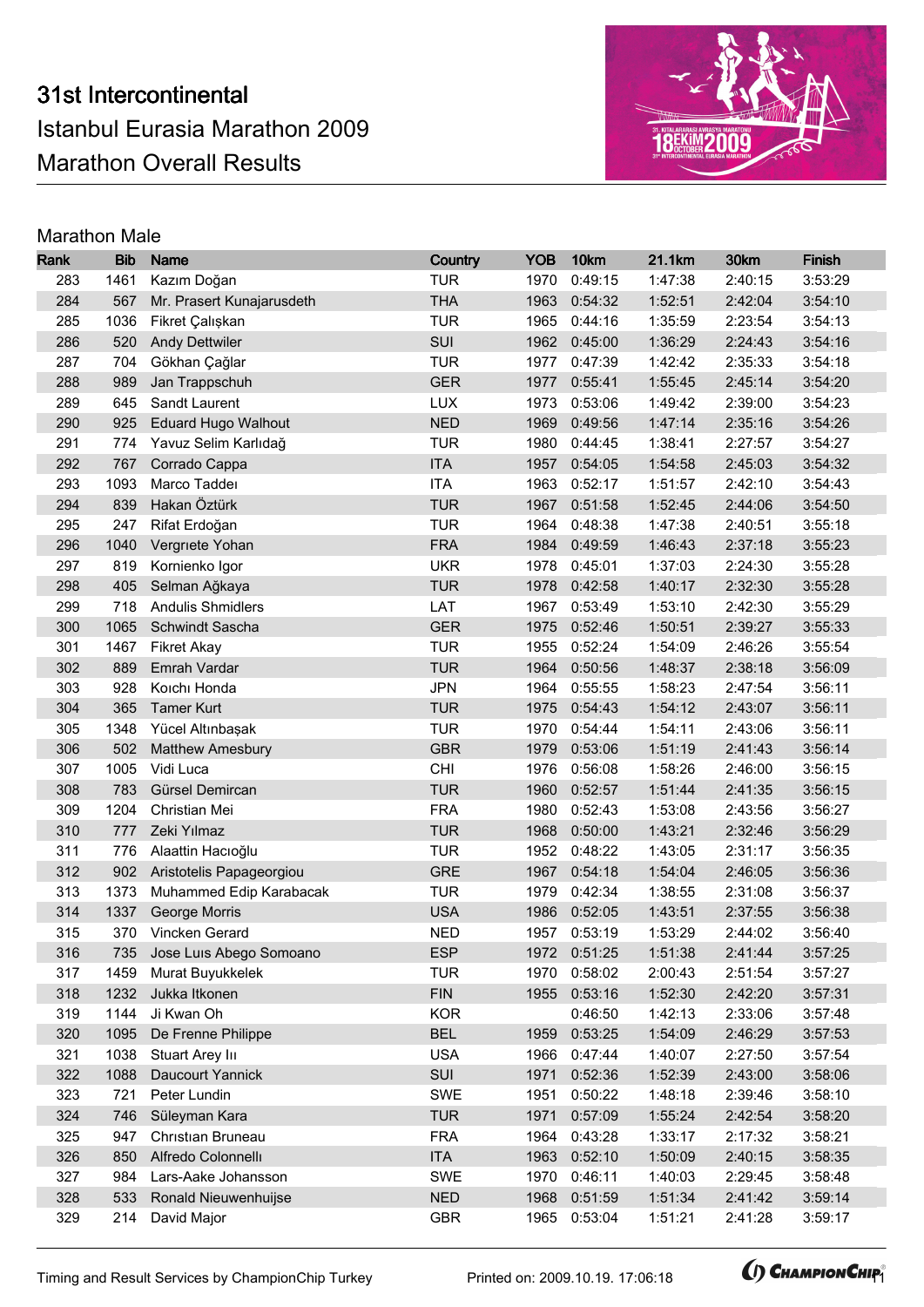

| Rank | <b>Bib</b> | <b>Name</b>                     | Country    | <b>YOB</b> | 10km         | 21.1km  | 30km    | <b>Finish</b> |
|------|------------|---------------------------------|------------|------------|--------------|---------|---------|---------------|
| 330  | 814        | Mehmet Polatlı                  | <b>TUR</b> | 1949       | 0:54:59      | 1:55:14 | 2:45:08 | 3:59:19       |
| 331  | 1138       | Tufan Karaman                   | <b>TUR</b> | 1977       | 0:47:23      | 1:45:27 | 2:33:37 | 3:59:21       |
| 332  | 390        | Kubilay Özcandarlı              | <b>TUR</b> | 1964       | 0:54:15      | 1:52:07 | 2:41:17 | 3:59:31       |
| 333  | 803        | Hüseyin Yıldız                  | <b>TUR</b> | 1964       | 0:55:33      | 1:57:52 | 2:49:23 | 3:59:55       |
| 334  | 624        | Paolo Antonio Cagelli           | <b>ITA</b> | 1964       | 0:48:39      | 1:46:07 | 2:37:49 | 4:00:07       |
| 335  | 1412       | Davide Betta                    | <b>ITA</b> | 1986       | 0:56:02      | 1:59:17 | 2:49:26 | 4:00:21       |
| 336  | 1355       | Markku Koskinen                 | <b>FIN</b> | 1950       | 0:51:37      | 1:50:36 | 2:41:32 | 4:00:40       |
| 337  | 1094       | Edwin Maria Colella             | <b>ITA</b> | 1969       | 0:56:01      | 1:58:13 | 2:48:38 | 4:00:41       |
| 338  | 1376       | Seibold Thomas                  | <b>TUR</b> | 1968       | 0:54:43      | 1:54:56 | 2:45:11 | 4:01:09       |
| 339  | 426        | Donato Caputo                   | <b>ITA</b> | 1957       | 0:57:17      | 2:02:19 | 2:48:45 | 4:01:17       |
| 340  | 836        | Argyris Ramnalis                | <b>GRE</b> | 1966       | 0:56:01      | 1:57:04 | 2:49:29 | 4:01:55       |
| 341  | 291        | Kerem Dinlenc                   | <b>TUR</b> | 1977       | 0:48:38      | 1:48:09 | 2:43:11 | 4:02:16       |
| 342  | 541        | Angelo Scebba                   | <b>ITA</b> | 1947       | 0:49:33      | 1:47:38 | 2:38:53 | 4:02:19       |
| 343  | 280        | Leger Christophe                | <b>FRA</b> | 1965       | 0:58:31      | 1:59:18 | 2:48:45 | 4:02:22       |
| 344  | 766        | Livio Pinto                     | <b>ITA</b> | 1963       | 0:53:54      | 1:54:25 | 2:46:30 | 4:02:31       |
| 345  | 1148       | <b>Pfister Rudolf</b>           | <b>GER</b> | 1956       | 0:53:48      | 1:55:41 | 2:48:48 | 4:02:36       |
| 346  | 460        | Sami Arlı                       | <b>TUR</b> | 1957       | 0:55:09      | 1:54:44 | 2:44:57 | 4:02:39       |
| 347  | 1241       | Wojciech Niedziakowski          | POL        | 1962       | 0:55:37      | 1:57:02 | 2:49:35 | 4:02:41       |
| 348  | 1018       | Paavo Paju                      | <b>FIN</b> | 1975       | 0:49:33      | 1:48:28 | 2:39:18 | 4:02:46       |
| 349  | 672        | Martin Van Vliet                | <b>NED</b> | 1969       | 0:51:55      | 1:53:05 | 2:44:41 | 4:02:47       |
| 350  | 619        | Eduardo Crooke González         | <b>ESP</b> | 1975       | 0:51:42      | 1:46:02 | 2:33:43 | 4:02:52       |
| 351  | 357        | Duarte Díaz José Joaquín        | <b>ESP</b> | 1959       | 0:53:30      | 1:52:23 | 2:41:17 | 4:02:53       |
| 352  | 443        | Cabo Medina Javier              | <b>ESP</b> | 1981       | 0:53:31      | 1:52:24 | 2:42:22 | 4:02:53       |
| 353  | 380        | Collado Torres Francisco        | <b>ESP</b> | 1956       | 0:53:31      | 1:52:24 | 2:41:18 | 4:02:54       |
| 354  | 1451       | Ali Can                         | <b>TUR</b> | 1967       | 0:55:17      | 1:56:30 | 2:47:38 | 4:02:57       |
| 355  | 590        | Ahmet Volkan Cakar              | <b>TUR</b> | 1969       | 0:59:24      | 1:59:41 | 2:49:57 | 4:03:06       |
| 356  | 1111       | <b>Franck Westrelin</b>         | <b>FRA</b> | 1968       | 0:57:12      | 1:57:47 | 2:49:11 | 4:03:19       |
| 357  | 420        | Guzmán De Los Riscos José María | <b>ESP</b> | 1966       | 0:49:42      | 1:47:10 | 2:40:20 | 4:03:37       |
| 358  | 1091       | Sinan Vural                     | <b>TUR</b> | 1960       | 0:51:18      | 1:50:44 | 2:43:23 | 4:03:49       |
| 359  | 936        | Johannes Leander Uijttewaal     | <b>NED</b> | 1977       | 0:54:38      | 1:57:51 | 2:50:34 | 4:03:58       |
| 360  | 906        | Leenderd Uijttewaal             | <b>NED</b> | 1951       | 0:54:37      | 1:57:51 | 2:50:34 | 4:03:58       |
| 361  | 869        | <b>Skye Gilbert</b>             | <b>USA</b> | 1980       | 0:48:43      | 1:45:24 | 2:40:21 | 4:04:09       |
| 362  |            | 211 Geoff Gregson               | <b>GBR</b> |            | 1956 0:54:37 | 1:57:51 | 2:49:32 | 4:04:10       |
| 363  |            | 759 Fabio Giovannini            | <b>ITA</b> |            | 1956 0:59:16 | 2:00:57 | 2:49:01 | 4:04:16       |
| 364  | 633        | Hüseyin Yayla                   | <b>TUR</b> | 1960       | 0:51:32      | 1:45:55 | 2:33:38 | 4:04:24       |
| 364  | 916        | <b>Freerk Potze</b>             | <b>NED</b> | 1969       | 0:52:05      | 1:51:11 | 2:41:52 | 4:04:24       |
| 366  | 573        | <b>Bernhard Proepster</b>       | <b>GER</b> | 1960       | 0:58:10      | 2:03:04 | 2:53:48 | 4:04:34       |
| 367  | 939        | Aydın Oğuz                      | <b>TUR</b> | 1954       | 0:47:53      | 1:44:55 | 2:38:01 | 4:05:16       |
| 368  | 478        | Kenan Kılıç                     | <b>TUR</b> | 1992       | 0:40:21      | 1:33:19 | 2:27:39 | 4:05:18       |
| 369  | 1280       | Vladimir Agaltsov               | <b>RUS</b> | 1953       | 0:55:07      | 1:57:01 | 2:49:53 | 4:05:38       |
| 370  | 382        | Patricio Lopez Mudarra          | <b>ESP</b> | 1960       | 0:52:45      | 1:50:49 | 2:41:26 | 4:05:39       |
| 371  | 801        | Hasan Geyik                     | <b>TUR</b> | 1954       | 0:44:40      | 1:43:01 | 2:40:18 | 4:05:42       |
| 372  | 1218       | <b>Gidevall Anders</b>          | SWE        | 1969       | 0:58:43      | 2:02:06 | 2:54:19 | 4:05:48       |
| 373  | 276        | <b>Bülent Aksu</b>              | <b>TUR</b> | 1958       | 0:57:22      | 1:59:56 | 2:51:30 | 4:05:58       |
| 374  | 1000       | Muhittin Çetin                  | <b>TUR</b> | 1958       | 0:49:53      | 1:48:03 | 2:42:57 | 4:06:03       |
| 375  | 1119       | Cihan Koç                       | <b>TUR</b> | 1956       | 0:54:10      | 1:54:42 | 2:45:53 | 4:06:07       |
| 376  | 1410       | Tesmo Jones                     | <b>GBR</b> | 1980       | 0:51:59      | 1:52:08 | 2:46:15 | 4:06:09       |

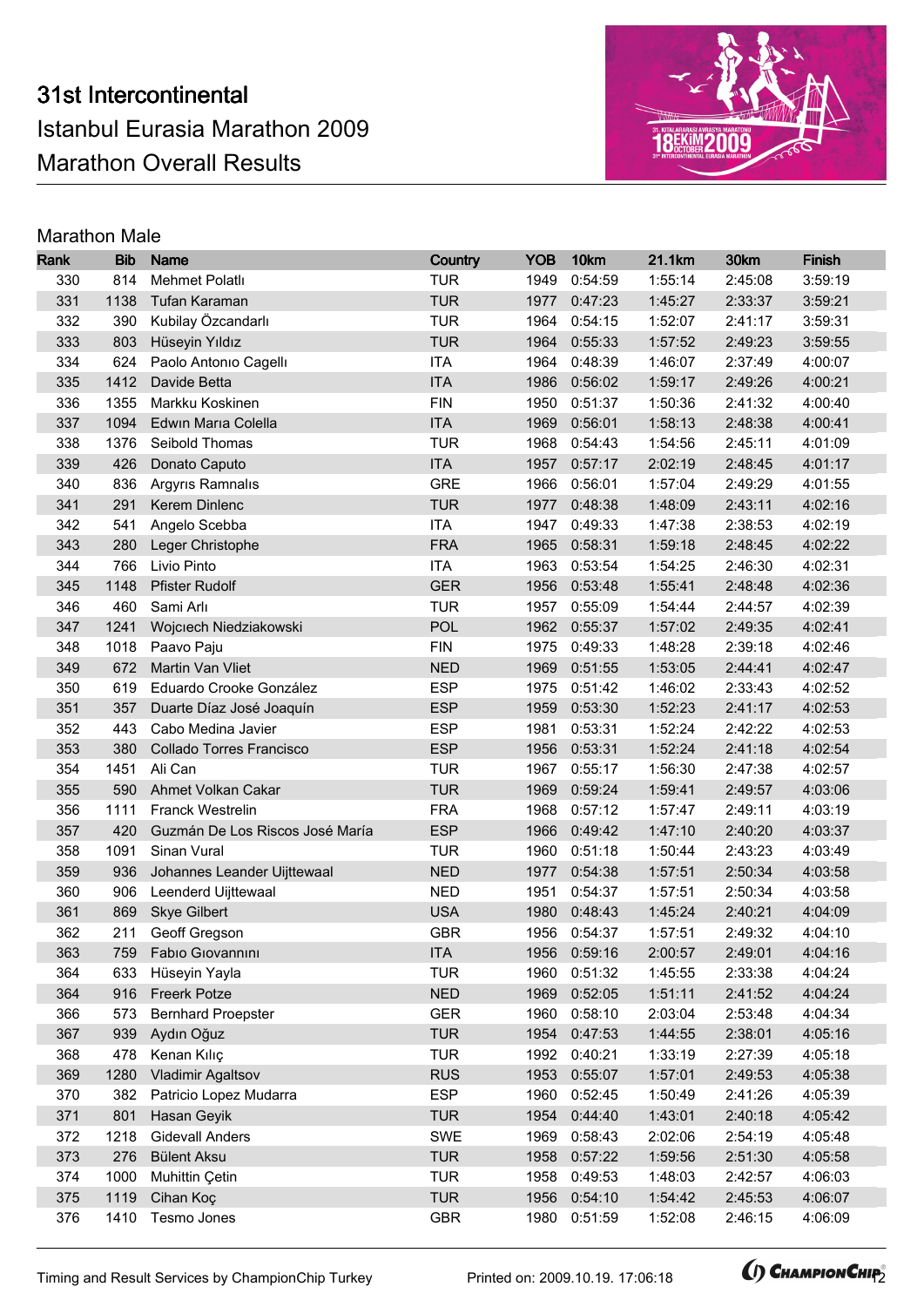

| Rank | <b>Bib</b> | <b>Name</b>                | Country    | <b>YOB</b> | 10km         | 21.1km  | 30km    | <b>Finish</b> |
|------|------------|----------------------------|------------|------------|--------------|---------|---------|---------------|
| 377  | 201        | Vladimir Podgornykh        | <b>RUS</b> | 1955       | 0:55:22      | 1:57:35 | 2:49:40 | 4:06:11       |
| 378  | 705        | Muzaffer Durna             | <b>TUR</b> | 1967       | 0:45:44      | 1:45:02 | 2:38:26 | 4:06:13       |
| 379  | 234        | Fabio Attanasio            | <b>ITA</b> | 1964       | 0:54:05      | 1:53:05 | 2:44:17 | 4:06:14       |
| 380  | 252        | Stefan Rathert             | <b>GER</b> | 1969       | 0:56:07      | 1:59:48 | 2:52:57 | 4:06:17       |
| 381  | 328        | Tom Hay                    | <b>GBR</b> | 1957       | 0:47:57      | 1:44:53 | 2:35:50 | 4:06:29       |
| 382  | 740        | Ufuk Güven                 | <b>TUR</b> | 1960       | 0:54:29      | 1:57:05 | 2:50:03 | 4:06:37       |
| 383  | 950        | Tarverdi Aliev             | <b>AZE</b> | 1939       | 0:48:52      | 1:42:29 | 2:32:40 | 4:06:37       |
| 384  | 823        | Jean-Yves Roudaut          | <b>FRA</b> | 1970       | 0:51:31      | 1:53:22 | 2:48:21 | 4:06:47       |
| 385  | 586        | Gesthuizen Frank           | <b>NED</b> | 1957       | 0:47:58      | 1:46:28 | 2:40:05 | 4:06:55       |
| 386  | 897        | Mert Derman                | <b>TUR</b> | 1975       | 0:53:13      | 1:54:04 | 2:45:22 | 4:07:06       |
| 387  | 1331       | <b>Haupts Hauke</b>        | <b>GER</b> | 1965       | 0:54:42      | 1:54:36 | 2:45:31 | 4:07:15       |
| 388  | 1230       | Ismo Itkonen               | <b>FIN</b> | 1956       | 0:53:54      | 1:54:06 | 2:47:20 | 4:07:16       |
| 389  | 639        | Wipper Ron                 | <b>NED</b> | 1962       | 0:56:52      | 2:00:12 | 2:52:30 | 4:07:25       |
| 390  | 561        | Daniel Vaz                 | <b>IND</b> | 1961       | 0:54:09      | 1:57:22 | 2:50:03 | 4:07:27       |
| 391  | 240        | Georgios Mavrikos          | <b>GRE</b> | 1964       | 0:55:59      | 1:57:04 | 2:49:29 | 4:07:29       |
| 392  | 946        | <b>Ryan Dipede</b>         | CAN        | 1970       | 0:51:10      | 1:51:19 | 2:43:26 | 4:07:44       |
| 393  | 1434       | <b>Brian Lang</b>          | CAN        | 1968       | 0:51:10      | 1:51:18 | 2:43:24 | 4:07:45       |
| 394  | 1357       | Yılmaz Sadıkoğlu           | <b>TUR</b> | 1977       | 0:51:29      | 1:53:22 | 2:47:13 | 4:07:50       |
| 395  | 458        | Hoffmann Frank             | <b>GER</b> | 1969       | 0:51:18      | 1:50:26 | 2:42:01 | 4:07:53       |
| 396  | 1443       | Heikki Kultala             | <b>FIN</b> | 1979       | 0:51:42      | 1:50:12 | 2:46:15 | 4:07:53       |
| 397  | 849        | Serkan Girgin              | <b>TUR</b> | 1979       | 0:46:38      | 1:41:49 | 2:34:46 | 4:08:19       |
| 398  | 1229       | Muhsin Şencan              | <b>TUR</b> | 1960       | 0:49:44      | 1:45:40 | 2:38:43 | 4:08:27       |
| 399  | 534        | Erhan Aslan                | <b>TUR</b> | 1977       | 0:45:46      | 1:43:30 | 2:39:18 | 4:08:36       |
| 400  | 879        | Mestyan Adam               | <b>HUN</b> | 1979       | 0:52:39      | 1:53:05 | 2:45:33 | 4:08:57       |
| 401  | 702        | Hüseyin Aydın              | <b>TUR</b> | 1978       | 0:54:02      | 1:55:24 | 2:50:12 | 4:08:58       |
| 402  | 862        | Muharrem Olğun             | <b>TUR</b> | 1961       | 0:47:11      | 1:44:11 | 2:36:23 | 4:09:05       |
| 403  | 1452       | Can Mert                   | <b>TUR</b> | 1975       | 0:55:18      | 1:56:30 | 2:46:38 | 4:09:09       |
| 404  | 259        | Marini Marino              | <b>CHI</b> | 1959       | 0:52:13      | 1:54:28 | 2:47:03 | 4:09:24       |
| 405  | 919        | Alberto Orlandı            | <b>ITA</b> | 1941       | 0:54:27      | 1:58:26 | 2:52:16 | 4:09:25       |
| 406  | 918        | Franco Laghi               | <b>ITA</b> | 1966       | 0:50:17      | 1:49:01 | 2:41:17 | 4:09:26       |
| 407  | 368        | <b>Frenk Peeters</b>       | <b>NED</b> | 1959       | 0:53:19      | 1:57:16 | 2:50:24 | 4:09:31       |
| 408  | 682        | <b>Andrew Goddard</b>      | <b>GBR</b> | 1966       | 0:49:19      | 1:50:40 | 2:46:49 | 4:09:36       |
| 409  |            | 232 Tom Secretan           | <b>GBR</b> |            | 1979 0:54:11 | 1:56:51 | 2:54:15 | 4:09:57       |
| 410  |            | 1006 Soner Kurt            | <b>TUR</b> |            | 1956 0:55:21 | 2:00:23 | 2:54:51 | 4:09:57       |
| 411  | 886        | Erol Günaydın              | <b>TUR</b> | 1969       | 0:49:31      | 1:48:23 | 2:43:23 | 4:10:02       |
| 412  | 626        | Ben Ten Broek              | <b>NED</b> | 1956       | 0:50:37      | 1:53:33 | 2:48:58 | 4:10:03       |
| 413  | 640        | Foe Andy                   | <b>NED</b> | 1965       | 0:56:52      | 2:00:12 | 2:52:31 | 4:10:04       |
| 414  | 312        | Dursun Yılmaz              | <b>TUR</b> | 1957       | 0:54:52      | 1:57:42 | 2:51:21 | 4:10:15       |
| 415  | 1309       | Alexander Chervenkov       | <b>BUL</b> | 1985       | 0:57:50      | 2:01:59 | 2:55:05 | 4:10:18       |
| 416  | 361        | Villalba Anaya Juan Carlos | <b>ESP</b> | 1965       | 0:52:16      | 1:50:43 | 2:43:22 | 4:10:21       |
| 417  | 1048       | Claes Thorneman            | SWE        | 1959       | 0:57:04      | 1:58:47 | 2:51:36 | 4:10:48       |
| 418  | 963        | Laforge Olivier            | <b>FRA</b> | 1958       | 0:57:05      | 1:58:48 | 2:51:37 | 4:10:49       |
| 419  | 295        | Matt Plass                 | <b>GBR</b> | 1974       | 0:54:48      | 1:57:59 | 2:52:29 | 4:10:52       |
| 420  | 219        | Alexandre Noll             | <b>FRA</b> | 1982       | 0:51:31      | 1:51:57 | 2:45:32 | 4:10:54       |
| 421  | 372        | Ali Kemaloğlu              | <b>TUR</b> | 1963       | 0:45:55      | 1:41:30 | 2:37:08 | 4:10:58       |
| 422  | 231        | Muammer Büyük              | <b>TUR</b> | 1961       | 0:48:45      | 1:48:22 | 2:42:14 | 4:11:05       |
| 423  | 507        | Levent Özcan               | <b>TUR</b> | 1966       | 0:46:40      | 1:44:34 | 2:40:46 | 4:11:11       |

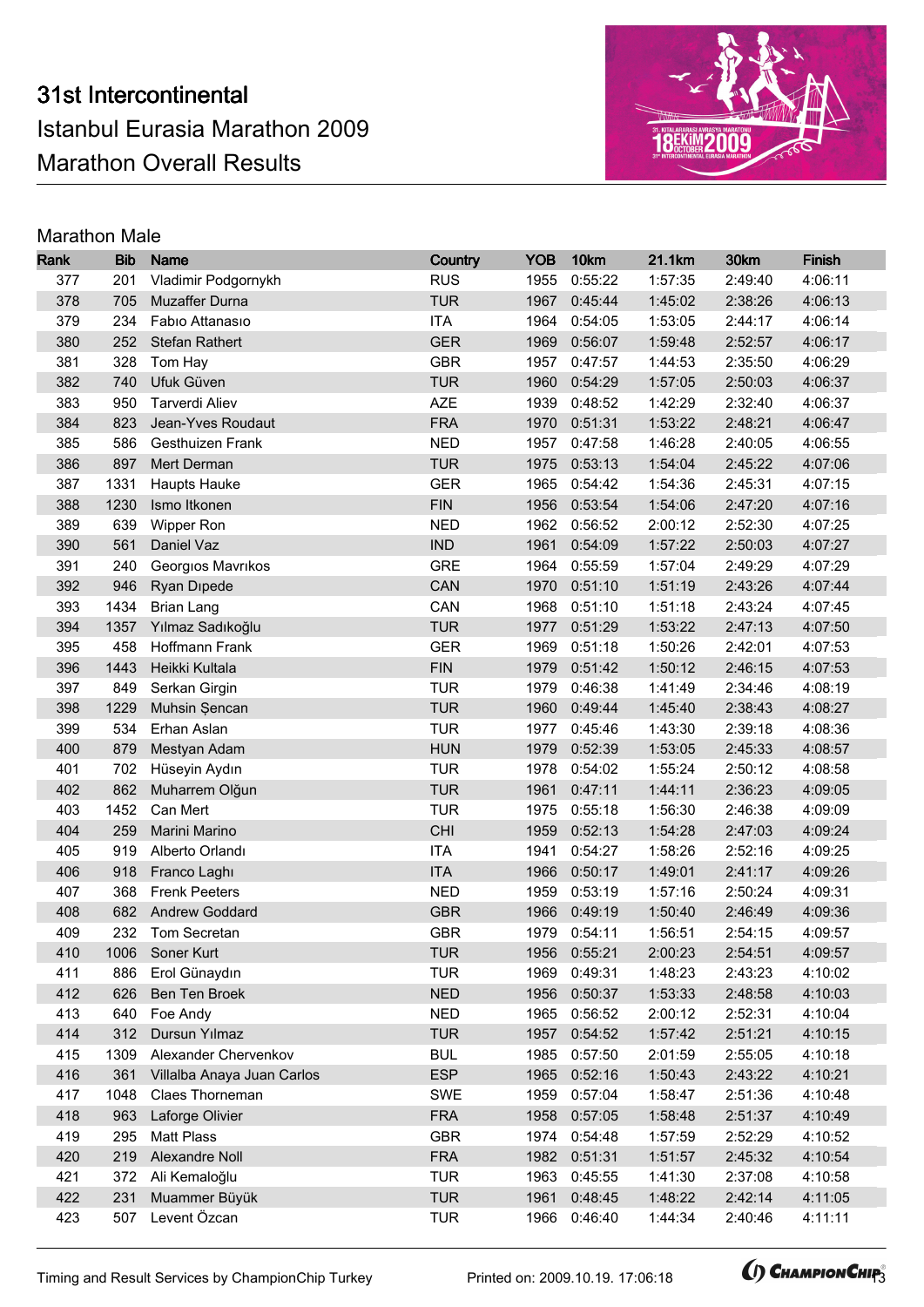

| Rank       | <b>Bib</b>   | <b>Name</b>                                           | Country                  | <b>YOB</b>   | 10km               | 21.1km             | 30km               | Finish             |
|------------|--------------|-------------------------------------------------------|--------------------------|--------------|--------------------|--------------------|--------------------|--------------------|
| 424        | 1092         | Stefano Lucchi                                        | <b>ITA</b>               | 1963         | 0:56:01            | 1:58:18            | 2:51:25            | 4:11:17            |
| 425        | 299          | Jan De Geus                                           | <b>NED</b>               | 1950         | 0:54:47            | 1:56:47            | 2:49:31            | 4:11:26            |
| 426        | 446          | David Ryder                                           | <b>GBR</b>               | 1967         | 0:50:49            | 1:50:01            | 2:42:40            | 4:11:34            |
| 427        | 556          | Herwig Uwe                                            | <b>GER</b>               | 1956         | 0:52:21            | 1:52:31            | 2:50:05            | 4:11:37            |
| 428        | 606          | <b>Tamas Nagy</b>                                     | <b>AUT</b>               | 1962         | 0:58:05            | 2:01:29            | 2:54:33            | 4:11:39            |
| 429        | 469          | Mustafa Burhanoğlu                                    | <b>TUR</b>               | 1973         | 0:51:48            | 1:50:50            | 2:44:54            | 4:11:40            |
| 430        | 579          | Alberto Tistarelli                                    | <b>ITA</b>               | 1959         | 0:57:16            | 2:02:03            | 2:55:49            | 4:11:54            |
| 431        | 1447         | Johannes Schmitz-Winnenthal                           | <b>GER</b>               | 1973         | 0:52:24            | 1:51:48            | 2:42:47            | 4:12:12            |
| 432        | 1273         | Gürsel Özdoğan                                        | <b>TUR</b>               | 1965         | 0:55:45            | 1:58:15            | 2:51:10            | 4:12:21            |
| 433        | 883          | <b>Piart Christian</b>                                | <b>FRA</b>               | 1951         | 0:54:35            | 1:55:20            | 2:46:18            | 4:12:21            |
| 434        | 348          | Gregorio Cámaras León                                 | <b>ESP</b>               | 1970         | 0:55:39            | 1:56:33            | 2:49:48            | 4:12:38            |
| 435        | 998          | <b>Dilaver Dursun</b>                                 | <b>TUR</b>               | 1957         | 0:48:39            | 1:48:37            | 2:46:27            | 4:12:46            |
| 436        | 1134         | Konstantinos Konstantinou                             | <b>GRE</b>               | 1972         | 0:50:21            | 1:44:10            | 2:34:54            | 4:12:54            |
| 437        | 274          | Yılmaz Görgün                                         | <b>TUR</b>               | 1953         | 0:49:42            | 1:48:12            | 2:41:00            | 4:12:57            |
| 438        | 1132         | <b>Rhett Edwards</b>                                  | <b>USA</b>               | 1977         | 0:46:51            | 1:45:55            | 2:40:18            | 4:12:58            |
| 439        | 745          | Keersmaekers Edwin                                    | <b>BEL</b>               | 1957         | 1:05:04            | 2:10:25            | 3:00:40            | 4:13:23            |
| 440        | 709          | Immoos Reto                                           | SUI                      | 1960         | 0:52:14            | 1:54:54            | 2:49:09            | 4:13:46            |
| 441        | 1435         | <b>Richard Chester</b>                                | <b>GBR</b>               | 1972         | 0:57:19            | 1:58:05            | 2:48:08            | 4:13:53            |
| 442        | 226          | Rozgeldiyewiç Hallyyew                                | <b>TUR</b>               | 1987         | 0:45:22            | 1:39:46            | 2:36:11            | 4:13:54            |
| 443        | 1168         | Marco Raimono                                         | <b>ITA</b>               | 1971         | 1:00:57            | 2:06:02            | 3:00:15            | 4:14:00            |
| 444        | 980          | Mark Minasyan                                         | <b>TUR</b>               | 1974         | 0:56:14            | 2:00:15            | 2:53:39            | 4:14:03            |
| 445        | 768          | Paolo Illica Magnani                                  | <b>ITA</b>               | 1964         | 0:54:03            | 1:55:07            | 2:45:24            | 4:14:03            |
| 446        | 600          | Udo Folkers                                           | <b>GER</b>               | 1984         | 0:51:26            | 1:49:57            | 2:46:30            | 4:14:14            |
| 447        | 438          | Sencer Odabaş                                         | <b>TUR</b>               | 1954         | 0:55:24            | 1:59:44            | 2:58:18            | 4:14:19            |
| 448        | 1288         | Ander Isasi                                           | <b>ESP</b>               | 1966         | 0:52:42            | 1:52:23            | 2:44:53            | 4:14:27            |
| 449        | 1286         | Alfonso Basañez                                       | <b>ESP</b>               | 1966         | 0:55:44            | 1:58:05            | 2:49:07            | 4:14:27            |
| 450        | 441          | Tengiz Latsabidze                                     | GEO                      | 1952         | 0:49:15            | 1:46:17            | 2:40:35            | 4:14:35            |
| 451        | 872          | <b>Waltz Ulysses</b>                                  | <b>GER</b>               | 1975         | 0:54:24            | 1:57:38            | 2:54:06            | 4:14:40            |
| 452        | 1248         | Bernard Garrigou                                      | <b>FRA</b>               | 1953         | 0:54:21            | 1:59:22            | 2:54:19            | 4:14:50            |
| 453        | 976          | Masanori Suwa                                         | <b>JPN</b>               | 1964         | 0:52:39            | 1:52:30            | 2:44:45            | 4:14:53            |
| 454        | 1399         | İmam Kılıç                                            | <b>TUR</b>               | 1977         | 0:44:00            | 1:42:53            | 2:39:40            | 4:14:56            |
| 455        | 599          | <b>Botond Balint</b>                                  | <b>HUN</b>               | 1973         | 0:56:26            | 1:58:30            | 2:50:54            | 4:15:02            |
| 456        |              | 775 Celal Aslan                                       | <b>TUR</b>               |              | 1968 0:43:10       | 1:40:39            | 2:32:50            | 4:15:03            |
| 457        |              | 244 Sven Heddes                                       | <b>NED</b>               |              | 1970  0:59:41      | 2:11:55            | 3:02:16            | 4:15:09            |
| 458        | 796          | Javier Novell Gavila                                  | <b>ESP</b>               | 1956         | 0:55:08            | 1:57:19            | 2:49:44            | 4:15:09            |
| 459        | 891          | Van Damme Peter                                       | <b>BEL</b>               | 1972         | 0:57:08            | 2:06:18            | 3:02:11            | 4:15:12            |
| 460        | 239          | Mehmet Emin Oc                                        | <b>TUR</b><br><b>GER</b> | 1975         | 0:51:10            | 1:49:16            | 2:42:17            | 4:15:26            |
| 461<br>462 | 648<br>1366  | <b>Moosmueller Thomas</b><br>Kenneth Skea             | CAN                      | 1952<br>1954 | 0:56:07            | 1:56:14            | 2:46:07            | 4:15:30<br>4:15:31 |
|            |              |                                                       | <b>GER</b>               |              | 0:50:22            | 1:49:22            | 2:44:18            |                    |
| 463<br>464 | 1066<br>1165 | Lorenz Daniel<br>Robby Krämer                         | <b>GER</b>               | 1969<br>1977 | 1:00:17<br>1:01:25 | 2:07:10<br>2:08:33 | 3:02:16<br>3:00:08 | 4:15:36<br>4:15:43 |
| 465        | 1163         |                                                       | <b>AUT</b>               |              |                    | 2:08:33            | 3:00:08            |                    |
| 466        | 780          | <b>Wolfgang Ammerer</b><br><b>Emmanouil Avramakis</b> | <b>GRE</b>               | 1966<br>1965 | 1:01:26<br>0:51:32 | 1:53:16            | 2:46:04            | 4:15:43<br>4:15:58 |
| 467        | 335          | Muzaffer Ozturk                                       | <b>TUR</b>               | 1968         | 0:55:20            | 1:55:33            | 2:48:27            | 4:16:01            |
| 468        | 401          | Sergio Renault                                        | <b>BRA</b>               | 1958         | 0:49:49            | 1:50:22            | 2:44:47            | 4:16:08            |
| 469        | 736          | <b>Birdal Asilkan</b>                                 | <b>TUR</b>               | 1977         | 0:46:01            | 1:39:57            | 2:34:14            | 4:16:22            |
| 470        | 959          | Mehmet Tekiner                                        | <b>TUR</b>               | 1964         | 0:52:54            | 1:57:39            | 2:52:33            | 4:16:35            |
|            |              |                                                       |                          |              |                    |                    |                    |                    |

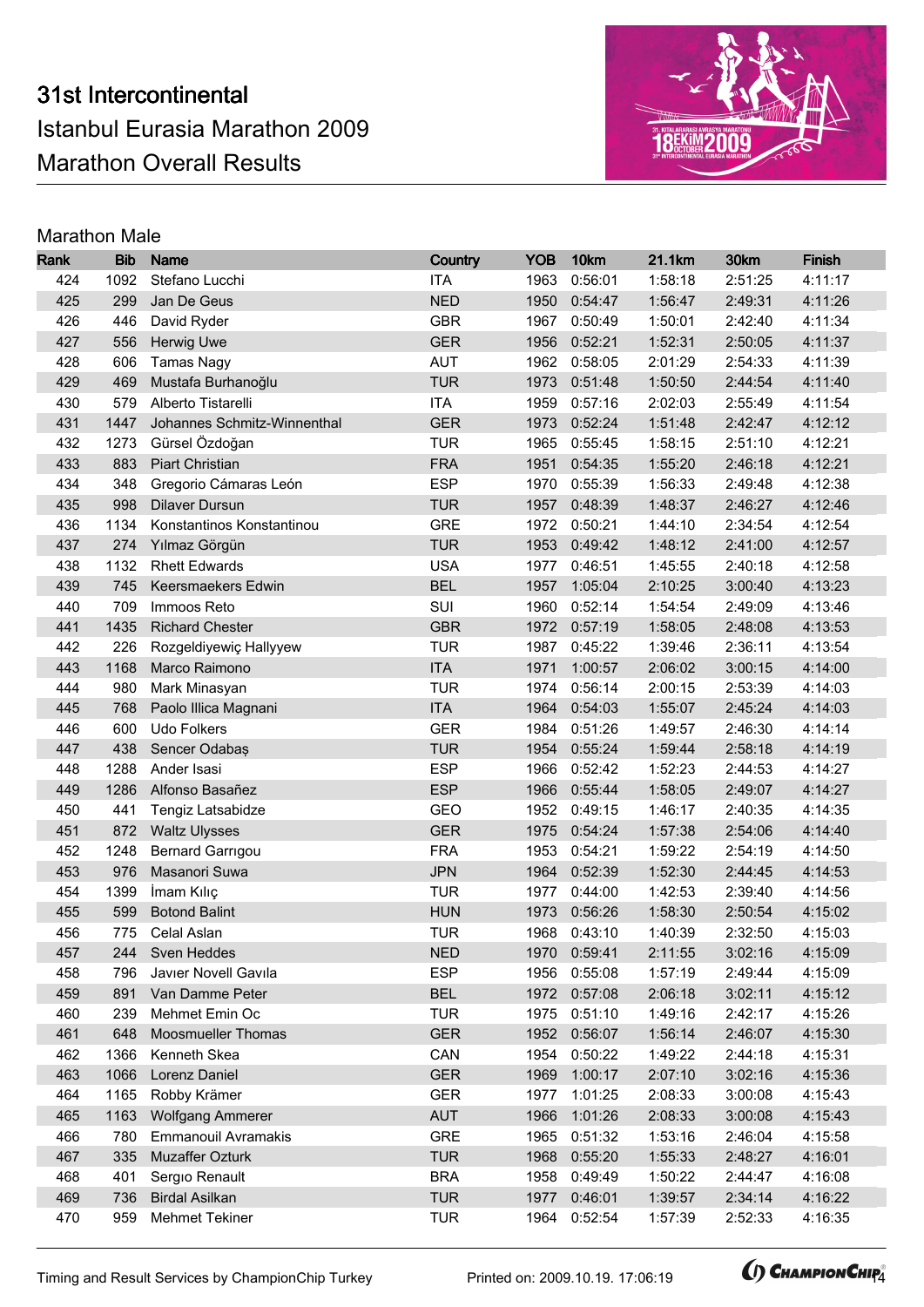

| Rank       | <b>Bib</b>   | <b>Name</b>                        | Country                  | <b>YOB</b>   | 10km               | 21.1km             | 30km               | <b>Finish</b>      |
|------------|--------------|------------------------------------|--------------------------|--------------|--------------------|--------------------|--------------------|--------------------|
| 471        | 770          | Angelo Romanini                    | <b>ITA</b>               | 1964         | 0:54:26            | 2:00:01            | 2:56:22            | 4:16:37            |
| 472        | 1043         | <b>Didier Mazingue</b>             | <b>FRA</b>               | 1961         | 0:50:05            | 1:50:41            | 2:46:26            | 4:16:38            |
| 473        | 965          | İsa Çelik                          | <b>TUR</b>               | 1981         | 0:43:02            | 1:37:36            | 2:35:59            | 4:16:43            |
| 474        | 270          | <b>Michael Rieke</b>               | <b>GER</b>               | 1959         | 0:55:47            | 2:02:12            | 2:58:26            | 4:16:47            |
| 475        | 755          | Mario Visentini                    | <b>ITA</b>               | 1962         | 0:55:25            | 1:58:35            | 2:54:18            | 4:16:50            |
| 476        | 931          | Kıyoshı Ishino                     | <b>JPN</b>               | 1966         | 0:56:05            | 1:56:15            | 2:51:39            | 4:17:01            |
| 477        | 960          | <b>Gerald Deck</b>                 | <b>GER</b>               | 1962         | 0:58:09            | 2:03:03            | 2:58:09            | 4:17:07            |
| 478        | 388          | <b>Beel Harold</b>                 | <b>GBR</b>               | 1950         | 0:56:46            | 2:03:29            | 2:58:44            | 4:17:07            |
| 479        | 332          | Desportes Guy                      | <b>FRA</b>               | 1954         | 0:51:42            | 1:55:29            | 2:53:10            | 4:17:12            |
| 480        | 1080         | <b>Thomas Kruse</b>                | <b>GER</b>               | 1995         | 0:51:03            | 1:49:02            | 2:41:18            | 4:17:13            |
| 481        | 1261         | Sydney Dingaan Stephenson          | <b>GBR</b>               | 1965         | 0:56:52            | 2:00:12            | 2:52:29            | 4:17:27            |
| 482        | 608          | <b>Bouilloz Benjamin</b>           | <b>FRA</b>               | 1980         | 0:54:47            | 1:55:32            | 2:48:28            | 4:17:46            |
| 483        | 479          | Adem Gündüz                        | <b>TUR</b>               | 1968         | 0:57:15            | 2:00:10            | 2:54:56            | 4:17:50            |
| 484        | 1086         | <b>Ries Thomas</b>                 | <b>GER</b>               | 1972         | 0:53:22            | 1:52:46            | 2:59:17            | 4:17:56            |
| 485        | 861          | Fernando Bracco                    | <b>URU</b>               | 1961         | 0:49:27            | 1:51:42            | 2:45:52            | 4:17:58            |
| 486        | 572          | Antonio Santoriello                | <b>ITA</b>               | 1966         | 0:52:45            | 1:56:48            | 2:53:07            | 4:18:05            |
| 487        | 1146         | Risto Keisanen                     | <b>FIN</b>               | 1964         | 0:57:21            | 2:00:43            | 2:54:53            | 4:18:07            |
| 488        | 977          | Bruhn Jost                         | <b>GER</b>               | 1957         | 0:55:19            | 1:59:52            | 2:56:36            | 4:18:21            |
| 489        | 848          | Luca Canavera                      | <b>ITA</b>               | 1965         | 0:56:39            | 2:02:00            | 2:58:05            | 4:18:27            |
| 490        | 359          | Cabrera Jiménez Francisco          | <b>ESP</b>               | 1950         | 0:52:54            | 1:52:09            | 2:45:45            | 4:18:43            |
| 491        | 576          | Ozcan Saritas                      | <b>TUR</b>               | 1976         | 0:56:32            | 1:57:54            | 2:53:33            | 4:19:11            |
| 492        | 773          | Ji Kwan Oh                         | <b>KOR</b>               | 1967         | 0:55:24            | 1:59:22            | 2:55:22            | 4:19:36            |
| 493        | 220          | Chi Man Wong                       | <b>HKG</b>               | 1983         | 0:49:09            | 1:48:39            | 2:48:10            | 4:19:44            |
| 494        | 828          | Renzo Piovan                       | <b>ITA</b>               | 1952         | 0:56:30            | 2:00:39            | 2:55:40            | 4:19:59            |
| 495        | 497          | Graaf, Van Der Harry               | <b>NED</b>               | 1949         | 0:59:47            | 2:03:35            | 2:55:36            | 4:20:04            |
| 496        | 1060         | Raul Barbera Alfonso               | <b>ESP</b>               | 1967         | 0:45:45            | 1:41:35            | 2:42:53            | 4:20:08            |
| 497        | 489          | Roberto Montini                    | <b>ITA</b>               | 1962         | 1:10:58            | 2:15:56            | 3:05:35            | 4:20:17            |
| 498        | 327          | Ziegler Thorsten                   | <b>GER</b>               | 1969         | 0:54:00            | 1:53:45            | 2:48:36            | 4:20:25            |
| 499        | 660          | Zeki Holacı                        | <b>TUR</b>               | 1976         | 0:54:39            | 1:59:15            | 2:56:31            | 4:20:26            |
| 500        | 1393         | Muzaffer Kaya                      | <b>TUR</b>               | 1964         | 0:58:05            | 1:57:55            | 2:48:47            | 4:20:39            |
| 501        | 1101         | Jose Anselmo Ferreira              | <b>POR</b>               | 1966         | 0:55:16            | 2:00:58            | 2:56:09            | 4:20:40            |
| 502        | 722          | <b>Gabriele Pisu</b>               | <b>ITA</b>               | 1960         | 1:02:16            | 2:09:07            | 3:03:16            | 4:20:47            |
| 503        |              | 875 Rüst Paul                      | SUI                      |              | 1946 0:59:32       | 2:07:15            | 3:02:46            | 4:20:54            |
| 504        |              | 607 Poirier Jean Philippe          | <b>FRA</b>               |              | 1971 0:54:47       | 1:55:32            | 2:48:29            | 4:20:57            |
| 505        | 738          | Rob Van Sinderen                   | <b>NED</b>               | 1967         | 0:53:55            | 1:58:02            | 2:53:47            | 4:20:59            |
| 506        | 685          | Tim Lloyd                          | <b>GBR</b>               | 1982         | 0:45:07            | 1:41:09            | 2:35:01            | 4:21:05            |
| 507        | 756          | Zinnur Gönüllü                     | <b>TUR</b>               | 1955         | 0:56:59            | 2:00:30            | 2:55:13            | 4:21:19            |
| 508        | 1112         | <b>Philippe Coste</b>              | <b>FRA</b>               | 1965         | 0:58:19            | 2:02:54            | 2:55:47            | 4:21:23            |
| 509        | 1211         | Morel Eric                         | <b>FRA</b><br><b>FRA</b> | 1973         | 0:47:55            | 1:43:48            | 2:35:22            | 4:21:37<br>4:21:37 |
| 510<br>511 | 1269<br>1166 | Alexandre Lacot<br>Kasim Yeniceri  | <b>TUR</b>               | 1972<br>1974 | 0:47:55<br>0:47:11 | 1:43:39<br>1:55:38 | 2:35:25<br>2:55:32 | 4:21:38            |
| 512        | 336          |                                    | <b>TUR</b>               | 1963         |                    | 1:55:33            | 2:48:28            | 4:21:40            |
|            |              | Kadır Tascı                        |                          |              | 0:55:20            |                    |                    |                    |
| 513        | 1476<br>1315 | Tufan Alemdar<br>Özgür Uğraş Baran | <b>TUR</b><br><b>TUR</b> | 1979         | 0:47:13            | 1:48:04            | 2:48:43            | 4:21:55            |
| 514<br>515 | 923          | Sandro Schutte                     | <b>NED</b>               | 1973<br>1950 | 0:52:33<br>0:55:37 | 1:55:50<br>1:59:56 | 2:52:50<br>2:55:07 | 4:22:18<br>4:22:25 |
| 516        | 466          | Wondwosen Tadesse                  | <b>GBR</b>               | 1966         | 0:53:51            | 1:57:02            | 2:53:50            | 4:22:26            |
| 517        | 876          | Leandro Taboada                    | <b>ARG</b>               | 1975         | 0:54:04            | 1:58:15            | 2:54:36            | 4:22:31            |
|            |              |                                    |                          |              |                    |                    |                    |                    |

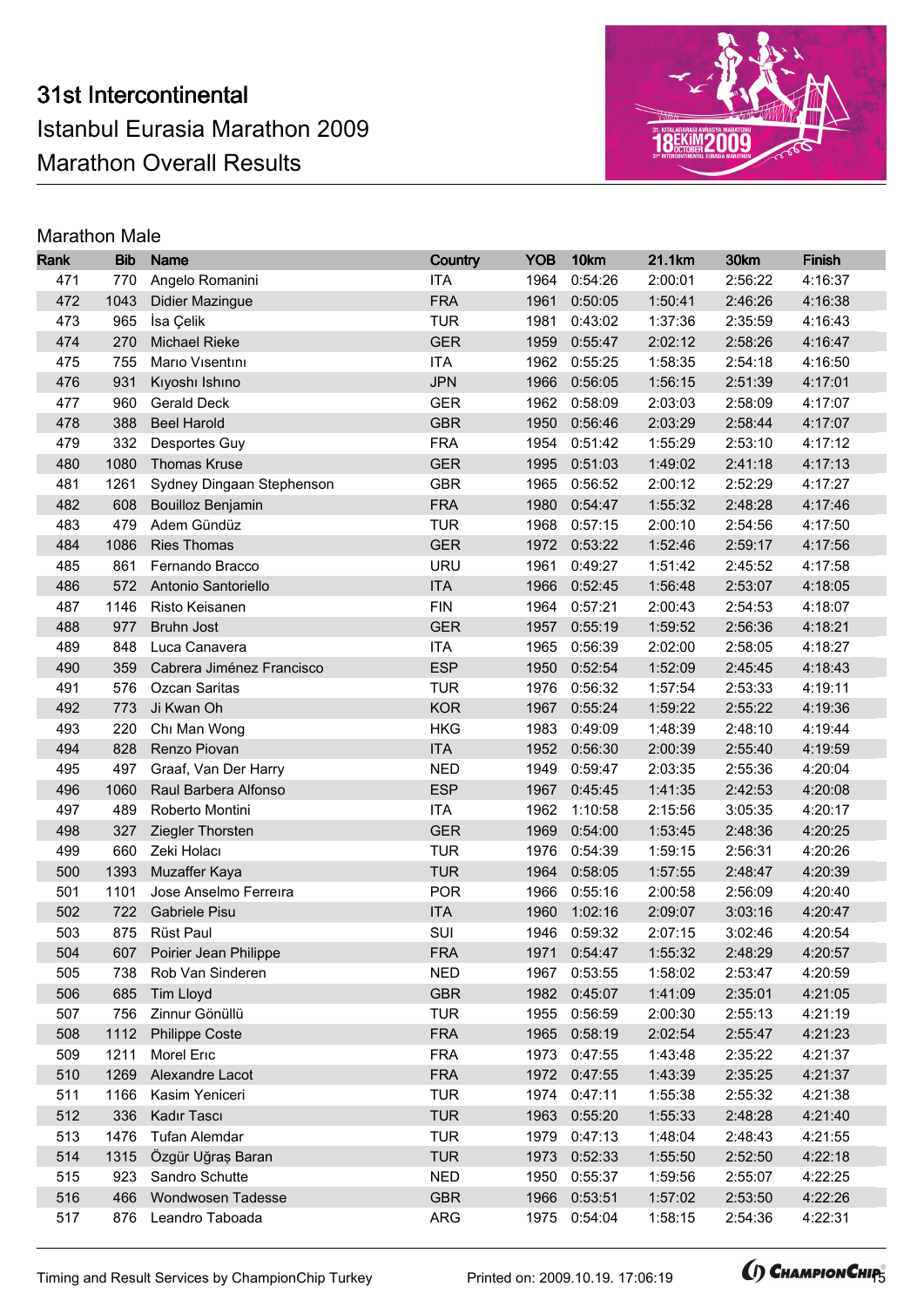

| Rank | <b>Bib</b> | <b>Name</b>                | Country    | <b>YOB</b> | 10km         | 21.1km  | 30km    | <b>Finish</b> |
|------|------------|----------------------------|------------|------------|--------------|---------|---------|---------------|
| 518  | 765        | Stein Degerlid             | <b>SWE</b> | 1940       | 0:56:28      | 2:01:57 | 2:58:24 | 4:22:36       |
| 519  | 646        | Klemen Vatovec             | <b>SLO</b> | 1975       | 0:59:11      | 2:03:36 | 2:58:15 | 4:22:59       |
| 520  | 795        | Henryk Szuplak             | POL        | 1972       | 0:51:32      | 1:57:01 | 2:54:41 | 4:23:33       |
| 521  | 664        | Vonk Tony                  | <b>NED</b> | 1966       | 0:53:56      | 1:57:29 | 2:52:59 | 4:23:48       |
| 522  | 1118       | Aykut Çelikbaş             | <b>TUR</b> | 1976       | 0:52:25      | 1:57:21 | 2:53:51 | 4:24:18       |
| 523  | 826        | Nico Bortolotto            | <b>ITA</b> | 1950       | 0:59:38      | 2:06:48 | 3:02:16 | 4:24:39       |
| 524  | 525        | Andreas Tuerk              | <b>GER</b> | 1955       | 0:56:25      | 2:00:30 | 2:57:45 | 4:24:40       |
| 525  | 1416       | Hasan Akyıldız             | <b>TUR</b> | 1971       | 1:00:22      | 2:03:32 | 2:54:10 | 4:24:49       |
| 526  | 1295       | Yüksel Özçil               | <b>TUR</b> | 1967       | 0:45:02      | 1:46:43 | 2:47:48 | 4:25:03       |
| 527  | 1342       | Ishai Hammer               | <b>BEL</b> | 1960       | 0:54:58      | 1:57:46 | 2:52:22 | 4:25:41       |
| 528  | 904        | Muharrem Koyuncu           | <b>TUR</b> | 1958       | 0:48:28      | 1:48:40 | 2:49:09 | 4:26:07       |
| 529  | 471        | <b>Andrew Mccartney</b>    | <b>GBR</b> | 1969       | 0:42:43      | 1:54:53 | 3:10:14 | 4:26:12       |
| 530  | 909        | Mesut Güler                | <b>TUR</b> | 1979       | 0:47:58      | 2:03:47 | 3:08:02 | 4:26:32       |
| 531  | 830        | Carmelo Peligra            | <b>ITA</b> | 1952       | 0:58:35      | 2:00:47 | 2:58:05 | 4:26:36       |
| 532  | 800        | Mehmet Çakmak              | <b>TUR</b> | 1950       | 0:56:14      | 2:02:22 | 3:01:11 | 4:26:38       |
| 533  | 277        | Mehmet Lütfullah Akyüz     | <b>TUR</b> | 1979       | 0:52:08      | 1:59:17 | 2:57:43 | 4:26:57       |
| 534  | 1003       | Levent Karadağ             | <b>TUR</b> | 1964       | 0:49:13      | 1:51:59 | 2:51:33 | 4:27:08       |
| 535  | 714        | Gedeminas Davydovas        | LTU        | 1979       | 0:52:34      | 1:57:59 | 3:01:28 | 4:27:26       |
| 536  | 499        | Rainer Beneke              | <b>GER</b> | 1961       | 0:55:43      | 1:58:18 | 2:52:37 | 4:27:28       |
| 537  | 636        | Peter Spindler             | <b>GER</b> | 1959       | 0:55:44      | 1:58:18 | 2:52:38 | 4:27:29       |
| 538  | 330        | Rochel Johan               | SUI        | 1983       | 1:03:22      | 2:15:32 | 3:12:51 | 4:27:41       |
| 539  | 1154       | Muzaffer Kayhan            | <b>TUR</b> | 1980       | 0:58:30      | 2:02:23 | 2:55:44 | 4:27:42       |
| 540  | 1414       | Erman Yıldız               | <b>TUR</b> | 1989       | 0:50:14      | 1:47:30 | 2:42:31 | 4:27:51       |
| 541  | 910        | Ali Hakan Eğilmez          | <b>TUR</b> | 1971       | 1:01:01      | 2:08:49 | 3:06:11 | 4:27:52       |
| 542  | 706        | Abdullah Hürcan            | <b>TUR</b> | 1939       | 0:53:43      | 1:57:14 | 2:53:01 | 4:28:09       |
| 543  | 555        | <b>Grant Gurnsey</b>       | <b>GBR</b> | 1968       | 0:55:34      | 2:00:03 | 2:54:47 | 4:28:16       |
| 544  | 338        | Efraim Doğan               | <b>TUR</b> | 1970       | 0:45:32      | 1:41:09 | 2:34:46 | 4:28:46       |
| 545  | 920        | Martin Van Hoek            | <b>NED</b> | 1966       | 1:00:06      | 2:07:15 | 3:02:37 | 4:28:50       |
| 546  | 921        | <b>Rgbert Hugo Hulsing</b> | <b>NED</b> | 1961       | 1:00:24      | 2:07:15 | 3:02:36 | 4:28:51       |
| 547  | 1283       | Sinan Cem Güneş            | <b>TUR</b> | 1984       | 0:48:34      | 1:48:08 | 2:44:34 | 4:28:51       |
| 548  | 1403       | Serdar Orkun Pelvan        | <b>TUR</b> | 1978       | 0:48:35      | 1:43:47 | 2:39:39 | 4:28:53       |
| 549  | 302        | Pablo Cavero               | <b>ESP</b> | 1968       | 0:58:48      | 2:05:49 | 3:02:10 | 4:28:55       |
| 550  |            | 731 Niyazi Kırbaş          | <b>TUR</b> |            | 1975 0:55:17 | 1:57:01 | 2:56:51 | 4:29:00       |
| 551  |            | 739 Sina Erdal             | <b>TUR</b> |            | 1970 0:58:29 | 2:03:45 | 3:00:03 | 4:29:08       |
| 552  | 1162       | Theo Olsthoorn             | <b>NED</b> | 1950       | 1:00:31      | 2:09:26 | 3:07:45 | 4:29:10       |
| 553  | 1102       | <b>Mehmet Salar</b>        | <b>TUR</b> | 1957       | 0:57:38      | 2:03:22 | 2:59:27 | 4:29:20       |
| 554  | 349        | Narváez Ruiz Manuel        | <b>ESP</b> | 1966       | 1:04:00      | 2:13:21 | 3:07:15 | 4:29:21       |
| 555  | 342        | Luis Portero De La Torre   | <b>ESP</b> | 1972       | 1:03:05      | 2:13:21 | 3:10:31 | 4:29:21       |
| 556  | 652        | Jeroen Hofstra             | <b>NED</b> | 1970       | 0:55:40      | 2:01:08 | 2:59:06 | 4:29:39       |
| 557  | 1047       | Şefik Yılmaz               | <b>TUR</b> | 1959       | 0:57:13      | 2:01:24 | 2:57:24 | 4:29:51       |
| 558  | 827        | Ferruccio Rorato           | <b>ITA</b> | 1946       | 0:50:50      | 1:53:56 | 2:50:36 | 4:29:53       |
| 559  | 866        | Pablo Peña Bielva          | <b>ESP</b> | 1980       | 1:01:34      | 2:11:53 | 3:11:10 | 4:29:54       |
| 560  | 667        | Gustavo Parisi             | ARG        | 1964       | 0:49:49      | 1:53:23 | 2:51:45 | 4:29:57       |
| 561  | 612        | José Luis Martínez Hens    | <b>ESP</b> | 1972       | 1:04:55      | 2:17:26 | 3:11:53 | 4:29:58       |
| 562  | 1152       | Kenan Kıbıcı               | <b>TUR</b> | 1966       | 0:58:31      | 1:59:27 | 2:55:50 | 4:30:24       |
| 563  | 1345       | Eric Danion                | <b>FRA</b> | 1970       | 0:52:40      | 1:52:16 | 2:50:08 | 4:30:39       |
| 564  | 1032       | <b>Bernard Sykes</b>       | <b>GBR</b> | 1986       | 0:50:54      | 1:56:55 | 2:57:01 | 4:30:41       |

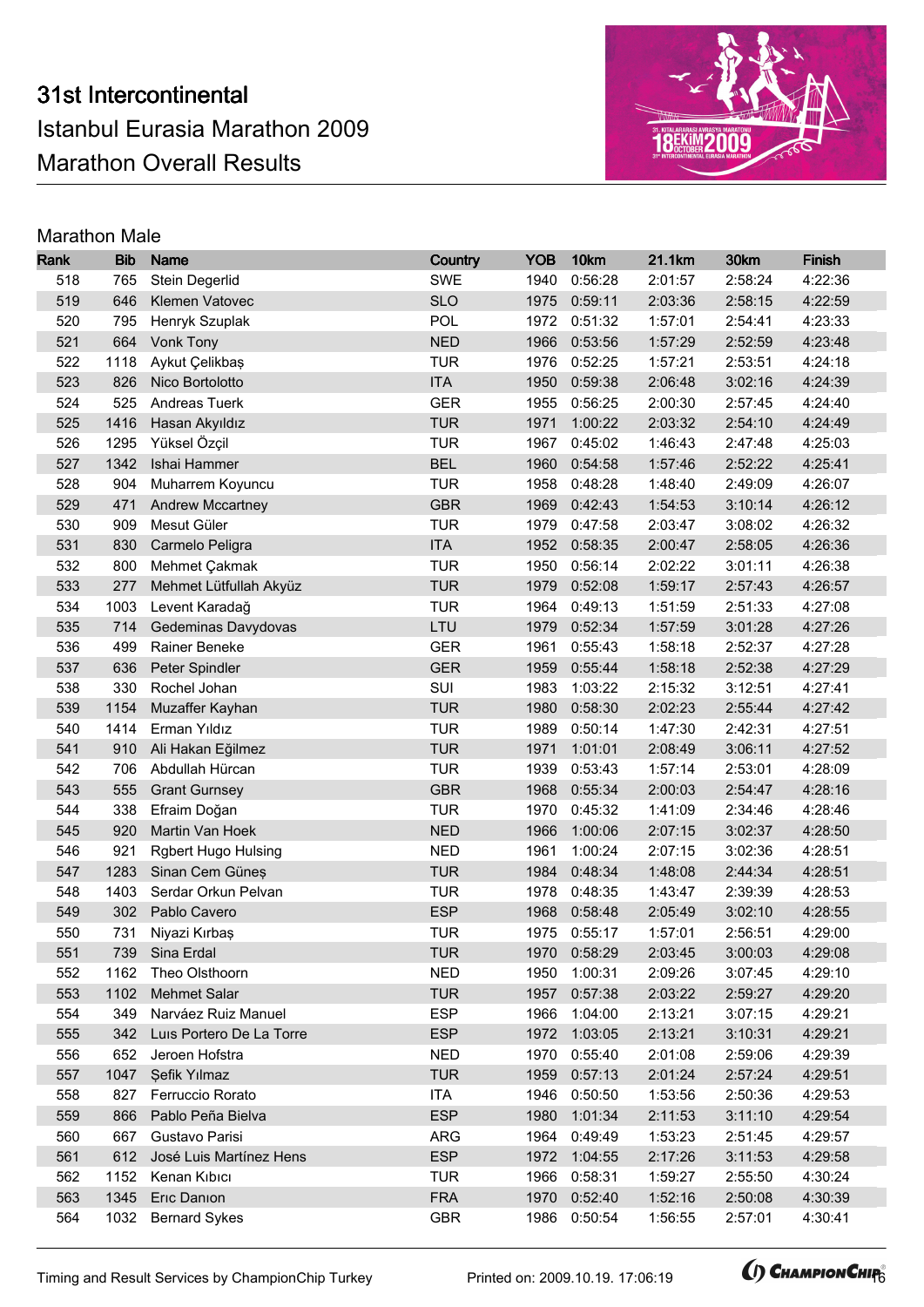

| Rank | <b>Bib</b> | <b>Name</b>                    | Country    | <b>YOB</b> | 10km         | 21.1km  | 30km    | <b>Finish</b> |
|------|------------|--------------------------------|------------|------------|--------------|---------|---------|---------------|
| 565  | 532        | Johannes Krop                  | <b>NED</b> | 1952       | 0:52:00      | 1:59:03 | 2:57:13 | 4:30:46       |
| 566  | 363        | Salinas Sánchez Manuel Ángel   | <b>ESP</b> | 1955       | 1:03:04      | 2:13:20 | 3:07:40 | 4:30:48       |
| 567  | 241        | Alişan Çakmak                  | <b>TUR</b> | 1977       | 0:40:27      | 1:36:57 | 2:40:46 | 4:31:12       |
| 568  | 204        | Musa Serdem                    | <b>TUR</b> | 1967       | 0:52:21      | 1:53:00 | 2:51:02 | 4:31:45       |
| 569  | 1294       | Sadi Çalışkan                  | <b>TUR</b> | 1969       | 0:56:55      | 2:00:40 | 2:58:24 | 4:31:51       |
| 570  | 788        | Doğu Gönen                     | <b>TUR</b> | 1976       | 0:49:09      | 1:56:17 | 2:54:50 | 4:31:54       |
| 571  | 403        | Rene Vidalli                   | <b>AUT</b> | 1966       | 1:03:15      | 2:09:23 | 3:02:07 | 4:32:09       |
| 572  | 345        | David Bowler                   | <b>GBR</b> | 1981       | 0:57:24      | 2:01:09 | 3:01:48 | 4:32:10       |
| 573  | 1021       | Raimond Kessen                 | <b>NED</b> | 1974       | 0:58:47      | 2:07:33 | 3:04:49 | 4:32:18       |
| 574  | 1082       | Walter Van Waterschoot         | <b>BEL</b> | 1949       | 1:01:14      | 2:10:17 | 3:09:35 | 4:32:18       |
| 575  | 504        | <b>Çetin Yetiş</b>             | <b>TUR</b> | 1973       | 0:49:57      | 1:55:59 | 2:53:44 | 4:32:22       |
| 576  | 1442       | Sandra Vicentini               | <b>ITA</b> | 1960       | 0:59:19      | 2:07:10 | 3:05:29 | 4:32:35       |
| 577  | 235        | Luigino Giangiacomi            | <b>ITA</b> | 1954       | 0:53:04      | 1:53:04 | 2:46:12 | 4:33:19       |
| 578  | 218        | Erol Adıgüzel                  | <b>TUR</b> | 1974       | 0:51:31      | 1:55:30 | 2:59:12 | 4:33:22       |
| 579  | 1343       | Alexander Sucker               | <b>GER</b> | 1980       | 0:48:31      | 1:49:39 | 2:52:16 | 4:34:04       |
| 580  | 932        | Mustafa Deger                  | <b>TUR</b> | 1964       | 0:53:40      | 1:59:25 | 3:01:25 | 4:34:05       |
| 581  | 1316       | Bartosz Brzozowski             | POL        | 1973       | 0:57:14      | 2:01:48 | 3:00:36 | 4:34:10       |
| 582  | 1098       | Schladitz Wolfgang             | <b>GER</b> | 1943       | 1:01:53      | 2:12:32 | 3:11:31 | 4:34:20       |
| 583  | 255        | Ledu Michel                    | <b>FRA</b> | 1961       | 0:59:43      | 2:08:05 | 3:08:25 | 4:34:30       |
| 584  | 1478       | Murat Ceritoğlu                | <b>TUR</b> | 1965       | 0:58:51      | 2:04:55 | 3:03:28 | 4:34:30       |
| 585  | 297        | Martin Valach                  | <b>CZE</b> | 1971       | 0:57:56      | 2:07:27 | 3:05:59 | 4:34:35       |
| 586  | 518        | Gianluigi Dotti                | <b>ITA</b> | 1961       | 0:59:36      | 2:10:38 | 3:08:33 | 4:34:43       |
| 587  | 1058       | Angel Martinez De Baños Valdes | <b>ESP</b> | 1967       | 0:55:06      | 1:55:54 | 2:54:28 | 4:34:58       |
| 588  | 888        | Osman Yavuz                    | <b>TUR</b> | 1930       | 0:55:20      | 2:02:03 | 3:03:52 | 4:35:02       |
| 589  | 1297       | Tansal Kurtuluş                | <b>TUR</b> | 1979       | 0:52:31      | 1:54:19 | 2:52:32 | 4:35:16       |
| 590  | 508        | Umut Çavuşoğlu                 | <b>TUR</b> | 1979       | 0:50:06      | 1:51:29 | 2:48:51 | 4:35:33       |
| 591  | 350        | Peyrallo Pérez Fernando        | <b>ESP</b> | 1959       | 1:03:04      | 2:13:21 | 3:12:43 | 4:35:59       |
| 592  | 360        | Cuñado Bernal Antonio          | <b>ESP</b> | 1961       | 1:03:05      | 2:13:22 | 3:12:44 | 4:36:01       |
| 593  | 927        | <b>Florian Siegle</b>          | <b>GER</b> | 1967       | 0:58:22      | 2:04:17 | 3:02:00 | 4:36:05       |
| 594  | 433        | Haldun Aydıngün                | <b>TUR</b> | 1958       | 1:00:03      | 2:11:20 | 3:10:00 | 4:36:16       |
| 595  | 627        | St-Martin Paul                 | CAN        | 1943       | 1:02:45      | 2:14:41 | 3:13:13 | 4:36:18       |
| 595  | 794        | Ignacio Ripoll Maere           | <b>ESP</b> | 1968       | 0:57:49      | 2:03:46 | 3:03:10 | 4:36:18       |
| 597  | 1030       | Michail Iliadis                | <b>GRE</b> |            | 1970 0:54:09 | 1:58:02 | 2:59:21 | 4:36:35       |
| 598  |            | 1394 Hasan Çiftci              | <b>TUR</b> |            | 1958 0:51:36 | 1:54:49 | 2:55:49 | 4:36:40       |
| 599  | 1181       | Malcolm M Fry                  | <b>GBR</b> | 1947       | 0:57:33      | 2:07:33 | 3:07:34 | 4:36:47       |
| 600  | 868        | Andreas Seifert                | <b>GER</b> | 1964       | 1:00:06      | 2:08:29 | 3:05:56 | 4:36:58       |
| 601  | 1484       | Şükrü Çelik                    | <b>TUR</b> | 1946       | 1:00:17      | 2:10:28 | 3:09:37 | 4:37:08       |
| 602  | 787        | <b>Thomas Holler</b>           | <b>GER</b> | 1963       | 0:56:52      | 2:03:47 | 3:02:03 | 4:37:12       |
| 603  | 1176       | Ferdi Can                      | <b>GER</b> | 1980       | 1:03:29      | 2:14:24 | 3:12:51 | 4:37:54       |
| 604  | 747        | Grigor Varbanov                | <b>BUL</b> | 1980       | 0:55:43      | 2:02:05 | 3:02:35 | 4:38:01       |
| 605  | 1257       | Mahsar Yildirim                | <b>GER</b> | 1956       | 0:56:27      | 2:07:18 | 3:07:35 | 4:38:04       |
| 606  | 283        | Rodzinski Philippe             | <b>FRA</b> | 1963       | 0:59:42      | 2:08:05 | 3:08:21 | 4:38:06       |
| 607  | 945        | Péter Szabó                    | <b>HUN</b> | 1954       | 1:04:47      | 2:16:32 | 3:13:54 | 4:38:27       |
| 608  | 649        | Mustafa Murat Tümüklü          | <b>TUR</b> | 1971       | 1:04:54      | 2:14:29 | 3:12:35 | 4:38:53       |
| 609  | 569        | Peter Kemeny                   | <b>HUN</b> | 1977       | 1:01:51      | 2:13:28 | 3:13:01 | 4:39:03       |
| 610  | 924        | Duindam Richardus              | <b>NED</b> | 1958       | 0:55:14      | 2:00:22 | 3:03:58 | 4:39:09       |
| 611  | 313        | Daniel Den Hengst              | <b>NED</b> | 1985       | 1:05:21      | 2:14:28 | 3:10:00 | 4:39:44       |

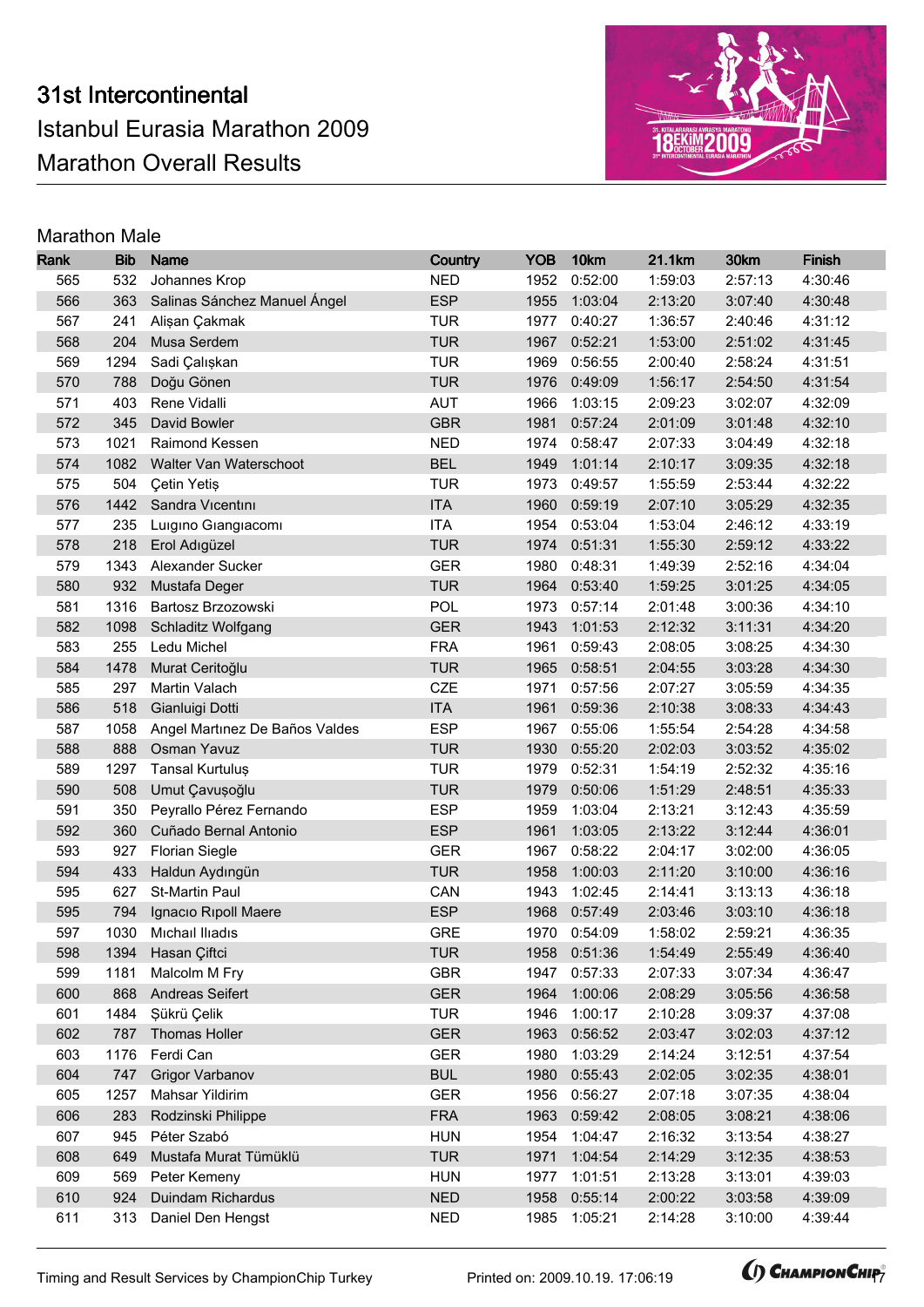

| Rank       | <b>Bib</b>   | <b>Name</b>                     | Country                  | <b>YOB</b>   | 10km               | 21.1km             | 30km               | Finish             |
|------------|--------------|---------------------------------|--------------------------|--------------|--------------------|--------------------|--------------------|--------------------|
| 612        | 595          | Teun Brinkman                   | <b>NED</b>               | 1984         | 1:05:22            | 2:14:28            | 3:10:01            | 4:39:44            |
| 613        | 966          | Ahmet Tuğran Çetin              | <b>TUR</b>               | 1953         | 0:49:20            | 2:01:11            | 3:06:17            | 4:39:49            |
| 614        | 512          | <b>Thomas Seibert</b>           | <b>GER</b>               | 1963         | 1:01:48            | 2:11:19            | 3:08:24            | 4:39:55            |
| 615        | 1344         | Doron Keren                     | <b>ISR</b>               | 1962         | 1:03:16            | 2:14:29            | 3:14:40            | 4:40:03            |
| 616        | 352          | Weymann Andreas                 | <b>GER</b>               | 1968         | 0:54:05            | 1:58:01            | 3:00:15            | 4:40:07            |
| 617        | 1016         | Engin Özer                      | <b>TUR</b>               | 1961         | 0:50:01            | 1:48:39            | 2:49:32            | 4:40:23            |
| 618        | 209          | Tufan Oduncu                    | <b>TUR</b>               | 1975         | 0:50:18            | 1:55:20            | 3:05:48            | 4:40:29            |
| 619        | 245          | <b>Russell Knight</b>           | <b>GBR</b>               | 1981         | 0:57:25            | 2:01:08            | 3:04:13            | 4:40:53            |
| 620        | 229          | David Wildman                   | <b>GBR</b>               | 1983         | 0:57:25            | 2:01:09            | 3:02:57            | 4:40:54            |
| 621        | 514          | Diego Bracco                    | <b>ITA</b>               | 1959         | 1:00:38            | 2:07:58            | 3:06:54            | 4:40:59            |
| 622        | 452          | Crane Robert                    | <b>GBR</b>               | 1952         | 0:59:56            | 2:08:37            | 3:07:22            | 4:41:08            |
| 623        | 425          | Giuseppe ledà                   | <b>ITA</b>               | 1941         | 0:57:19            | 2:03:17            | 3:06:05            | 4:41:11            |
| 624        | 851          | Roberto Dovesi                  | <b>ITA</b>               | 1956         | 0:58:41            | 2:05:51            | 3:08:31            | 4:41:20            |
| 625        | 340          | Andre De Canossa Macedo         | <b>BRA</b>               | 1973         | 0:56:27            | 2:00:03            | 3:01:40            | 4:41:43            |
| 626        | 269          | Gary Van Vuuren                 | <b>GBR</b>               | 1964         | 0:56:21            | 2:01:04            | 3:05:37            | 4:41:58            |
| 627        | 853          | Renzo Deodari                   | <b>ITA</b>               | 1946         | 0:58:43            | 2:06:45            | 3:08:33            | 4:42:10            |
| 628        | 799          | <b>Steven Bartus</b>            | <b>USA</b>               | 1985         | 0:59:12            | 2:03:39            | 3:05:04            | 4:42:18            |
| 629        | 582          | Sietze Houwen                   | <b>NED</b>               | 1950         | 1:03:05            | 2:16:18            | 3:15:57            | 4:42:56            |
| 630        | 896          | Mark Armstrong                  | <b>GBR</b>               | 1969         | 0:59:28            | 2:12:19            | 3:12:25            | 4:43:45            |
| 631        | 1149         | Peter Kaiser                    | <b>GER</b>               | 1955         | 0:56:14            | 2:00:52            | 3:04:45            | 4:43:48            |
| 632        | 938          | Mike Fish                       | <b>USA</b>               | 1983         | 1:02:05            | 2:15:11            | 3:16:23            | 4:43:57            |
| 633        | 1284         | Okan Ergin                      | <b>TUR</b>               | 1970         | 0:52:43            | 1:59:50            | 3:02:17            | 4:44:01            |
| 634        | 1185         | Axel Burgemeister               | <b>GER</b>               | 1968         | 1:00:14            | 2:10:57            | 3:09:02            | 4:44:11            |
| 635        | 750          | Ömer Adnan Bilget               | <b>TUR</b>               | 1960         | 1:01:34            | 2:12:29            | 3:15:14            | 4:44:27            |
| 636        | 379          | Peter Hin                       | <b>NED</b>               | 1956         | 1:02:50            | 2:13:22            | 3:12:48            | 4:44:30            |
| 637        | 544          | Jaroslaw Szostakowski           | <b>POL</b>               | 1967         | 0:56:11            | 2:03:25            | 3:08:48            | 4:44:39            |
| 638        | 808          | Roberto Marcon                  | <b>ITA</b>               | 1944         | 0:56:33            | 2:00:41            | 2:59:09            | 4:44:45            |
| 639        | 1395         | Tuna Şafak                      | <b>TUR</b>               | 1988         | 0:54:24            | 1:56:02            | 2:57:09            | 4:46:37            |
| 640        | 1396         | Mehmet Gül                      | <b>TUR</b>               | 1988         | 0:54:23            | 1:56:03            | 2:57:09            | 4:46:37            |
| 641        | 1207         | Steve Kretschmer                | <b>USA</b>               | 1969         | 1:02:45            | 2:12:10            | 3:13:27            | 4:47:04            |
| 642        | 1220         | Tevfik Oben Özel                | <b>TUR</b>               | 1988         | 0:49:01            | 1:52:48            | 3:04:56            | 4:47:18            |
| 643        | 306          | Yasin Kara                      | <b>BEL</b>               | 1978         | 0:59:25            | 2:07:28            | 3:15:00            | 4:47:30            |
| 644        |              | 1235 William Wilson             | <b>USA</b>               |              | 1975 0:57:07       | 2:04:25            | 3:07:04            | 4:47:33            |
| 645        |              | 659 Cem Uçan                    | <b>TUR</b>               |              | 1973 1:00:22       | 2:08:49            | 3:07:28            | 4:47:34            |
| 646        | 644          | Manfred Sink-Tillmann           | <b>GER</b>               | 1955         | 1:06:11            | 2:22:37            | 3:23:00            | 4:47:46            |
| 647        | 638          | S. Singh                        | <b>GBR</b>               | 1977         | 1:00:06            | 2:11:58            | 3:12:43            | 4:47:49            |
| 648        | 559          | <b>Braat Hans</b>               | <b>NED</b>               | 1969         | 0:59:41            | 2:11:55            | 3:13:07            | 4:48:02            |
| 649        | 429          | İbrahim Çelik                   | <b>TUR</b>               | 1953         | 0:57:13            | 2:03:23            | 3:04:44            | 4:48:10            |
| 650        | 289          | Marco Marchesini                | <b>ITA</b><br><b>ITA</b> | 1954         | 0:59:41<br>0:59:41 | 2:06:52            | 3:08:25            | 4:48:32            |
| 651<br>652 | 367          | Tosi Massimo<br>Carol Paul      | <b>GBR</b>               | 1958<br>1961 | 1:03:06            | 2:06:53<br>2:14:39 | 3:08:24<br>3:13:30 | 4:48:33<br>4:48:37 |
| 653        | 256<br>1023  | Enzo Colella                    | <b>ITA</b>               | 1969         |                    | 2:05:26            | 3:06:48            |                    |
|            |              |                                 |                          |              | 0:59:30            |                    |                    | 4:48:53            |
| 654        | 1225<br>1172 | Dieter Koester                  | <b>GER</b><br><b>GER</b> | 1967         | 1:06:29            | 2:20:42            | 3:18:47            | 4:48:57            |
| 655<br>656 | 905          | Marcus Zapfe                    | <b>TUR</b>               | 1985<br>1957 | 1:01:25<br>0:56:45 | 2:08:34<br>2:02:38 | 3:07:56<br>3:05:47 | 4:49:02<br>4:49:21 |
| 657        | 675          | Hasan Basri Hoşafçı<br>Ghys Wim | <b>BEL</b>               | 1966         | 0:57:08            | 2:06:21            | 3:08:38            | 4:50:16            |
| 658        | 1150         | Marc Bondroit                   | <b>FRA</b>               | 1964         | 1:11:15            | 2:20:32            | 3:19:34            | 4:50:18            |
|            |              |                                 |                          |              |                    |                    |                    |                    |

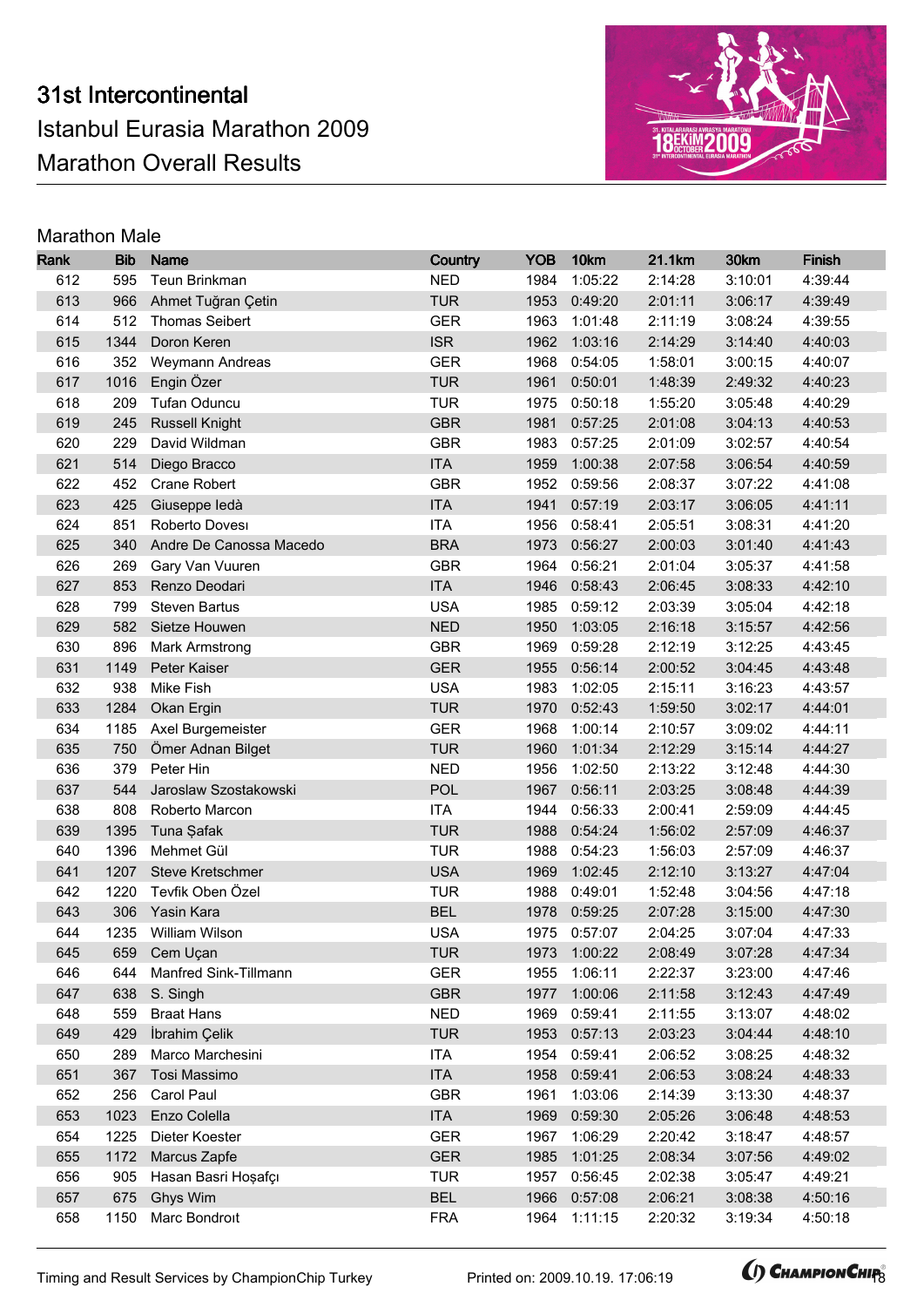

| Rank       | <b>Bib</b>   | <b>Name</b>                          | Country                  | <b>YOB</b>   | 10km               | 21.1km             | 30km               | Finish             |
|------------|--------------|--------------------------------------|--------------------------|--------------|--------------------|--------------------|--------------------|--------------------|
| 659        | 371          | Ernest Jan                           | <b>NED</b>               | 1945         | 0:59:41            | 2:11:55            | 3:13:06            | 4:51:17            |
| 660        | 1203         | Jean Michel Lacombe                  | <b>FRA</b>               | 1945         | 0:53:52            | 1:57:12            | 2:57:12            | 4:51:39            |
| 661        | 720          | Remzi Öksüz                          | <b>TUR</b>               | 1959         | 0:51:25            | 1:58:32            | 3:05:11            | 4:51:40            |
| 662        | 301          | Fedai Kürtül                         | <b>TUR</b>               | 1961         | 0:52:10            | 1:59:42            | 3:08:23            | 4:51:42            |
| 663        | 683          | <b>Şaban Serbest</b>                 | <b>TUR</b>               | 1967         | 0:53:49            | 2:05:46            | 3:13:07            | 4:51:50            |
| 664        | 362          | Jose Maria Carrillo Godino           | <b>ESP</b>               | 1959         | 1:03:08            | 2:13:34            | 3:14:53            | 4:52:13            |
| 665        | 791          | Jose Pascual Castello                | <b>ESP</b>               | 1968         | 0:57:49            | 2:03:46            | 3:02:01            | 4:52:22            |
| 666        | 894          | <b>Rodney Plett</b>                  | <b>RSA</b>               | 1945         | 1:01:37            | 2:15:56            | 3:22:35            | 4:52:25            |
| 667        | 852          | Markku Koskinen                      | <b>FIN</b>               | 1953         | 1:02:06            | 2:14:32            | 3:16:32            | 4:52:37            |
| 668        | 969          | Reino Lotvonen                       | <b>FIN</b>               | 1950         | 1:02:07            | 2:14:32            | 3:16:32            | 4:52:38            |
| 669        | 680          | Panagiotis Boumis                    | <b>GRE</b>               | 1939         | 1:11:15            | 2:27:06            | 3:29:33            | 4:53:14            |
| 670        | 225          | Kai Strang                           | <b>FIN</b>               | 1949         | 1:00:55            | 2:10:19            | 3:12:30            | 4:53:17            |
| 670        | 917          | Arend Jan Wensink                    | <b>NED</b>               | 1946         | 1:00:17            | 2:10:47            | 3:12:09            | 4:53:17            |
| 672        | 260          | Servet Yıldırım                      | <b>TUR</b>               | 1971         | 0:51:02            | 1:57:24            | 3:07:26            | 4:53:20            |
| 673        | 726          | Schalla Lutz                         | <b>GER</b>               | 1962         | 1:00:10            | 2:14:28            | 3:15:54            | 4:53:23            |
| 674        | 564          | Damian Stear                         | <b>GBR</b>               | 1961         | 0:55:31            | 2:02:03            | 3:06:05            | 4:53:50            |
| 675        | 615          | Ramazan Daştan                       | <b>TUR</b>               | 1985         | 0:47:32            | 1:56:38            | 3:10:50            | 4:53:55            |
| 676        | 914          | Pieter Johannes Velthuis             | <b>NED</b>               | 1954         | 1:06:45            | 2:21:28            | 3:24:54            | 4:54:09            |
| 677        | 258          | Kevin Lawlor                         | <b>GBR</b>               | 1957         | 1:06:00            | 2:19:20            | 3:19:17            | 4:54:23            |
| 678        | 1292         | Muzaffer Erdoğan                     | <b>TUR</b>               | 1969         | 1:04:27            | 2:17:32            | 3:17:01            | 4:55:18            |
| 679        | 757          | Giovanni Toccoli                     | <b>ITA</b>               | 1991         | 0:56:32            | 2:04:54            | 3:11:34            | 4:55:20            |
| 680        | 758          | Giuseppe Toccoli                     | <b>ITA</b>               | 1957         | 0:56:31            | 2:04:51            | 3:11:33            | 4:55:21            |
| 681        | 949          | Serdar Tunar                         | <b>TUR</b>               | 1961         | 0:59:38            | 2:12:17            | 3:17:40            | 4:55:36            |
| 682        | 1017         | Kadir Karagöz                        | <b>TUR</b>               | 1979         | 0:53:20            | 1:54:21            | 3:02:16            | 4:55:39            |
| 683        | 1417         | Kenan Kaya                           | <b>TUR</b>               | 1954         | 1:00:23            | 2:12:57            | 3:16:54            | 4:55:48            |
| 684        | 1227         | <b>Michael Kraus</b>                 | <b>GER</b>               | 1970         | 0:59:01            | 2:10:34            | 3:14:38            | 4:56:04            |
| 685        | 288          | <b>Blaise Greco</b>                  | <b>ITA</b>               | 1962         | 1:00:45            | 2:11:53            | 3:15:59            | 4:56:23            |
| 686        | 278          | Marquis Serge                        | SUI                      | 1962         | 1:00:45            | 2:13:44            | 3:17:57            | 4:56:23            |
| 687        | 1072         | Ayhan Tokmakoğlu                     | <b>TUR</b>               | 1958         | 1:04:40            | 2:18:09            | 3:18:55            | 4:56:30            |
| 688        | 1075         | <b>Mike Friedl</b>                   | <b>GER</b>               | 1951         | 1:04:41            | 2:18:09            | 3:18:55            | 4:56:31            |
| 689        | 1215         | Muzaffer Şahin                       | <b>TUR</b>               | 1951         | 0:56:31            | 2:06:03            | 3:08:33            | 4:56:37            |
| 690        | 751          | Sergio Guaitoli                      | <b>ITA</b>               | 1948         | 0:58:48            | 2:11:31            | 3:18:03            | 4:56:59            |
| 691        |              | 712 James Turner                     | <b>USA</b>               |              | 1972 0:57:41       | 2:03:57            | 3:04:53            | 4:57:01            |
| 692        |              | 1282 Nico Brand                      | <b>NED</b>               |              | 1946 0:58:09       | 2:05:16            | 3:03:48            | 4:57:01            |
| 693        | 912          | Theo Gerardus Van Mal                | <b>NED</b>               | 1967         | 0:58:59            | 2:03:32            | 2:59:09            | 4:57:19            |
| 694        | 1177         | Serhat Güver                         | <b>GER</b>               | 1981         | 1:03:30            | 2:14:24            | 3:18:06            | 4:57:37            |
| 695        | 840          | Adrianp Boldrin<br>Ömer Faruk Yıldız | <b>ITA</b>               | 1952         | 0:58:08            | 2:10:01            | 3:17:34            | 4:57:53            |
| 696        | 940          |                                      | <b>TUR</b>               | 1959         | 0:55:14            | 2:07:27            | 3:13:34            | 4:57:55            |
| 697        | 1303         | Mahmut Özkolukısa                    | <b>TUR</b><br><b>USA</b> | 1980         | 0:50:29            | 2:03:06            | 3:16:23            | 4:57:57            |
| 698<br>699 | 1350<br>1307 | David Lahoda                         | <b>TUR</b>               | 1978<br>1977 | 1:05:14<br>0:48:14 | 2:19:42<br>1:51:46 | 3:22:38<br>3:02:01 | 4:57:59<br>4:58:16 |
| 700        | 986          | Osman Bayraktar                      | <b>TUR</b>               | 1955         | 1:00:25            |                    | 3:19:18            | 4:58:24            |
|            |              | Musa Artış                           |                          |              |                    | 2:14:25            |                    |                    |
| 701        | 205<br>733   | Mehmet Akif Ocakçı                   | <b>TUR</b><br><b>GBR</b> | 1974         | 0:55:51            | 2:08:40            | 3:15:33            | 4:58:43            |
| 702<br>703 | 684          | Robert Kidd<br>Ladner Joel           | <b>FRA</b>               | 1979<br>1960 | 1:08:20<br>0:59:28 | 2:21:36<br>2:20:22 | 3:30:37<br>3:22:43 | 4:59:02<br>4:59:03 |
| 704        | 974          | <b>Equipart Philippe</b>             | <b>FRA</b>               | 1960         | 1:01:04            | 2:13:39            | 3:18:15            | 4:59:09            |
| 705        | 642          | <b>Hubert Rittberger</b>             | AUT                      | 1950         | 1:03:07            | 2:14:49            | 3:19:22            | 4:59:19            |
|            |              |                                      |                          |              |                    |                    |                    |                    |

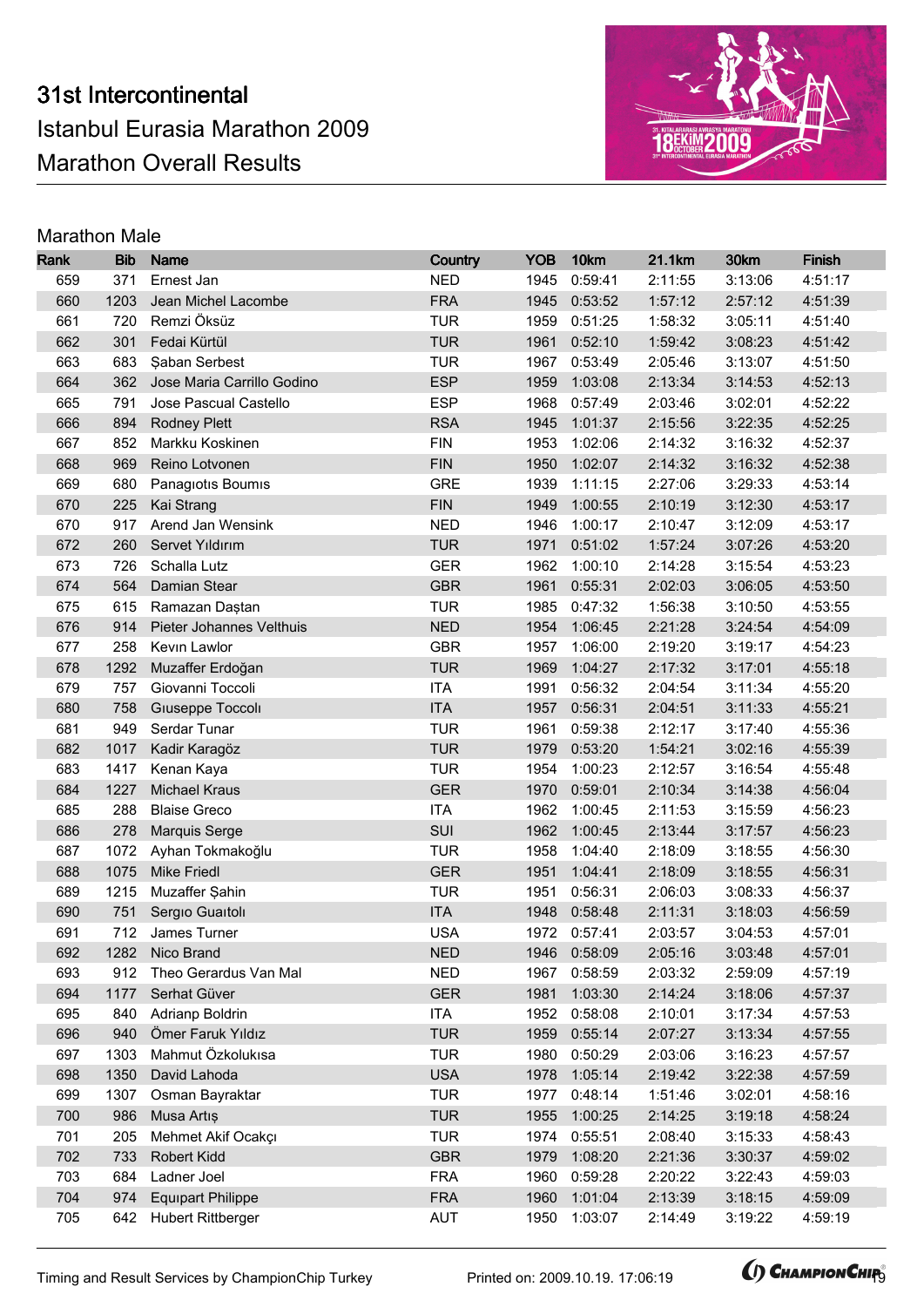

| Rank       | <b>Bib</b>  | <b>Name</b>                              | Country                  | <b>YOB</b>   | 10km               | 21.1km             | 30km               | Finish             |
|------------|-------------|------------------------------------------|--------------------------|--------------|--------------------|--------------------|--------------------|--------------------|
| 706        | 1208        | Peter Lasa                               | <b>ESP</b>               | 1964         | 0:58:32            | 2:11:12            | 3:11:24            | 5:00:25            |
| 707        | 1209        | Paco Cortes Del Castillo                 | <b>ESP</b>               | 1959         | 0:58:33            | 2:11:13            | 3:11:25            | 5:00:26            |
| 708        | 1143        | Markus Schaefer                          | <b>GER</b>               | 1967         | 1:00:13            | 2:10:57            | 3:15:30            | 5:00:28            |
| 709        | 529         | <b>Robert Thomas</b>                     | <b>USA</b>               | 1981         | 0:53:34            | 1:51:07            | 3:03:19            | 5:02:47            |
| 710        | 584         | Sergio Parisi                            | <b>ITA</b>               | 1936         | 1:05:11            | 2:22:37            | 3:27:09            | 5:02:48            |
| 711        | 816         | Kallenbach Ulrich                        | <b>GER</b>               | 1957         | 0:58:07            | 2:11:33            | 3:18:55            | 5:04:47            |
| 712        | 1480        | Mustafa Yazıcı                           | <b>TUR</b>               | 1958         | 0:58:11            | 2:02:07            | 3:05:44            | 5:05:42            |
| 713        | 710         | Gordon Ludt                              | CAN                      | 1937         | 1:03:24            | 2:23:54            | 3:31:07            | 5:05:53            |
| 714        | 1107        | Jeffrey Kin                              | <b>USA</b>               | 1973         | 0:59:30            | 2:06:01            | 3:11:24            | 5:06:20            |
| 715        | 257         | David Paul                               | <b>GBR</b>               | 1962         | 1:06:01            | 2:23:27            | 3:28:33            | 5:06:43            |
| 716        | 246         | <b>Andy Salt</b>                         | <b>GBR</b>               | 1975         | 1:02:35            | 2:14:57            | 3:21:33            | 5:07:31            |
| 717        | 723         | Jarmo Salminen                           | <b>FIN</b>               | 1956         | 1:07:22            | 2:24:05            | 3:29:11            | 5:07:37            |
| 718        | 1031        | Stephen Nash                             | <b>GBR</b>               | 1951         | 0:54:09            | 2:06:07            | 3:16:33            | 5:07:50            |
| 719        | 1256        | Sayit Satıcı                             | <b>TUR</b>               | 1967         | 0:54:23            | 2:06:49            | 3:17:44            | 5:08:05            |
| 720        | 392         | Emre Tok                                 | <b>TUR</b>               | 1975         | 1:01:01            | 2:15:18            | 3:23:23            | 5:08:17            |
| 721        | 748         | Ivan Vasilovski                          | <b>BUL</b>               | 1978         | 0:55:39            | 2:04:17            | 3:37:12            | 5:08:30            |
| 722        | 1106        | Tarlan Oguz Erkan                        | <b>TUR</b>               | 1977         | 0:54:37            | 1:59:22            | 3:06:28            | 5:09:16            |
| 723        | 973         | Michel Bergfeld                          | <b>NED</b>               | 1972         | 1:04:29            | 2:15:51            | 3:24:00            | 5:09:27            |
| 724        | 331         | <b>Meynet Blaise</b>                     | SUI                      | 1984         | 1:03:23            | 2:15:37            | 3:23:42            | 5:09:35            |
| 725        | 428         | Nihat Siyariç                            | <b>TUR</b>               | 1974         | 0:57:14            | 2:03:24            | 3:04:45            | 5:10:00            |
| 726        | 1426        | Çağlayan Melih Alıcı                     | <b>TUR</b>               | 1982         | 0:57:22            | 2:06:56            | 3:18:56            | 5:10:56            |
| 727        | 1085        | Sait Uzun                                | <b>TUR</b>               | 1959         | 0:58:10            | 2:11:11            | 3:25:04            | 5:11:16            |
| 728        | 893         | <b>Barsch Frank</b>                      | <b>GER</b>               | 1963         | 0:59:36            | 2:14:23            | 3:19:55            | 5:11:24            |
| 729        | 346         | Casado José-Luis                         | <b>ESP</b>               | 1947         | 1:03:03            | 2:13:01            | 3:21:03            | 5:11:41            |
| 730        | 326         | <b>Ulrich Lawory</b>                     | <b>GER</b>               | 1970         | 1:02:19            | 2:14:54            | 3:21:48            | 5:11:42            |
| 731        | 453         | Murat Serttaş                            | <b>TUR</b>               | 1989         | 0:52:54            | 1:59:51            | 3:43:50            | 5:11:58            |
| 732        | 1429        | Semet Koman                              | <b>TUR</b>               | 1977         | 1:00:37            | 2:27:36            | 3:57:26            | 5:12:16            |
| 733        | 1323        | Haluk Gökçebay                           | <b>TUR</b>               | 1951         | 0:59:07            | 2:10:17            | 3:17:47            | 5:12:36            |
| 734        | 387         | Ilgaz Kuruyazıcı                         | <b>TUR</b>               | 1974         | 1:08:18            | 2:26:59            | 3:33:07            | 5:13:07            |
| 735        | 1197        | Selim Can                                | <b>TUR</b>               | 1967         | 1:08:18            | 2:26:59            | 3:33:08            | 5:13:08            |
| 736        | 713         | Ali Erbaş                                | <b>TUR</b>               | 1968         | 0:53:29            | 1:58:05            | 3:23:23            | 5:13:21            |
| 737        | 490         | Luca Bonavita                            | <b>ITA</b>               | 1963         | 1:12:07            | 2:31:55<br>2:31:58 | 3:38:33            | 5:13:22            |
| 738        |             | 491 Valerio Giusto                       | <b>ITA</b>               |              | 1947 1:12:08       |                    | 3:38:37            | 5:13:23            |
| 739        |             | 806 Engman Ove                           | SWE                      |              | 1939 1:02:28       | 2:17:52<br>2:02:15 | 3:26:44            | 5:13:28            |
| 740<br>741 | 881<br>694  | Mehmet Ali Parlak<br>Ahmad Al Adel       | <b>TUR</b><br><b>USA</b> | 1967<br>1952 | 0:55:51            |                    | 3:14:18            | 5:13:41            |
| 742        |             |                                          | GRE                      |              | 1:04:58            | 2:24:35            | 3:37:03            | 5:14:32            |
| 743        | 1201<br>663 | Papadopoulas Evstathios<br>Tolga Baloğlu | <b>TUR</b>               | 1950<br>1974 | 0:54:20<br>1:01:15 | 2:02:55<br>2:16:17 | 3:19:09<br>3:22:52 | 5:14:50<br>5:14:51 |
| 744        | 728         | Veli Ünal                                | <b>TUR</b>               | 1971         | 1:01:06            | 2:14:41            | 3:30:09            | 5:15:15            |
| 745        | 1158        | <b>Tony Visockis</b>                     | <b>BEL</b>               | 1968         | 1:04:33            | 2:22:22            | 3:27:14            | 5:15:32            |
| 746        | 1320        | <b>Sevket Demir</b>                      | <b>TUR</b>               | 1968         | 1:00:04            | 2:20:10            | 3:28:53            | 5:17:17            |
| 747        | 369         | Nejdet Talay                             | <b>TUR</b>               | 1970         | 0:56:28            | 1:59:08            | 3:35:54            | 5:17:42            |
| 748        | 500         | David Cox                                | <b>GBR</b>               | 1980         | 1:04:38            | 2:21:12            | 3:32:17            | 5:18:08            |
| 749        | 1244        | Kadir Bıçkın                             | <b>TUR</b>               | 1978         | 0:56:23            | 2:14:37            | 3:29:21            | 5:18:41            |
| 750        | 1115        | Dieter Reich                             | <b>GER</b>               | 1942         | 1:01:33            | 2:14:49            | 3:23:55            | 5:19:11            |
| 751        | 1051        | Constantinos Xaxiris                     | <b>GRE</b>               | 1958         | 1:11:16            | 2:27:16            | 3:34:58            | 5:20:05            |
| 752        | 1411        | Michele Bertani                          | <b>ITA</b>               | 1983         | 0:56:04            | 2:00:31            | 3:21:47            | 5:20:06            |
|            |             |                                          |                          |              |                    |                    |                    |                    |

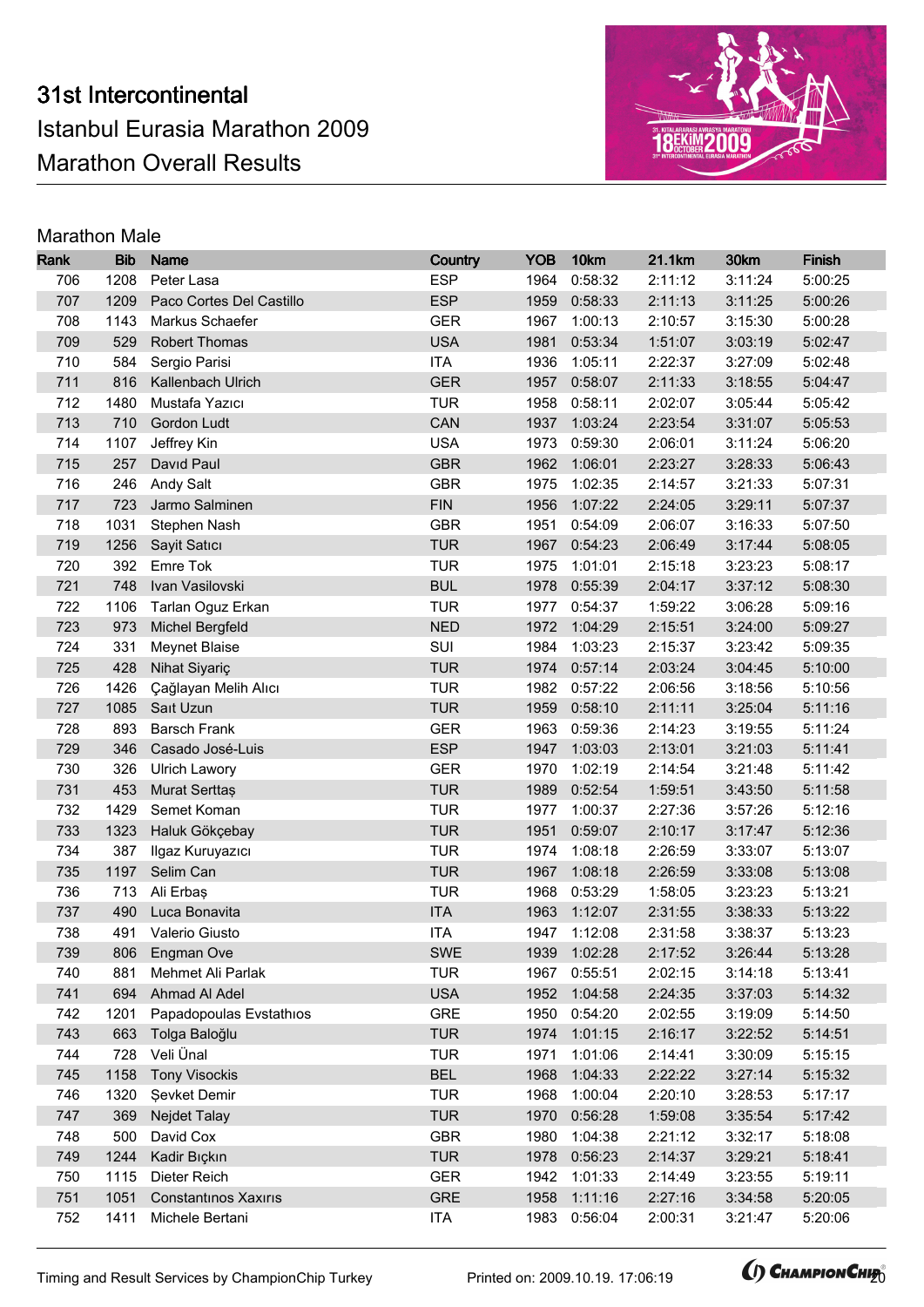

| Rank | <b>Bib</b> | <b>Name</b>                      | Country    | <b>YOB</b> | 10km         | 21.1km  | 30km    | Finish    |
|------|------------|----------------------------------|------------|------------|--------------|---------|---------|-----------|
| 753  | 1129       | Halit Çakmak                     | <b>TUR</b> | 1964       | 1:10:11      | 2:23:15 | 3:32:27 | 5:20:16   |
| 754  | 419        | <b>Boehme Hans</b>               | <b>GER</b> | 1952       | 1:09:20      | 2:29:02 | 3:37:49 | 5:20:25   |
| 755  | 1479       | Hameedullah Majeed               | <b>PAK</b> | 1990       | 0:44:02      | 2:04:39 | 3:20:21 | 5:20:28   |
| 756  | 1423       | Mustafa Cemil Şakşak             | <b>TUR</b> | 1976       | 0:51:59      | 2:25:05 | 3:35:49 | 5:21:44   |
| 757  | 855        | Süleyman Kara                    | <b>TUR</b> | 1973       | 1:03:24      | 2:20:16 | 3:32:05 | 5:22:39   |
| 758  | 1127       | Jochem Stockinger                | <b>GER</b> | 1954       | 1:06:15      | 2:22:46 | 3:32:00 | 5:22:53   |
| 759  | 1391       | Hasan Akgün                      | <b>TUR</b> | 1966       | 0:50:22      | 1:58:03 | 3:18:15 | 5:23:01   |
| 760  | 427        | Hasan Sevinç                     | <b>TUR</b> | 1956       | 0:57:14      | 2:08:43 | 3:24:26 | 5:23:27   |
| 761  | 885        | Mehmet Doğan Yıldız              | <b>TUR</b> | 1963       | 1:00:38      | 2:10:36 | 3:28:07 | 5:23:35   |
| 762  | 383        | Guillen Del Valle Antonio Alonso | <b>ESP</b> | 1964       | 1:03:07      | 2:13:22 | 3:23:09 | 5:23:58   |
| 763  | 407        | Erdan Öperli                     | <b>TUR</b> | 1942       | 1:05:42      | 2:26:18 | 3:39:06 | 5:25:26   |
| 764  | 1108       | Serkan Ceylan                    | <b>TUR</b> | 1980       | 0:48:38      | 2:05:02 | 3:32:56 | 5:26:18   |
| 765  | 678        | Kimon Apostolopoulos             | <b>GRE</b> | 1953       | 1:11:15      | 2:29:09 | 3:38:40 | 5:30:22   |
| 766  | 464        | Gullberg Bo                      | SWE        | 1952       | 1:12:35      | 2:36:59 | 3:49:07 | 5:31:03   |
| 767  | 1255       | Süreyya Bayazıt Tür              | <b>TUR</b> | 1950       | 0:56:28      | 2:17:42 | 3:38:52 | 5:32:13   |
| 768  | 366        | Sabit Türkmen                    | <b>TUR</b> | 1965       | 0:58:58      | 2:23:09 | 3:38:06 | 5:34:18   |
| 769  | 1206       | James Johnson                    | <b>GBR</b> | 1936       | 1:00:55      | 2:23:27 | 3:39:18 | 5:34:59   |
| 770  | 688        | Nelson Galante                   | <b>VEN</b> | 1941       | 1:09:58      | 2:29:02 | 3:41:57 | 5:35:51   |
| 771  | 394        | David Edgar                      | <b>GBR</b> | 1985       | 1:06:44      | 2:26:04 | 3:37:57 | 5:36:18   |
| 772  | 1420       | Sami Orhan                       | <b>TUR</b> | 1976       | 1:01:05      | 2:20:31 | 3:38:13 | 5:38:17   |
| 773  | 1438       | <b>Scott Paulding</b>            | <b>USA</b> | 1966       | 1:04:33      | 2:25:13 | 3:41:34 | 5:39:07   |
| 774  | 699        | Marco Tomasini                   | <b>ITA</b> | 1971       | 0:59:17      | 2:08:08 | 3:23:30 | 5:40:56   |
| 775  | 1014       | Wytze Feringa                    | <b>NED</b> | 1956       | 1:01:53      | 2:26:12 | 3:46:12 | 5:42:02   |
| 776  | 913        | Hove Hansten                     | <b>NED</b> | 1963       | 1:01:53      | 2:26:12 | 3:46:12 | 5:42:02   |
| 777  | 1375       | Sedat Karakuş                    | <b>TUR</b> | 1990       | 0:55:56      | 2:06:25 | 3:36:04 | 5:42:08   |
| 778  | 673        | Deniz Aksoy                      | <b>TUR</b> | 1972       | 1:03:58      | 2:32:21 | 3:52:46 | 5:42:13   |
| 779  | 486        | Ali Öztas                        | <b>GER</b> | 1956       | 1:04:01      | 2:19:15 | 3:36:34 | 5:42:38   |
| 780  | 1193       | William Latta                    | <b>USA</b> | 1969       | 1:02:09      | 2:25:00 | 3:41:55 | 5:43:43   |
| 781  | 1262       | John Scales                      | <b>USA</b> | 1957       | 1:02:09      | 2:17:15 | 3:30:43 | 5:43:43   |
| 782  | 1224       | Erwin Brian Utchanah             | <b>MTN</b> | 1960       | 1:04:39      | 2:24:28 | 3:44:44 | 5:44:31   |
| 783  | 1237       | James Shepard                    | CAN        | 1939       | 1:02:33      | 2:21:09 | 3:38:04 | 5:56:36   |
| 784  | 691        | Randy A. Conley                  | <b>USA</b> | 1952       | 1:16:40      | 2:47:44 | 4:07:29 | 6:04:13   |
| 785  |            | 1388 Ahmet Sefer Özkan           | <b>TUR</b> |            | 1973 1:16:56 | 2:56:13 | 4:08:06 | 6:05:20   |
| 786  | 762        | Jan Dekker                       | <b>NED</b> |            | 1947 1:09:20 | 2:34:50 | 4:02:57 | 6:05:22   |
| 787  | 991        | A. Uluç Mantaş                   | <b>TUR</b> | 1971       | 1:02:22      | 2:34:12 | 4:06:15 | 6:32:00   |
| 788  | 798        | Jonathan Tan                     | SIN        | 1984       | 1:17:38      | 2:40:23 | 4:02:47 | 6:32:01   |
|      | 237        | Giovanni De Fino                 | <b>ITA</b> | 1962       | 0:54:39      | 1:58:55 | n.a.    | DQ 240.10 |
|      | 461        | İbrahim Söyük                    | <b>TUR</b> | 1977       | 0:35:04      | n.a.    | n.a.    | DQ 240.10 |
| --   | 488        | Gilberto Zanoni                  | <b>ITA</b> | 1960       | 1:15:34      | 2:36:54 | n.a.    | DQ 240.10 |
|      | 492        | Franco Pirali                    | <b>ITA</b> | 1947       | 1:15:34      | 2:36:54 | n.a.    | DQ 240.10 |
| --   | 505        | <b>Ahmet Ektiren</b>             | <b>TUR</b> | 1986       | 0:51:45      | 1:55:23 | n.a.    | DQ 240.10 |
| --   | 506        | Mehmet Akdağ                     | <b>TUR</b> | 1986       | 0:51:43      | 1:55:22 | n.a.    | DQ 240.10 |
| --   | 671        | Michio Komine                    | <b>JPN</b> | 1971       | 1:10:18      | 2:41:00 | n.a.    | DQ 240.10 |
| --   | 854        | Mario Di Troia                   | <b>ITA</b> | 1959       | 0:56:00      | 2:01:54 | n.a.    | DQ 240.10 |
| --   | 857        | Angelo Balassini                 | <b>ITA</b> | 1945       | 0:56:01      | 2:01:55 | n.a.    | DQ 240.10 |
|      | 887        | Adem Asit                        | <b>TUR</b> | 1964       | 0:50:09      | n.a.    | n.a.    | DQ 240.10 |
| --   | 961        | Kemal Öztürk                     | <b>TUR</b> | 1970       | 0:53:11      | 2:09:37 | n.a.    | DQ 240.10 |

Timing and Result Services by ChampionChip Turkey Printed on: 2009.10.19. 17:06:19 **211 CHAMPIONCHIP** 

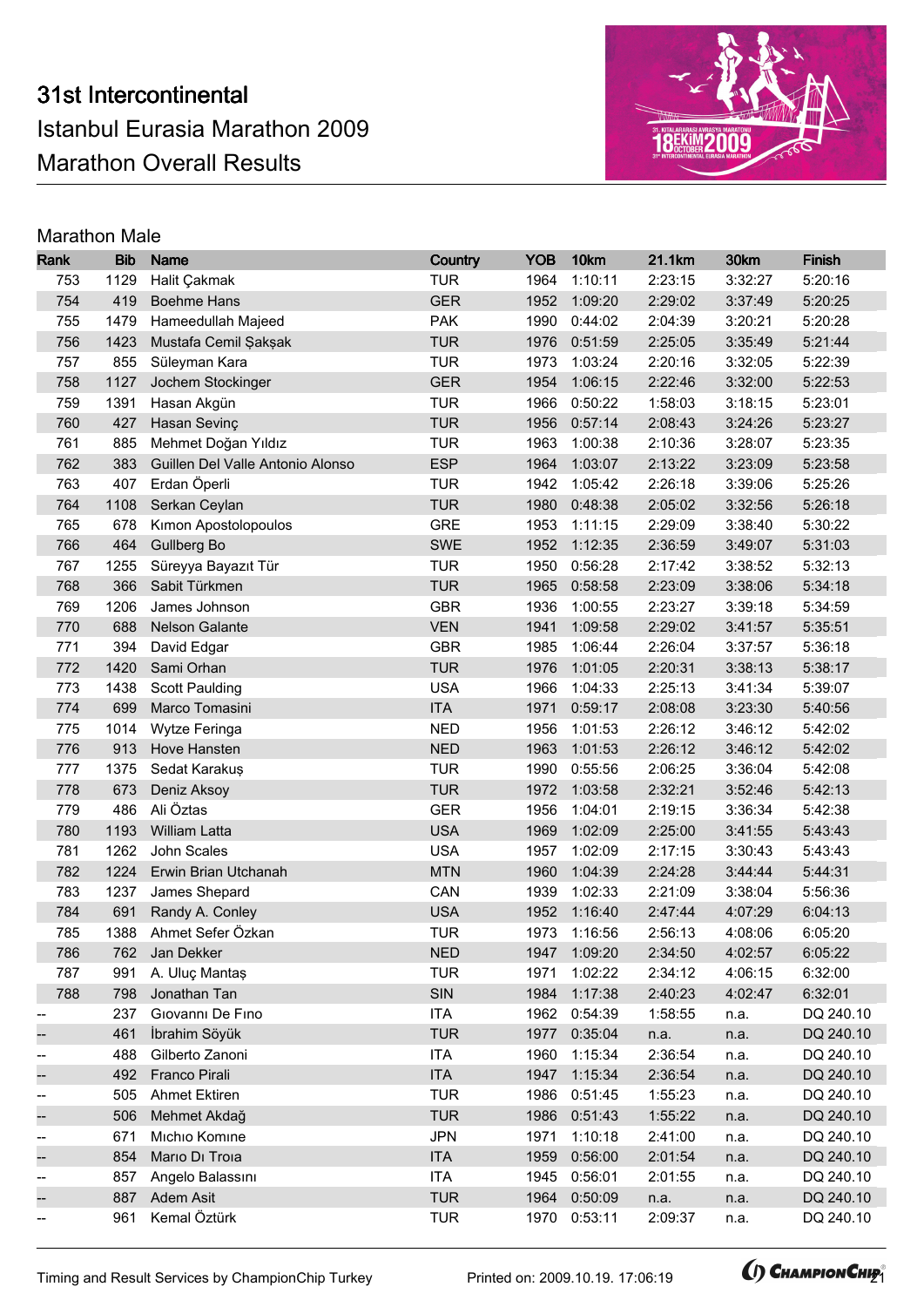# 31st Intercontinental Istanbul Eurasia Marathon 2009 Marathon Overall Results



| Rank       | <b>Bib</b> | Name                       | Country    | <b>YOB</b> | 10km         | 21.1km  | 30km    | <b>Finish</b> |
|------------|------------|----------------------------|------------|------------|--------------|---------|---------|---------------|
|            | 962        | Nail Avcı                  | <b>TUR</b> | 1977       | 0:38:21      | 1:27:43 | n.a.    | DQ 240.10     |
|            | 972        | Andrej Virag               | <b>SLO</b> | 1978       | 0:56:57      | 2:04:46 | 3:00:10 | DQ 240.10     |
| --         | 979        | Antti Kiljunen             | <b>FIN</b> | 1978       | 0:39:55      | 1:28:08 | n.a.    | DQ 240.10     |
|            | 990        | Yalçın Durak               | <b>TUR</b> | 1982       | n.a.         | n.a.    | 2:08:05 | DQ 240.10     |
| --         | 1327       | Haydar Özkan               | <b>TUR</b> | 1978       | 0:42:40      | 1:33:41 | n.a.    | DQ 240.10     |
| --         | 1385       | Mustafa Budak              | <b>TUR</b> | 1968       | 1:17:18      | n.a.    | n.a.    | DQ 240.10     |
| --         | 1400       | <b>Bilal Boyraz</b>        | <b>TUR</b> | 1977       | 0:40:16      | 1:32:47 | n.a.    | DQ 240.10     |
| --         | 1441       | Sehdavut Ürey              | <b>TUR</b> | 1974       | n.a.         | n.a.    | 1:59:42 | DQ 240.10     |
| $-\!$      | 1482       | Murat Işık                 | <b>TUR</b> | 1970       | 0:55:56      | 2:26:09 | n.a.    | DQ 240.10     |
|            | 2          | Lishan Yegezu              | <b>ETH</b> | 1985       | 0:31:23      | 1:05:54 | 1:34:26 | <b>DNF</b>    |
|            | 3          | Jimmy Muindi               | <b>KEN</b> | 1973       | 0:31:23      | 1:05:54 | 1:34:26 | <b>DNF</b>    |
|            | 6          | Gudisa Shentema            | <b>ETH</b> | 1980       | 0:31:24      | 1:05:55 | n.a.    | <b>DNF</b>    |
| ---        | 8          | Silas Toek                 | <b>KEN</b> | 1985       | 0:31:24      | 1:05:55 | 1:34:26 | <b>DNF</b>    |
|            | 9          | Solomon Tsige              | <b>ETH</b> | 1985       | 0:32:26      | 1:08:16 | n.a.    | <b>DNF</b>    |
|            | 18         | Satılmış Atmaca            | <b>TUR</b> | 1970       | 0:33:55      | n.a.    | n.a.    | <b>DNF</b>    |
|            | 35         | <b>Muammer Altınok</b>     | <b>TUR</b> | 1975       | 0:35:02      | 1:13:31 | 1:45:54 | <b>DNF</b>    |
| ---        | 36         | Kıyasettin Yalçın          | <b>TUR</b> | 1977       | 0:35:19      | n.a.    | n.a.    | <b>DNF</b>    |
|            | 37         | <b>Bülent Uzun</b>         | <b>TUR</b> | 1975       | 0:34:51      | 1:14:09 | 1:48:08 | <b>DNF</b>    |
| ---        | 96         | Gela Hailu Seifu           | <b>ETH</b> | 1987       | 0:31:23      | 1:05:55 | n.a.    | <b>DNF</b>    |
|            | 97         | Chala Bayessa Dekeba       | <b>ETH</b> | 1990       | 0:35:20      | 1:20:27 | n.a.    | <b>DNF</b>    |
| ---        | 98         | Festus Langat              | <b>KEN</b> | 1985       | 0:31:23      | 1:05:54 | n.a.    | <b>DNF</b>    |
|            | 99         | Bedaso Shibo Cherfa        | ETH        | 1982       | 0:35:15      | 1:13:57 | 1:47:45 | <b>DNF</b>    |
|            | 236        | Marco Lupattellı           | <b>ITA</b> | 1968       | 0:54:39      | n.a.    | n.a.    | <b>DNF</b>    |
|            | 281        | Süleyman Alın              | <b>TUR</b> | 1986       | 0:41:48      | 1:41:49 | n.a.    | <b>DNF</b>    |
| ---        | 515        | Munning Jamaludin          | <b>MAS</b> | 1953       | 0:57:08      | 2:08:02 | 3:24:20 | <b>DNF</b>    |
|            | 551        | Muhammed Sürücü            | <b>TUR</b> | 1979       | 1:08:07      | 2:39:18 | 4:04:59 | <b>DNF</b>    |
| ---        | 754        | Vincenzo Militano          | <b>ITA</b> | 1946       | 1:29:16      | n.a.    | n.a.    | <b>DNF</b>    |
|            | 860        | Erol Tuna                  | <b>TUR</b> | 1949       | 0:52:53      | 1:57:42 | 3:12:46 | <b>DNF</b>    |
| ---        | 890        | Nihat Tüngür               | <b>TUR</b> | 1975       | 0:51:43      | n.a.    | n.a.    | <b>DNF</b>    |
|            | 898        | Abdullah Öztürk            | <b>TUR</b> | 1990       | 0:48:33      | n.a.    | n.a.    | <b>DNF</b>    |
|            | 957        | Romano Bragutti            | <b>ITA</b> | 1978       | 0:52:23      | 1:52:32 | 2:50:47 | <b>DNF</b>    |
|            | 997        | Mustafa Öztürk             | <b>TUR</b> | 1980       | 0:41:31      | 1:38:25 | 2:34:20 | <b>DNF</b>    |
| ---        | 1027       | Faris Hazim Nasir Hussain  | <b>GBR</b> |            | 1961 0:53:55 | 2:01:43 | n.a.    | <b>DNF</b>    |
| ---        |            | 1037 Lütfü Yıkılmaz        | <b>TUR</b> |            | 1982 0:42:34 | n.a.    | n.a.    | <b>DNF</b>    |
| ---        | 1056       | John Lafayette             | <b>USA</b> | 1969       | 0:43:52      | 1:36:10 | n.a.    | <b>DNF</b>    |
|            | 1061       | Jose Luis1 De Miguel Diez1 | <b>ESP</b> | 1947       | 0:52:43      | 1:51:58 | 2:42:02 | <b>DNF</b>    |
| ---        | 1079       | Benno Malte Müchler        | <b>GER</b> | 1985       | 0:52:26      | n.a.    | n.a.    | <b>DNF</b>    |
|            | 1090       | Cafer Karoglu              | <b>TUR</b> | 1973       | 0:45:24      | 1:41:08 | n.a.    | <b>DNF</b>    |
| ---        | 1125       | Veysel Ozan                | <b>TUR</b> | 1968       | 0:58:31      | n.a.    | n.a.    | <b>DNF</b>    |
|            | 1133       | Şükrü Tarım                | <b>TUR</b> | 1985       | 0:48:35      | 2:00:09 | n.a.    | <b>DNF</b>    |
| ---        | 1145       | Esa Keisanen               | <b>FIN</b> | 1959       | 1:08:49      | 2:29:10 | 3:35:29 | <b>DNF</b>    |
|            | 1191       | Erkan Uysal                | <b>TUR</b> | 1982       | 0:56:20      | 2:22:39 | 3:45:11 | <b>DNF</b>    |
| ---        | 1205       | Altan Camas                | <b>TUR</b> | 1991       | 1:01:59      | n.a.    | n.a.    | <b>DNF</b>    |
|            | 1329       | Ercan Özağaç               | <b>TUR</b> | 1983       | 0:43:51      | 2:05:12 | n.a.    | <b>DNF</b>    |
| ---        | 1415       | Hamza Pehlivan             | <b>TUR</b> | 1988       | 0:34:50      | 1:13:55 | n.a.    | <b>DNF</b>    |
|            | 1450       | Harper Roland              | <b>FRA</b> | 1989       | 1:01:56      | n.a.    | n.a.    | <b>DNF</b>    |
| ---<br>--- | 1453       | Selahattin Karaca          | <b>TUR</b> | 1980       | 0:36:06      | 1:20:29 | n.a.    | <b>DNF</b>    |
|            |            |                            |            |            |              |         |         |               |

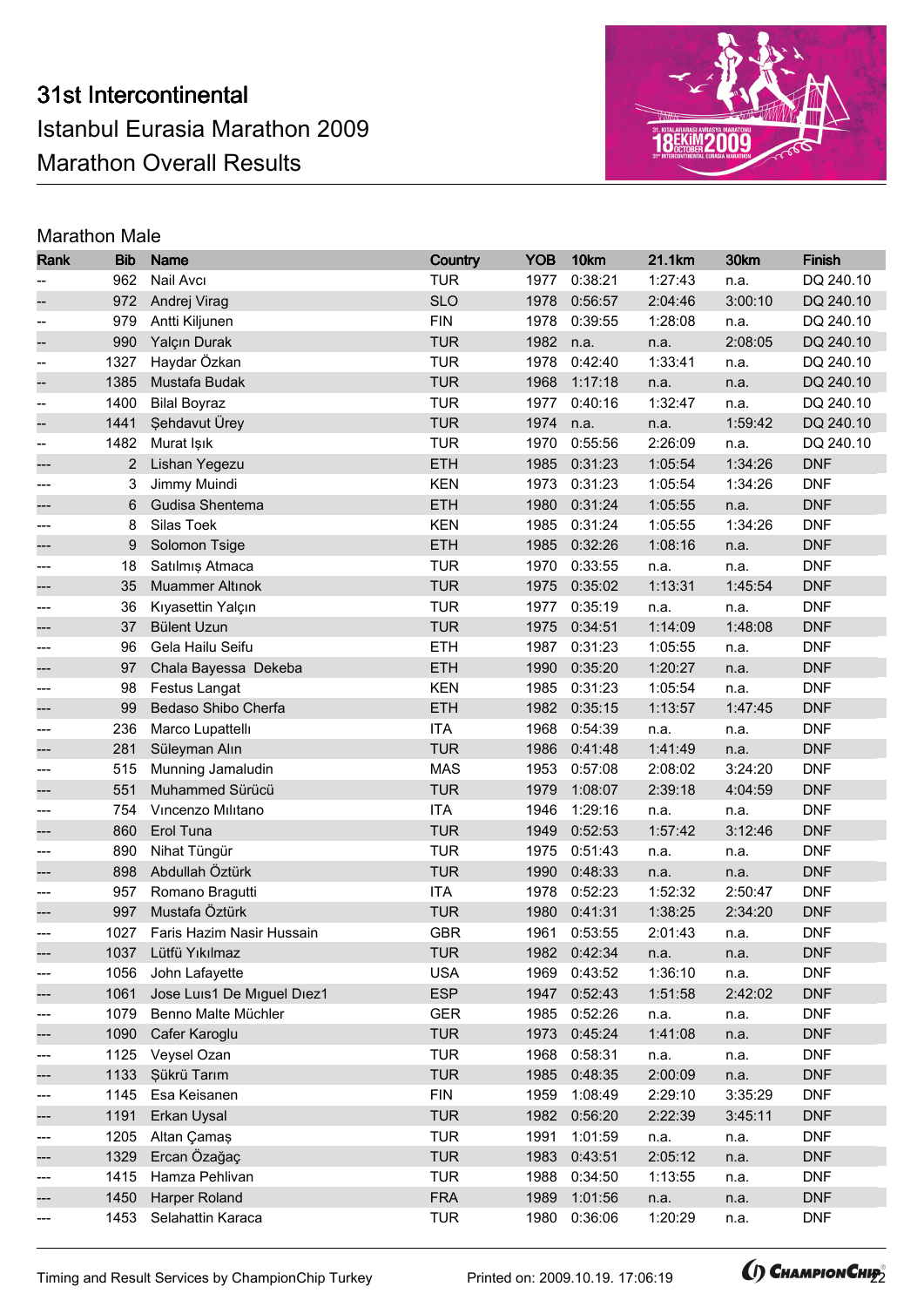

| Rank | <b>Bib</b> | <b>Name</b>             | Country    | <b>YOB</b> | 10km    | 21.1km  | 30km | <b>Finish</b> |
|------|------------|-------------------------|------------|------------|---------|---------|------|---------------|
|      | 1458       | Coskun Senel Alptekin   | <b>TUR</b> | 1956       | 1:06:01 | n.a.    | n.a. | <b>DNF</b>    |
|      | 1460       | Huseyin Macit           | <b>TUR</b> | 1969       | 1:02:10 | 2:11:03 | n.a. | <b>DNF</b>    |
|      | 15         | Giday Amah              | <b>ETH</b> | 1977       | n.a.    | n.a.    | n.a. | <b>DNS</b>    |
|      | 20         | Julius Kiplimo Maisei   | <b>KEN</b> | 1982       | n.a.    | n.a.    | n.a. | <b>DNS</b>    |
| ---- | 21         | Michael Kituyi          | <b>KEN</b> | 1977       | n.a.    | n.a.    | n.a. | <b>DNS</b>    |
|      | 25         | Ronald Kiptoo Kurui     | <b>KEN</b> | 1982       | n.a.    | n.a.    | n.a. | <b>DNS</b>    |
|      | 38         | Mohammed Mourhit        | <b>BEL</b> | 1970       | n.a.    | n.a.    | n.a. | <b>DNS</b>    |
|      | 39         | Sammy Kipruto           | <b>KEN</b> | 1978       | n.a.    | n.a.    | n.a. | <b>DNS</b>    |
| ---- | 206        | Göktuğ Yücel            | <b>TUR</b> | 1981       | n.a.    | n.a.    | n.a. | <b>DNS</b>    |
|      | 208        | Ali Haydar Geçinir      | <b>TUR</b> | 1960       | n.a.    | n.a.    | n.a. | <b>DNS</b>    |
|      | 212        | Nicholas Blach Petersen | <b>DEN</b> | 1979       | n.a.    | n.a.    | n.a. | <b>DNS</b>    |
|      | 213        | Selahattin Turan        | <b>TUR</b> | 1971       | n.a.    | n.a.    | n.a. | <b>DNS</b>    |
|      | 217        | Oruç Mengü              | <b>TUR</b> | 1958       | n.a.    | n.a.    | n.a. | <b>DNS</b>    |
|      | 222        | <b>Laurent Conseil</b>  | <b>FRA</b> | 1969       | n.a.    | n.a.    | n.a. | <b>DNS</b>    |
|      | 223        | <b>Boukhadra Driss</b>  | <b>FRA</b> |            | n.a.    | n.a.    | n.a. | <b>DNS</b>    |
|      | 230        | Norbert Bruckner        | <b>GER</b> | 1971       | n.a.    | n.a.    | n.a. | <b>DNS</b>    |
| ---- | 233        | Taşkın Yarar            | <b>TUR</b> | 1970       | n.a.    | n.a.    | n.a. | <b>DNS</b>    |
|      | 238        | Gurmit Sahota           | <b>GBR</b> | 1977       | n.a.    | n.a.    | n.a. | <b>DNS</b>    |
| ---- | 249        | Mitchell Sava           | <b>USA</b> | 1971       | n.a.    | n.a.    | n.a. | <b>DNS</b>    |
|      | 254        | <b>Lambert Herve</b>    | <b>FRA</b> | 1961       | n.a.    | n.a.    | n.a. | <b>DNS</b>    |
|      | 261        | Jean Marie Linsolas     | <b>FRA</b> | 1980       | n.a.    | n.a.    | n.a. | <b>DNS</b>    |
|      | 262        | Fikret Baydar           | <b>TUR</b> | 1957       | n.a.    | n.a.    | n.a. | <b>DNS</b>    |
|      | 263        | Bayram Porgalı          | <b>TUR</b> | 1954       | n.a.    | n.a.    | n.a. | <b>DNS</b>    |
|      | 264        | <b>Muhittin Yıldız</b>  | <b>TUR</b> | 1968       | n.a.    | n.a.    | n.a. | <b>DNS</b>    |
| ---- | 266        | Veit Braun              | <b>GER</b> | 1960       | n.a.    | n.a.    | n.a. | <b>DNS</b>    |
|      | 268        | Luigi Legori            | <b>ITA</b> | 1971       | n.a.    | n.a.    | n.a. | <b>DNS</b>    |
|      | 282        | Matthes Joerg           | <b>GER</b> | 1967       | n.a.    | n.a.    | n.a. | <b>DNS</b>    |
|      | 284        | Asad Tungeker           | <b>USA</b> | 1971       | n.a.    | n.a.    | n.a. | <b>DNS</b>    |
| ---- | 286        | <b>Alex Phillips</b>    | <b>GBR</b> | 1982       | n.a.    | n.a.    | n.a. | <b>DNS</b>    |
|      | 290        | Özcan Terzi             | <b>TUR</b> | 1976       | n.a.    | n.a.    | n.a. | <b>DNS</b>    |
|      | 294        | <b>Alper Yediel</b>     | <b>TUR</b> | 1975       | n.a.    | n.a.    | n.a. | <b>DNS</b>    |
|      | 304        | Alvaro Del Castaño      | <b>ESP</b> | 1968       | n.a.    | n.a.    | n.a. | <b>DNS</b>    |
| ---- |            | 307 Halit Tansu Özyurt  | TUR        | 1980       | n.a.    | n.a.    | n.a. | <b>DNS</b>    |
|      |            | 310 Mehmet Erdoğan      | <b>TUR</b> | 1952       | n.a.    | n.a.    | n.a. | <b>DNS</b>    |
| ---- | 311        | İsmail Alkan            | <b>TUR</b> | 1954       | n.a.    | n.a.    | n.a. | <b>DNS</b>    |
|      | 315        | <b>Bora Yediel</b>      | <b>TUR</b> | 1977       | n.a.    | n.a.    | n.a. | <b>DNS</b>    |
| ---- | 318        | Iñigo Santias           | <b>ESP</b> | 1968       | n.a.    | n.a.    | n.a. | <b>DNS</b>    |
|      | 319        | San Juan Felipe         | <b>ESP</b> | 1966       | n.a.    | n.a.    | n.a. | <b>DNS</b>    |
|      | 322        | <b>Aykut Saral</b>      | <b>TUR</b> | 1968       | n.a.    | n.a.    | n.a. | <b>DNS</b>    |
|      | 324        | Dominic Barton          | CAN        | 1962       | n.a.    | n.a.    | n.a. | <b>DNS</b>    |
| ---- | 325        | Tadeu Antonio Ferreira  | <b>BRA</b> | 1954       | n.a.    | n.a.    | n.a. | <b>DNS</b>    |
|      | 333        | Rasih Haldun Aydıngün   | <b>TUR</b> | 1958       | n.a.    | n.a.    | n.a. | <b>DNS</b>    |
| ---- | 339        | William Hodgess         | <b>GBR</b> | 1983       | n.a.    | n.a.    | n.a. | <b>DNS</b>    |
|      | 341        | <b>Leonard Casley</b>   | <b>GBR</b> | 1961       | n.a.    | n.a.    | n.a. | <b>DNS</b>    |
| ---- | 343        | Raul Kharbanda          | <b>GBR</b> | 1973       | n.a.    | n.a.    | n.a. | <b>DNS</b>    |
| ---- | 353        | Micha? Cybulski         | <b>POL</b> | 1986       | n.a.    | n.a.    | n.a. | <b>DNS</b>    |
|      | 356        | Ejaz Rashid             | <b>GBR</b> | 1978       | n.a.    | n.a.    | n.a. | <b>DNS</b>    |

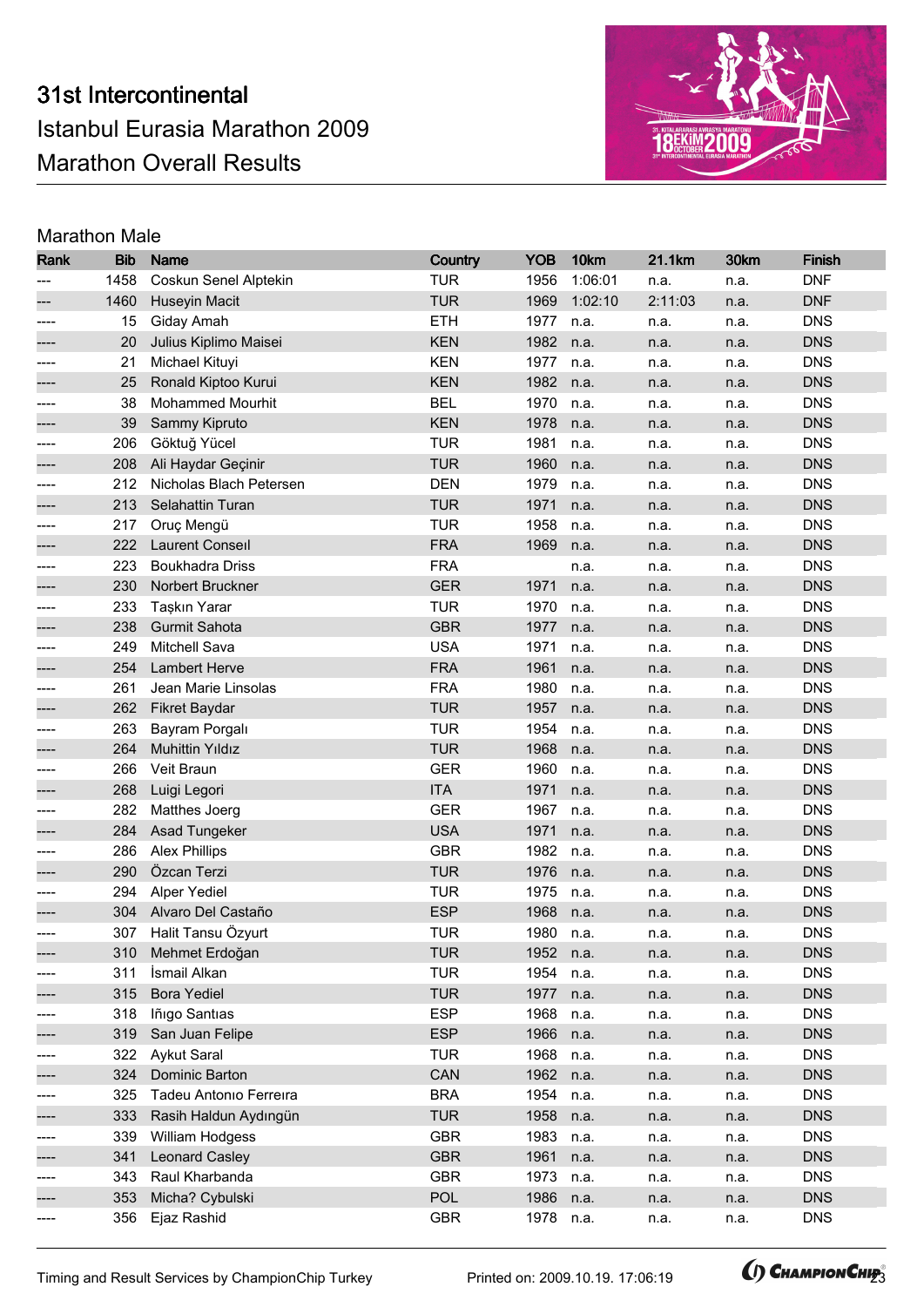# 31st Intercontinental Istanbul Eurasia Marathon 2009 Marathon Overall Results



# Marathon Male

| Rank | <b>Bib</b> | Name                               | Country    | <b>YOB</b> | 10km | 21.1km | 30km | <b>Finish</b> |
|------|------------|------------------------------------|------------|------------|------|--------|------|---------------|
|      | 364        | Hakan Özkan                        | <b>TUR</b> | 1966       | n.a. | n.a.   | n.a. | <b>DNS</b>    |
|      | 373        | Hüseyin Kurt                       | <b>TUR</b> | 1977       | n.a. | n.a.   | n.a. | <b>DNS</b>    |
|      | 374        | Lamin Touray                       | <b>GAM</b> | 1985       | n.a. | n.a.   | n.a. | <b>DNS</b>    |
|      | 376        | <b>Philip Durrell</b>              | <b>GBR</b> | 1972       | n.a. | n.a.   | n.a. | <b>DNS</b>    |
| ---- | 385        | Reșat Gürbüz                       | <b>TUR</b> | 1985       | n.a. | n.a.   | n.a. | <b>DNS</b>    |
|      | 389        | Juan Olmedilla                     | <b>ESP</b> | 1970       | n.a. | n.a.   | n.a. | <b>DNS</b>    |
|      | 393        | <b>Marschal Denis</b>              | <b>FRA</b> | 1952       | n.a. | n.a.   | n.a. | <b>DNS</b>    |
|      | 406        | Peter Simpson                      | <b>GBR</b> | 1947       | n.a. | n.a.   | n.a. | <b>DNS</b>    |
| ---- | 410        | <b>Arthur Baker</b>                | <b>USA</b> | 1965       | n.a. | n.a.   | n.a. | <b>DNS</b>    |
|      | 412        | David Emmanuel Cheruiyot           | <b>KEN</b> | 1970       | n.a. | n.a.   | n.a. | <b>DNS</b>    |
|      | 415        | Mike Paterson                      | <b>GBR</b> | 1967       | n.a. | n.a.   | n.a. | <b>DNS</b>    |
|      | 417        | Kaemper Andreas                    | <b>GER</b> | 1960       | n.a. | n.a.   | n.a. | <b>DNS</b>    |
|      | 436        | <b>Michel Peek</b>                 | <b>NED</b> | 1967       | n.a. | n.a.   | n.a. | <b>DNS</b>    |
|      | 437        | Bayram Cinci                       | <b>TUR</b> | 1971       | n.a. | n.a.   | n.a. | <b>DNS</b>    |
|      | 440        | Antonio Caballero                  | <b>ESP</b> | 1964       | n.a. | n.a.   | n.a. | <b>DNS</b>    |
|      | 442        | Christopher Wood                   | <b>USA</b> | 1970       | n.a. | n.a.   | n.a. | <b>DNS</b>    |
| ---- | 445        | Gómez-Raggio Carreras José Agustín | <b>ESP</b> | 1956       | n.a. | n.a.   | n.a. | <b>DNS</b>    |
|      | 449        | Jorg Mohaupt                       | <b>GER</b> | 1966       | n.a. | n.a.   | n.a. | <b>DNS</b>    |
|      | 451        | Patrick Nebiolo                    | <b>ITA</b> | 1967       | n.a. | n.a.   | n.a. | <b>DNS</b>    |
|      | 456        | Neil Jones                         | <b>GBR</b> | 1974       | n.a. | n.a.   | n.a. | <b>DNS</b>    |
|      | 457        | Efe Naci Erten                     | <b>TUR</b> | 1989       | n.a. | n.a.   | n.a. | <b>DNS</b>    |
|      | 459        | Shinji Shimizu                     | <b>JPN</b> | 1969       | n.a. | n.a.   | n.a. | <b>DNS</b>    |
|      | 480        | Kasteridis Stathis                 | <b>GRE</b> | 1954       | n.a. | n.a.   | n.a. | <b>DNS</b>    |
|      | 493        | Frasco Pirali                      | <b>ITA</b> | 1976       | n.a. | n.a.   | n.a. | <b>DNS</b>    |
| ---- | 509        | Cihangir Erduran                   | <b>TUR</b> | 1971       | n.a. | n.a.   | n.a. | <b>DNS</b>    |
|      | 517        | Michael Orchard                    | <b>GBR</b> | 1984       | n.a. | n.a.   | n.a. | <b>DNS</b>    |
|      | 521        | Borja Gonzalez De Castejon         | <b>ESP</b> | 1970       | n.a. | n.a.   | n.a. | <b>DNS</b>    |
|      | 526        | <b>Dennis Ardis</b>                | <b>USA</b> | 1983       | n.a. | n.a.   | n.a. | <b>DNS</b>    |
|      | 530        | Nicholas Barker                    | <b>GBR</b> | 1979       | n.a. | n.a.   | n.a. | <b>DNS</b>    |
|      | 546        | Daniel Bertoli                     | <b>GER</b> | 1981       | n.a. | n.a.   | n.a. | <b>DNS</b>    |
|      | 547        | Oezkan Sismanoglu                  | <b>GER</b> | 1980       | n.a. | n.a.   | n.a. | <b>DNS</b>    |
|      | 558        | Mustafa Bayhan                     | <b>TUR</b> | 1966       | n.a. | n.a.   | n.a. | <b>DNS</b>    |
| ---- | 566        | Alexander Kunt                     | <b>TUR</b> | 1979       | n.a. | n.a.   | n.a. | <b>DNS</b>    |
|      |            | 583 Shinichiro Yoshimori Yoshimori | <b>JPN</b> | 1974       | n.a. | n.a.   | n.a. | <b>DNS</b>    |
| ---- | 601        | Ali İhsan Pirgan                   | <b>TUR</b> | 1970       | n.a. | n.a.   | n.a. | <b>DNS</b>    |
|      | 602        | Hüseyin Hasyıldırım                | <b>TUR</b> | 1989       | n.a. | n.a.   | n.a. | <b>DNS</b>    |
| ---- | 603        | Hasan Demircivi                    | <b>TUR</b> | 1943       | n.a. | n.a.   | n.a. | <b>DNS</b>    |
|      | 613        | Arendsen Frank                     | <b>NED</b> | 1970       | n.a. | n.a.   | n.a. | <b>DNS</b>    |
|      | 616        | <b>Andrew Fuller</b>               | <b>GBR</b> | 1963       | n.a. | n.a.   | n.a. | <b>DNS</b>    |
|      | 617        | Aengus Collins                     | <b>IRL</b> | 1973       | n.a. | n.a.   | n.a. | <b>DNS</b>    |
| ---- | 620        | St.Nicolaas Marcel                 | <b>NED</b> | 1968       | n.a. | n.a.   | n.a. | <b>DNS</b>    |
|      | 621        | Thorsten Neumann                   | <b>GER</b> | 1970       | n.a. | n.a.   | n.a. | <b>DNS</b>    |
| ---- | 625        | Oliver Pickup                      | <b>GBR</b> | 1982       | n.a. | n.a.   | n.a. | <b>DNS</b>    |
|      | 628        | <b>Schomakers Marcus</b>           | <b>GER</b> | 1973       | n.a. | n.a.   | n.a. | <b>DNS</b>    |
| ---- | 629        | <b>Brian Vahey</b>                 | <b>USA</b> | 1984       | n.a. | n.a.   | n.a. | <b>DNS</b>    |
|      | 630        | Christopher Chumo Rono             | <b>KEN</b> | 1973       | n.a. | n.a.   | n.a. | <b>DNS</b>    |
|      | 631        | Michael Wafula Kituyi              | <b>KEN</b> | 1980       | n.a. | n.a.   | n.a. | <b>DNS</b>    |

Timing and Result Services by ChampionChip Turkey Printed on: 2009.10.19. 17:06:19 **(AMAPIONCHIP** 

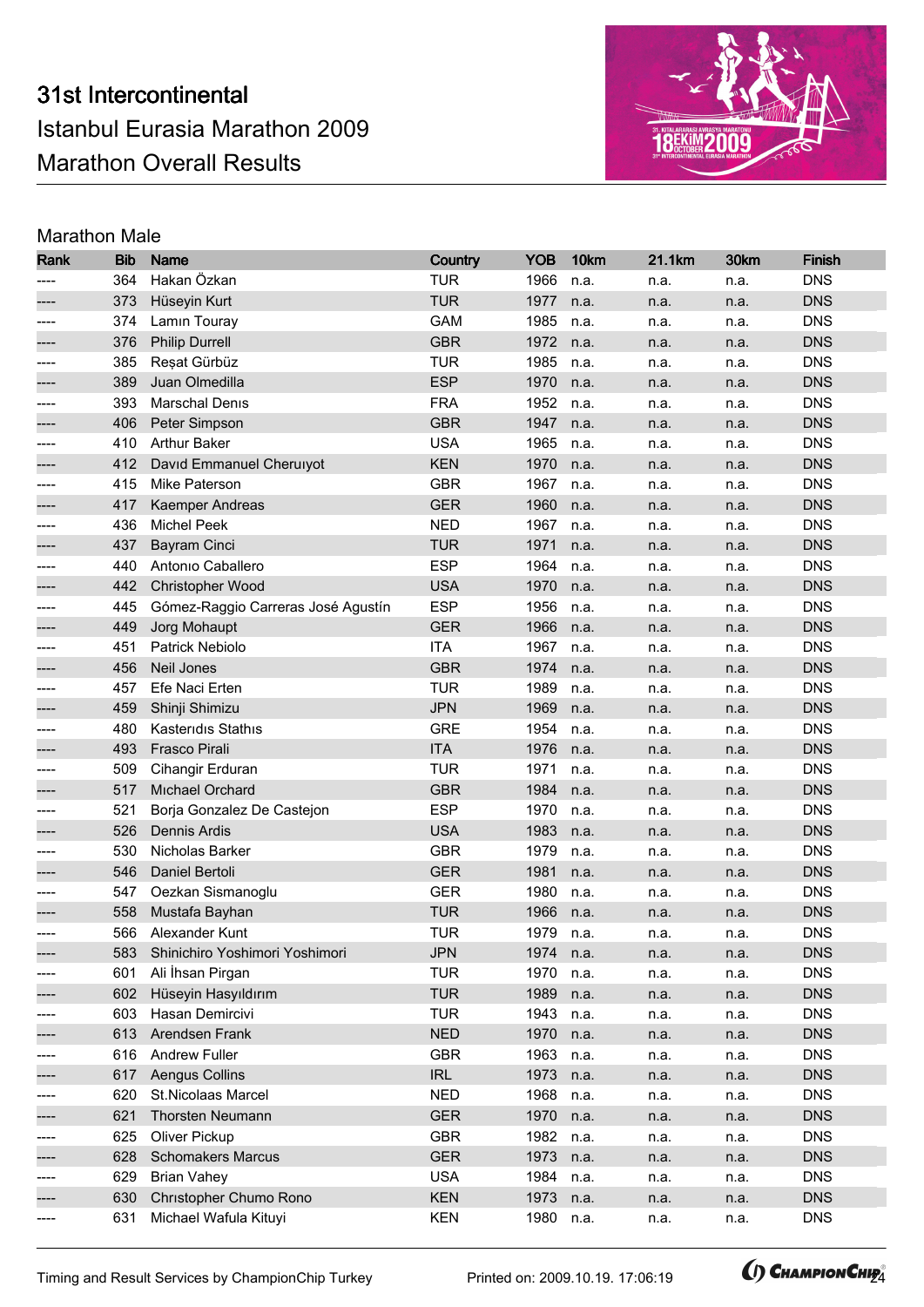

| Rank | <b>Bib</b> | <b>Name</b>                | Country    | <b>YOB</b> | 10km | 21.1km | 30km | <b>Finish</b> |
|------|------------|----------------------------|------------|------------|------|--------|------|---------------|
|      | 632        | <b>Richard Gegmi</b>       | <b>KEN</b> | 1973       | n.a. | n.a.   | n.a. | <b>DNS</b>    |
|      | 643        | Tom Hurdman                | <b>GBR</b> | 1982       | n.a. | n.a.   | n.a. | <b>DNS</b>    |
|      | 651        | <b>Matthew Corbett</b>     | <b>USA</b> | 1970       | n.a. | n.a.   | n.a. | <b>DNS</b>    |
|      | 655        | Dietmar Koesling           | <b>GER</b> | 1967       | n.a. | n.a.   | n.a. | <b>DNS</b>    |
| ---- | 658        | Mehmet Öztürk              | <b>TUR</b> | 1962       | n.a. | n.a.   | n.a. | <b>DNS</b>    |
|      | 696        | Murat Gürbüz               | <b>TUR</b> | 1984       | n.a. | n.a.   | n.a. | <b>DNS</b>    |
|      | 697        | <b>Bülent Bulut</b>        | <b>TUR</b> | 1974       | n.a. | n.a.   | n.a. | <b>DNS</b>    |
|      | 715        | Sebahattin Topcuoglu       | <b>GER</b> | 1972       | n.a. | n.a.   | n.a. | <b>DNS</b>    |
| ---- | 716        | Hasan Özkan                | <b>GER</b> | 1964       | n.a. | n.a.   | n.a. | <b>DNS</b>    |
|      | 717        | <b>Gediminas Grinius</b>   | LTU        | 1979       | n.a. | n.a.   | n.a. | <b>DNS</b>    |
|      | 719        | <b>Bates Matthew</b>       | <b>GBR</b> | 1981       | n.a. | n.a.   | n.a. | <b>DNS</b>    |
|      | 732        | Javier Diego Granado       | <b>ESP</b> | 1972       | n.a. | n.a.   | n.a. | <b>DNS</b>    |
|      | 742        | Jiri Zicha                 | CZE        | 1977       | n.a. | n.a.   | n.a. | <b>DNS</b>    |
|      | 744        | Mehmet Abdullah Sınay      | <b>TUR</b> | 1956       | n.a. | n.a.   | n.a. | <b>DNS</b>    |
|      | 749        | Atilla Gümüş               | <b>TUR</b> | 1978       | n.a. | n.a.   | n.a. | <b>DNS</b>    |
|      | 772        | Arslan Koz                 | <b>TUR</b> | 1965       | n.a. | n.a.   | n.a. | <b>DNS</b>    |
| ---- | 779        | Sterba Zbynek              | CZE        | 1983       | n.a. | n.a.   | n.a. | <b>DNS</b>    |
|      | 781        | <b>Bhasker Desai</b>       | <b>IND</b> | 1952       | n.a. | n.a.   | n.a. | <b>DNS</b>    |
| ---- | 782        | Nurullah Ulaşan            | <b>TUR</b> | 1987       | n.a. | n.a.   | n.a. | <b>DNS</b>    |
|      | 784        | Madhur Kotharay            | <b>IND</b> | 1967       | n.a. | n.a.   | n.a. | <b>DNS</b>    |
|      | 785        | Melwin Baretto             | <b>IND</b> | 1969       | n.a. | n.a.   | n.a. | <b>DNS</b>    |
|      | 786        | Tapani Huhtanen            | <b>FIN</b> | 1954       | n.a. | n.a.   | n.a. | <b>DNS</b>    |
|      | 789        | David Sheppard             | <b>GBR</b> | 1980       | n.a. | n.a.   | n.a. | <b>DNS</b>    |
|      | 790        | Don Lothrop                | <b>USA</b> | 1959       | n.a. | n.a.   | n.a. | <b>DNS</b>    |
| ---- | 817        | Ümit Avci                  | <b>TUR</b> | 1982       | n.a. | n.a.   | n.a. | <b>DNS</b>    |
|      | 822        | Laine Antoine              | <b>FRA</b> | 1980       | n.a. | n.a.   | n.a. | <b>DNS</b>    |
|      | 833        | Jesus Del Cerro Martinez   | <b>ESP</b> | 1969       | n.a. | n.a.   | n.a. | <b>DNS</b>    |
|      | 835        | Hüseyin Özkul              | <b>TUR</b> |            | n.a. | n.a.   | n.a. | <b>DNS</b>    |
|      | 882        | Ignacio Santos Arrate      | <b>ESP</b> | 1969       | n.a. | n.a.   | n.a. | <b>DNS</b>    |
|      | 884        | Yüksel Sucuoğlu            | <b>TUR</b> | 1988       | n.a. | n.a.   | n.a. | <b>DNS</b>    |
|      | 892        | <b>Mikhail Gulik</b>       | <b>RUS</b> | 1984       | n.a. | n.a.   | n.a. | <b>DNS</b>    |
|      | 908        | <b>Ulrich Thomas</b>       | <b>GER</b> | 1967       | n.a. | n.a.   | n.a. | <b>DNS</b>    |
| ---- |            | 911 Georgios Nikolaidis    | <b>GRE</b> | 1966       | n.a. | n.a.   | n.a. | <b>DNS</b>    |
|      |            | 934 Adıgüzel Yorulmaz      | <b>TUR</b> | 1987 n.a.  |      | n.a.   | n.a. | <b>DNS</b>    |
| ---- | 935        | <b>Thomas Blake</b>        | <b>GBR</b> | 1976       | n.a. | n.a.   | n.a. | <b>DNS</b>    |
|      | 941        | Carlos Gutierrez Rodriguez | <b>ESP</b> | 1970       | n.a. | n.a.   | n.a. | <b>DNS</b>    |
| ---- | 953        | Lan Jester                 | <b>USA</b> |            | n.a. | n.a.   | n.a. | <b>DNS</b>    |
|      | 978        | Scott Zagar                | <b>USA</b> | 1973       | n.a. | n.a.   | n.a. | <b>DNS</b>    |
|      | 987        | Jari Kostilainen           | <b>FIN</b> | 1960       | n.a. | n.a.   | n.a. | <b>DNS</b>    |
|      | 999        | Nazmi Mehtes               | <b>TUR</b> | 1960       | n.a. | n.a.   | n.a. | <b>DNS</b>    |
| ---- | 1002       | Soner Kurt                 | <b>TUR</b> | 1956       | n.a. | n.a.   | n.a. | <b>DNS</b>    |
|      | 1004       | Nitin Ranadive             | <b>IND</b> | 1982       | n.a. | n.a.   | n.a. | <b>DNS</b>    |
| ---- | 1008       | Aydin Demirci              | <b>AZE</b> | 1956       | n.a. | n.a.   | n.a. | <b>DNS</b>    |
|      | 1009       | Hüseyin Aras               | <b>TUR</b> | 1969       | n.a. | n.a.   | n.a. | <b>DNS</b>    |
| ---- | 1011       | Ali Emre Akcan             | <b>TUR</b> | 1966       | n.a. | n.a.   | n.a. | <b>DNS</b>    |
| ---- | 1020       | Gabriele Todesca           | <b>ITA</b> | 1976       | n.a. | n.a.   | n.a. | <b>DNS</b>    |
| ---- | 1026       | Ali Dogan                  | <b>GER</b> | 1957       | n.a. | n.a.   | n.a. | <b>DNS</b>    |

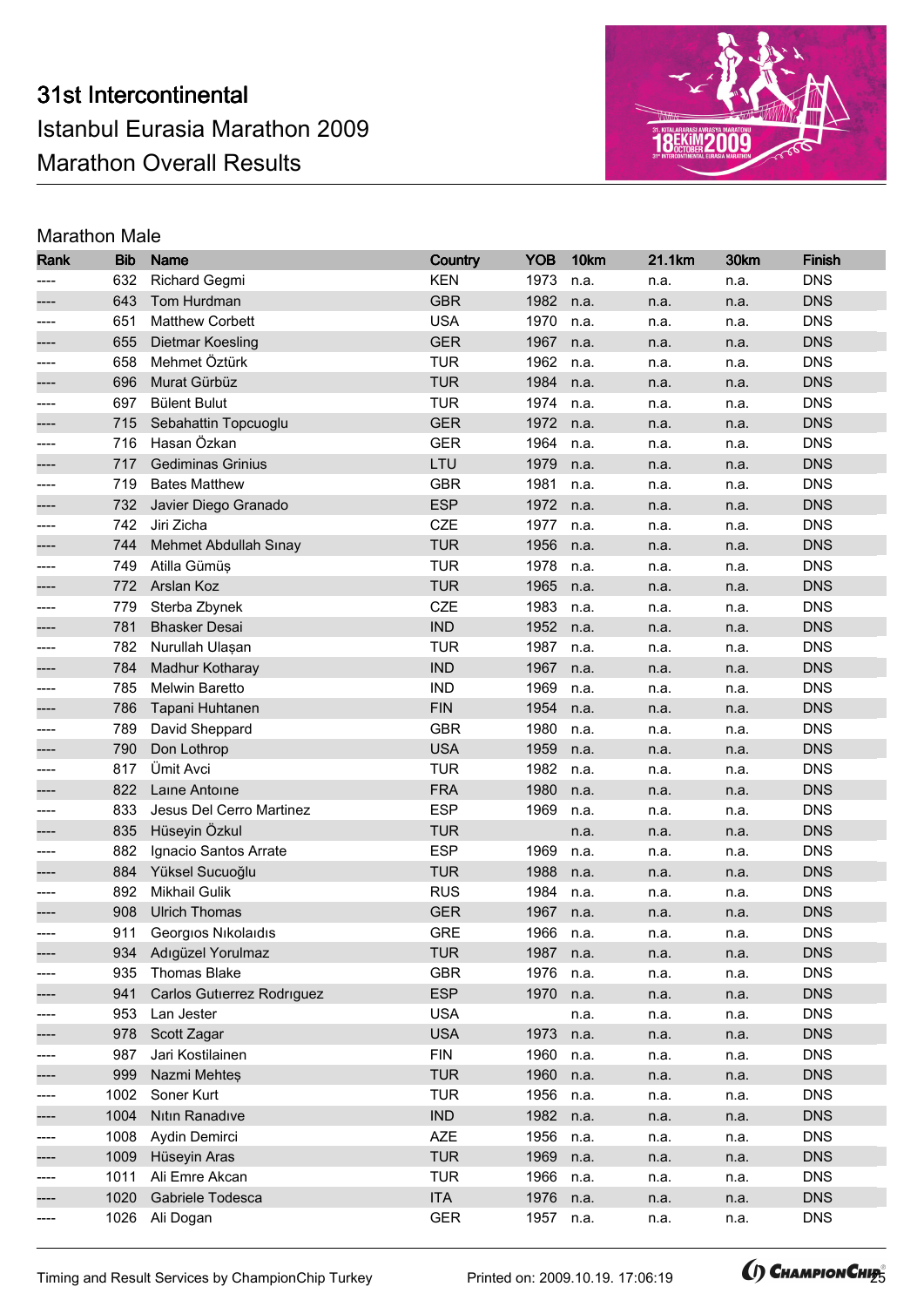

| Rank  | <b>Bib</b> | <b>Name</b>             | <b>Country</b> | <b>YOB</b> | 10km | 21.1km | 30km | <b>Finish</b> |
|-------|------------|-------------------------|----------------|------------|------|--------|------|---------------|
|       | 1028       | Sami Acarozmen          | <b>TUR</b>     | 1953       | n.a. | n.a.   | n.a. | <b>DNS</b>    |
|       | 1033       | Ercan Ünver             | <b>TUR</b>     | 1978       | n.a. | n.a.   | n.a. | <b>DNS</b>    |
|       | 1034       | Adler Gamberini         | <b>ITA</b>     |            | n.a. | n.a.   | n.a. | <b>DNS</b>    |
|       | 1044       | Frasco Autelitano       | <b>FRA</b>     | 1980       | n.a. | n.a.   | n.a. | <b>DNS</b>    |
| ----  | 1049       | Salıs Ib Kıng           | <b>GHA</b>     | 1986       | n.a. | n.a.   | n.a. | <b>DNS</b>    |
|       | 1050       | Spyridon Charitonidis   | <b>GRE</b>     | 1959       | n.a. | n.a.   | n.a. | <b>DNS</b>    |
| ----  | 1055       | Valentin Garcia Arribas | <b>ESP</b>     | 1937       | n.a. | n.a.   | n.a. | <b>DNS</b>    |
| ----  | 1103       | Güner Aklan             | <b>TUR</b>     | 1968       | n.a. | n.a.   | n.a. | <b>DNS</b>    |
| $---$ | 1109       | Nuh Göktaş              | <b>TUR</b>     |            | n.a. | n.a.   | n.a. | <b>DNS</b>    |
|       | 1110       | Milos Kafka             | CZE            | 1986       | n.a. | n.a.   | n.a. | <b>DNS</b>    |
|       | 1120       | Kerim Babacan           | <b>TUR</b>     | 1970       | n.a. | n.a.   | n.a. | <b>DNS</b>    |
|       | 1137       | Jari Kasurinen          | <b>FIN</b>     | 1970       | n.a. | n.a.   | n.a. | <b>DNS</b>    |
|       | 1159       | Esen Selçuk Avcı        | <b>TUR</b>     | 1961       | n.a. | n.a.   | n.a. | <b>DNS</b>    |
|       | 1161       | Sascha Rühl             | <b>GER</b>     | 1972       | n.a. | n.a.   | n.a. | <b>DNS</b>    |
| ----  | 1173       | Aycan Sarı              | <b>TUR</b>     | 1979       | n.a. | n.a.   | n.a. | <b>DNS</b>    |
|       | 1179       | Mustafa Çelik           | <b>TUR</b>     | 1960       | n.a. | n.a.   | n.a. | <b>DNS</b>    |
| ----  | 1183       | Daniel Ihnen            | <b>USA</b>     | 1980       | n.a. | n.a.   | n.a. | <b>DNS</b>    |
|       | 1190       | Hasan Kabay             | <b>TUR</b>     | 1986       | n.a. | n.a.   | n.a. | <b>DNS</b>    |
| ----  | 1216       | Sükrü Celik             | <b>TUR</b>     | 1946       | n.a. | n.a.   | n.a. | <b>DNS</b>    |
|       | 1231       | Murat Demirtas          | <b>TUR</b>     | 1975       | n.a. | n.a.   | n.a. | <b>DNS</b>    |
|       | 1238       | Jose Santos             | <b>POR</b>     | 1955       | n.a. | n.a.   | n.a. | <b>DNS</b>    |
|       | 1240       | Vedat Ali Kayalıoğlu    | <b>TUR</b>     | 1996       | n.a. | n.a.   | n.a. | <b>DNS</b>    |
|       | 1253       | Cemil Akbulut           | <b>TUR</b>     | 1965       | n.a. | n.a.   | n.a. | <b>DNS</b>    |
|       | 1258       | <b>Alper Kılavuz</b>    | <b>TUR</b>     | 1974       | n.a. | n.a.   | n.a. | <b>DNS</b>    |
| ----  | 1267       | <b>Mehmet Demir</b>     | <b>TUR</b>     | 1968       | n.a. | n.a.   | n.a. | <b>DNS</b>    |
|       | 1270       | Petr Dedek              | CZE            | 1974       | n.a. | n.a.   | n.a. | <b>DNS</b>    |
|       | 1276       | Mustafa Ökten           | <b>TUR</b>     | 1949       | n.a. | n.a.   | n.a. | <b>DNS</b>    |
|       | 1277       | Yılmaz Gül              | <b>TUR</b>     | 1955       | n.a. | n.a.   | n.a. | <b>DNS</b>    |
| ----  | 1281       | Ioannis Mavridis        | <b>GRE</b>     | 1948       | n.a. | n.a.   | n.a. | <b>DNS</b>    |
| ----  | 1285       | Selcuk Baktir           | <b>TUR</b>     | 1978       | n.a. | n.a.   | n.a. | <b>DNS</b>    |
| ----  | 1289       | Mark Verdoodt           | <b>BEL</b>     | 1978       | n.a. | n.a.   | n.a. | <b>DNS</b>    |
|       | 1290       | <b>Frederik Segaert</b> | <b>BEL</b>     | 1977       | n.a. | n.a.   | n.a. | <b>DNS</b>    |
| ----  | 1291       | Jose Luis Jaraba Perez  | <b>ESP</b>     | 1959       | n.a. | n.a.   | n.a. | <b>DNS</b>    |
|       |            | 1300 Cüneyt Örmen       | <b>TUR</b>     | 1969 n.a.  |      | n.a.   | n.a. | <b>DNS</b>    |
| $---$ | 1301       | Ahmet Kayacan           | <b>TUR</b>     | 1969       | n.a. | n.a.   | n.a. | <b>DNS</b>    |
|       | 1306       | Mehmet Burak Üçkardeş   | <b>TUR</b>     | 1992       | n.a. | n.a.   | n.a. | <b>DNS</b>    |
| ----  | 1313       | Ali Küçüksakal          | <b>TUR</b>     | 1971       | n.a. | n.a.   | n.a. | <b>DNS</b>    |
| ----  | 1324       | Serdar Fatih Gülbaş     | <b>TUR</b>     | 1983       | n.a. | n.a.   | n.a. | <b>DNS</b>    |
| ----  | 1330       | Sergey Shevchenko       | <b>AUS</b>     | 1958       | n.a. | n.a.   | n.a. | <b>DNS</b>    |
|       | 1334       | Murat Selahattin Öz     | <b>TUR</b>     | 1975       | n.a. | n.a.   | n.a. | <b>DNS</b>    |
| ----  | 1340       | Cenk Türkay             | <b>TUR</b>     | 1978       | n.a. | n.a.   | n.a. | <b>DNS</b>    |
|       | 1346       | Arslan Sevencan         | <b>TUR</b>     | 1969       | n.a. | n.a.   | n.a. | <b>DNS</b>    |
| ----  | 1351       | Osman Rize              | <b>TUR</b>     | 1986       | n.a. | n.a.   | n.a. | <b>DNS</b>    |
|       | 1353       | Necdet Harman           | <b>TUR</b>     | 1953       | n.a. | n.a.   | n.a. | <b>DNS</b>    |
| ----  | 1356       | Hüseyin Savaş           | <b>TUR</b>     | 1959       | n.a. | n.a.   | n.a. | <b>DNS</b>    |
| ----  | 1359       | Cengiz Kıylıoğlu        | <b>TUR</b>     | 1981       | n.a. | n.a.   | n.a. | <b>DNS</b>    |
| ----  | 1364       | Barış David Ekinci      | <b>TUR</b>     | 1981       | n.a. | n.a.   | n.a. | <b>DNS</b>    |